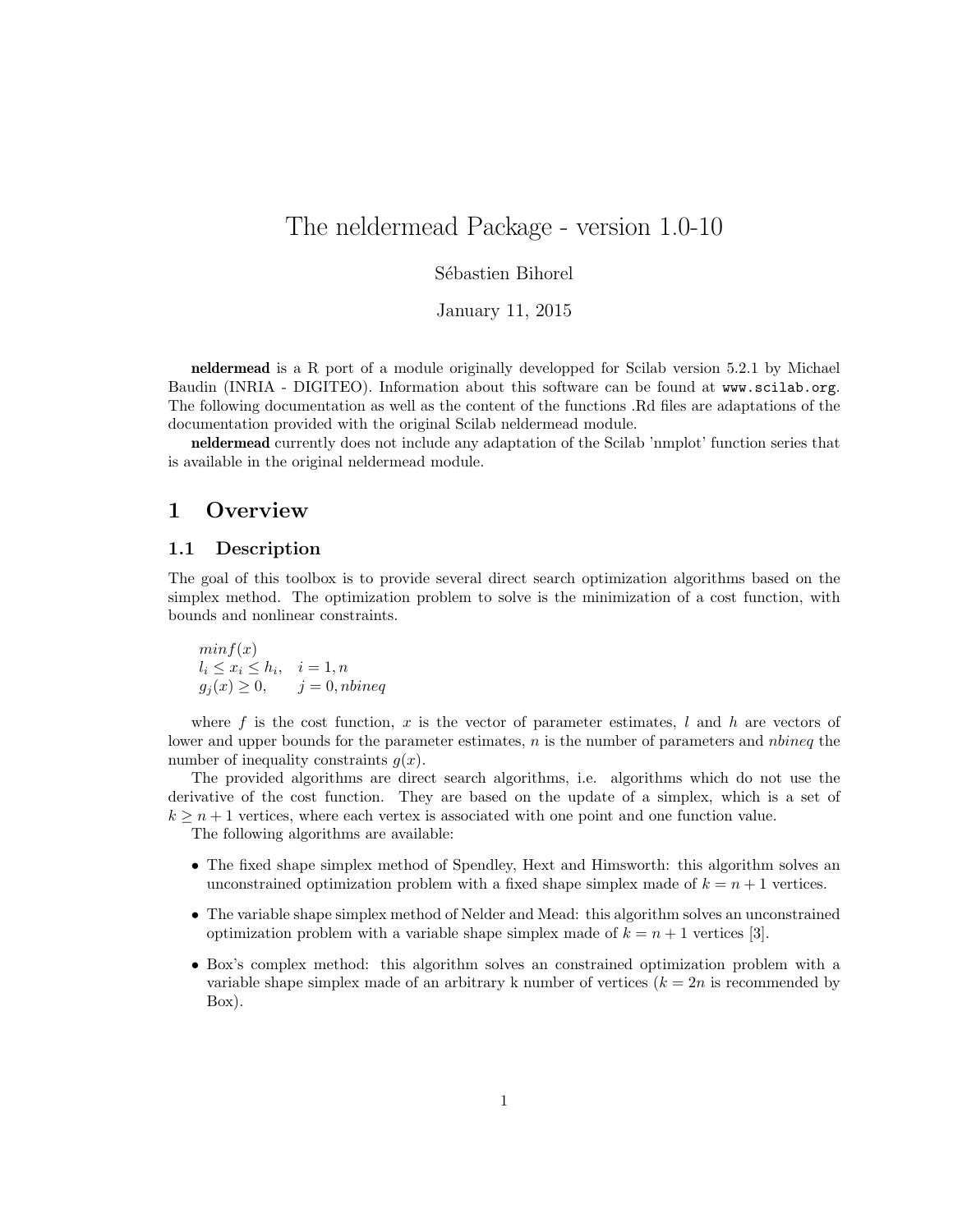## 1.2 Basic object

The basic object used by the **neldermead** package to store the configuration settings and the history of an optimization is a 'neldermead' object, i.e. a list typically created by neldermead and having a strictly defined structure (see ?neldermead for more details).

# 1.3 The cost function

The function element of the neldermead object allows to configure the cost function. The cost function is used to compute the objective function value f. If the nbineqconst element of the neldermead object is configured to a non-zero value, the cost function must also compute the value of the nonlinear, positive, inequality constraints c. The cost function can also take as input/output an additional argument, if the costfargument element is configured. The function should be defined as described in vignette('optimbase',package='optimbase'):

```
costf <- function(x, index, fmsfundata){
  # Define f and c here #
  return(list(f, g=NULL, c, gc=NULL, index=index,
              this=list(costfargument = fmsfundata)))
}
```
where

x: is the current point, as a column vector,

index: (optional), an integer representing the value to compute, and

fmsfundata: an user-provided input/output argument.

- f: the value of the objective function (a scalar),
- g: typically the gradient of the objective function in the context of the optimbase functions; must be set to NULL as the Nelder-Mead is not gradient-based,
- c: the vector of values of non-linear, positive, inequality constraints,
- gc: typically the gradient of the constraints in the context of the optimbase functions; must be set to NULL as the Nelder-Mead is not gradient-based,

this: must be set to list(costfargument = fmsfundata).

The index input parameter tells the cost function what to return as output arguments (as described in vignette('optimbase',package='optimbase'). It has the following meaning:

index = 2: compute  $f$ ,

index  $= 5$ : compute  $c$ ,

index  $= 6$ : compute  $f$  and  $c$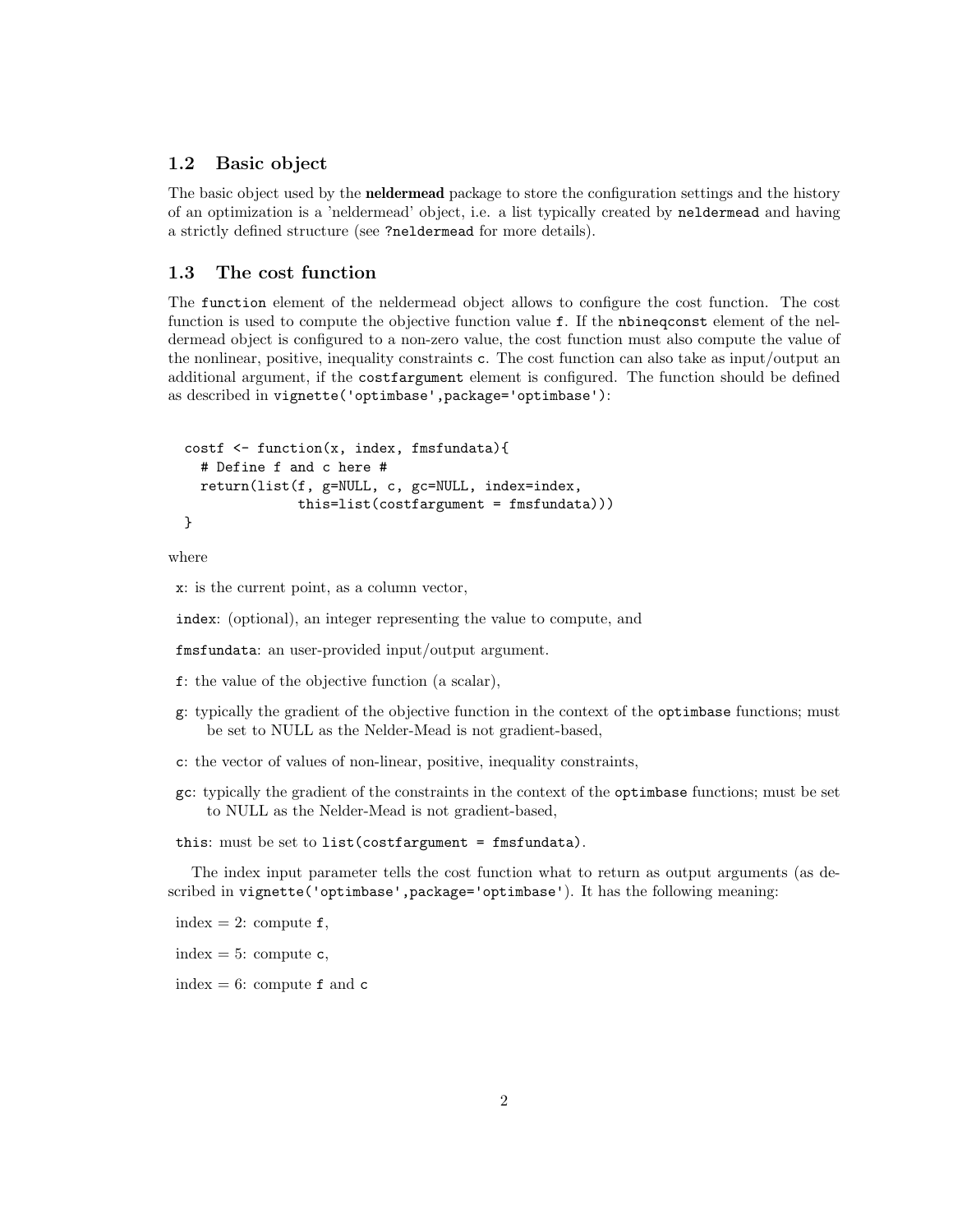The fmsdata argument is both input and output. This feature may be used in the situation where the cost function has to update its environment from call to call. Its simplest use is to count the number of calls to the cost function, but this feature is already available directly. Consider the more practical situation where the optimization requires the execution of an underlying Newton method (a chemical solver for example). This Newton method requires an initial guess  $x_0$ . If the initial guess for this underlying Newton method is kept constant, the Newton method may have problems to converge when the current optimization point get far away from the its initial point. If a costfargument element is defined in the neldermead object, it can be passed to the cost function as the fmsdata argument. In this case, the initial guess for the Newton method can be updated so that it gets the value of the previous call. This way, the Newton method will have less problems to converge and the cost function evaluation may be faster.

We now present how the feature works. Everytime the cost function is called back, the costfargument element is passed to the cost function as an input argument. If the cost function modifies its content in the output argument, the content of the costfargument element is updated accordingly. Once the optimization is performed, the user may call the neldermead.get function and get back an updated costfargument content.

# 1.4 The output function

The outputcommand element of the neldermead object allows to configure a command which is called back at the start of the optimization, at each iteration and at the end of the optimization. The output function must be defined as follows:

```
outputcmd <- function(state, data, myobj)
```
where

- state: is a string representing the current state of the algorithm. Available values are 'init', 'iter', and 'done',
- data: a list containing at least the following entries:
	- x: the current optimum,
	- fval: the current function value,
	- iteration: the current iteration index,
	- funccount: the number of function evaluations,
	- simplex: the current simplex,
	- step: the previous step in the algorithm. The following values are available: 'init', 'done', 'reflection', 'expansion', 'insidecontraction', 'outsidecontraction', 'reflectionnext', and 'shrink',
- myobj: a user-defined parameter. This input parameter is defined with the outputcommandarg element of the neldermead object.

The output function may be used when debugging the specialized optimization algorithm, so that a verbose logging is produced. It may also be used to write one or several report files in a specialized format (ASCII, L<sup>AT</sup>EX, Excel, etc...). The user-defined parameter may be used in that case to store file names or logging options.

The data list argument may contain more fields than the current presented ones. These additionnal fields may contain values which are specific to the specialized algorithm, such as the simplex in a Nelder-Mead method, the gradient of the cost function in a BFGS method, etc...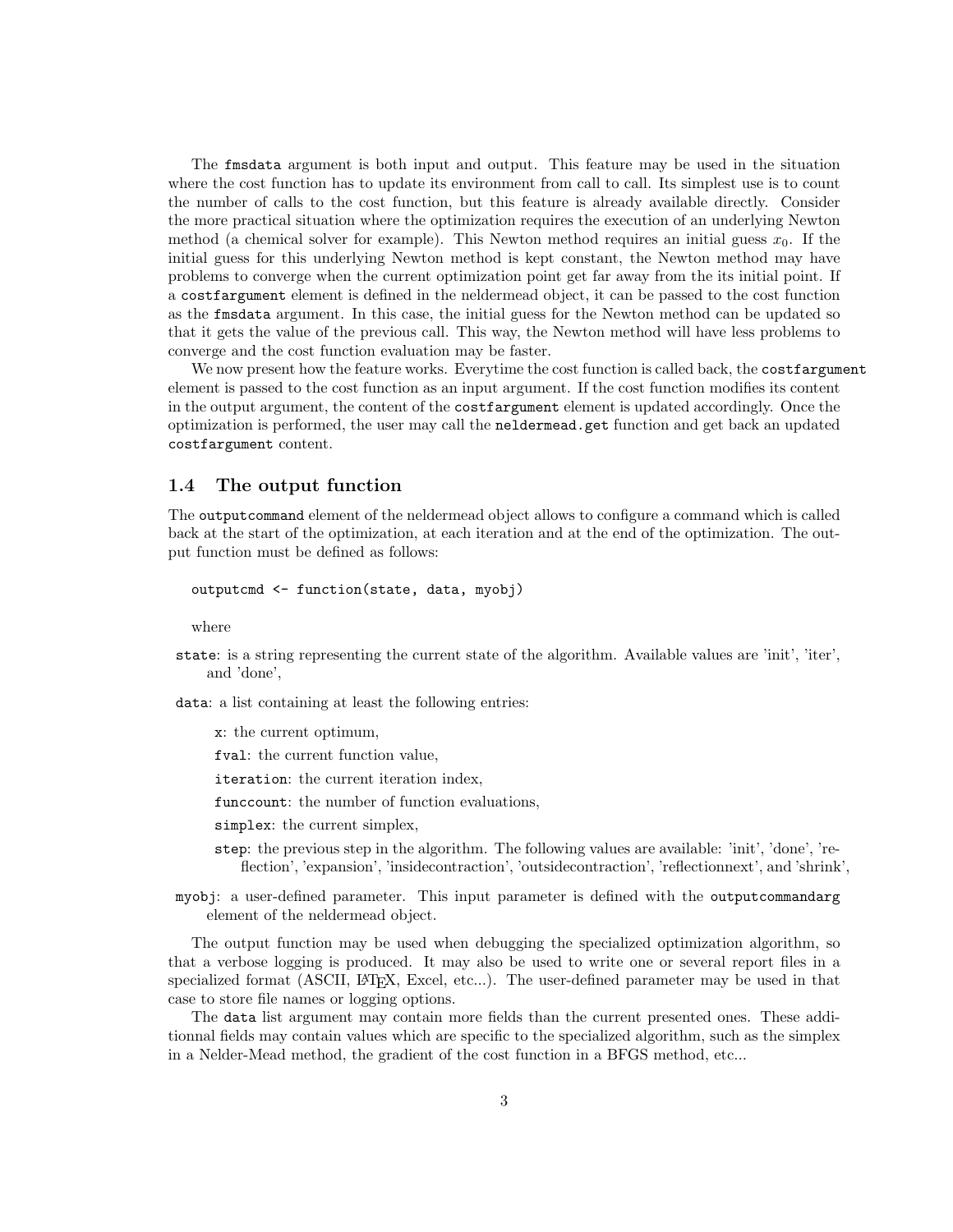# 1.5 Termination

The current package takes into account several generic termination criteria. The following termination criteria are enabled by default:

- maxiter,
- maxfunevals,
- tolxmethod.
- tolsimplexizemethod.

The neldermead.termination function uses a set of rules to compute if the termination occurs and sets optimization status to one of the following: 'continue', 'maxiter', 'maxfunevals', 'tolf', 'tolx', 'tolsize', 'tolsizedeltafv', 'kelleystagnation', 'tolboxf' or 'tolvariance'. The value of the status may also be a user-defined string, in the case where a user-defined termination function has been set.

The following set of rules is examined in this order.

- By default, the status is 'continue' and the terminate flag is FALSE.
- The number of iterations is examined and compared to the maxiter element of the neldermead object: if iterations  $\geq$  maxiter, then the status is set to 'maxiter' and terminate is set to TRUE.
- The number of function evaluations is examined and compared to the maxfunevals elements: if funevals  $\geq$  maxfunevals, then the status is set to 'maxfuneval' and terminate is set to TRUE.
- The tolerance on function value is examined depending on the value of the tolfunmethod.

FALSE: then the criteria is just ignored,

TRUE: if |currentfopt| < tolfunrelative · |previousfopt| + tolfunabsolute, then the status is set to 'tolf' and terminate is set to TRUE.

The relative termination criteria on the function value works well if the function value at optimum is near zero. In that case, the function value at initial guess fx0 may be used as previousfopt. This criteria is sensitive to the tolfunrelative and tolfunabsolute elements. The absolute termination criteria on the function value works if the user has an accurate idea of the optimum function value.

• The tolerance on x is examined depending on the value of the tolxmethod element.

FALSE: then the criteria is just ignored,

```
TRUE: if norm(currentxopt - previousxopt) < tolxrelative · norm(currentxopt) + tolxabsolute,
   then the status is set to 'tolx' and terminate is set to TRUE.
```
This criteria is sensitive to the tolxrelative and tolxabsolute elements. The relative termination criteria on x works well if x at optimum is different from zero. In that case, the condition measures the distance between two iterates. The absolute termination criteria on x works if the user has an accurate idea of the scale of the optimum x. If the optimum x is near 0, the relative tolerance will not work and the absolute tolerance is more appropriate.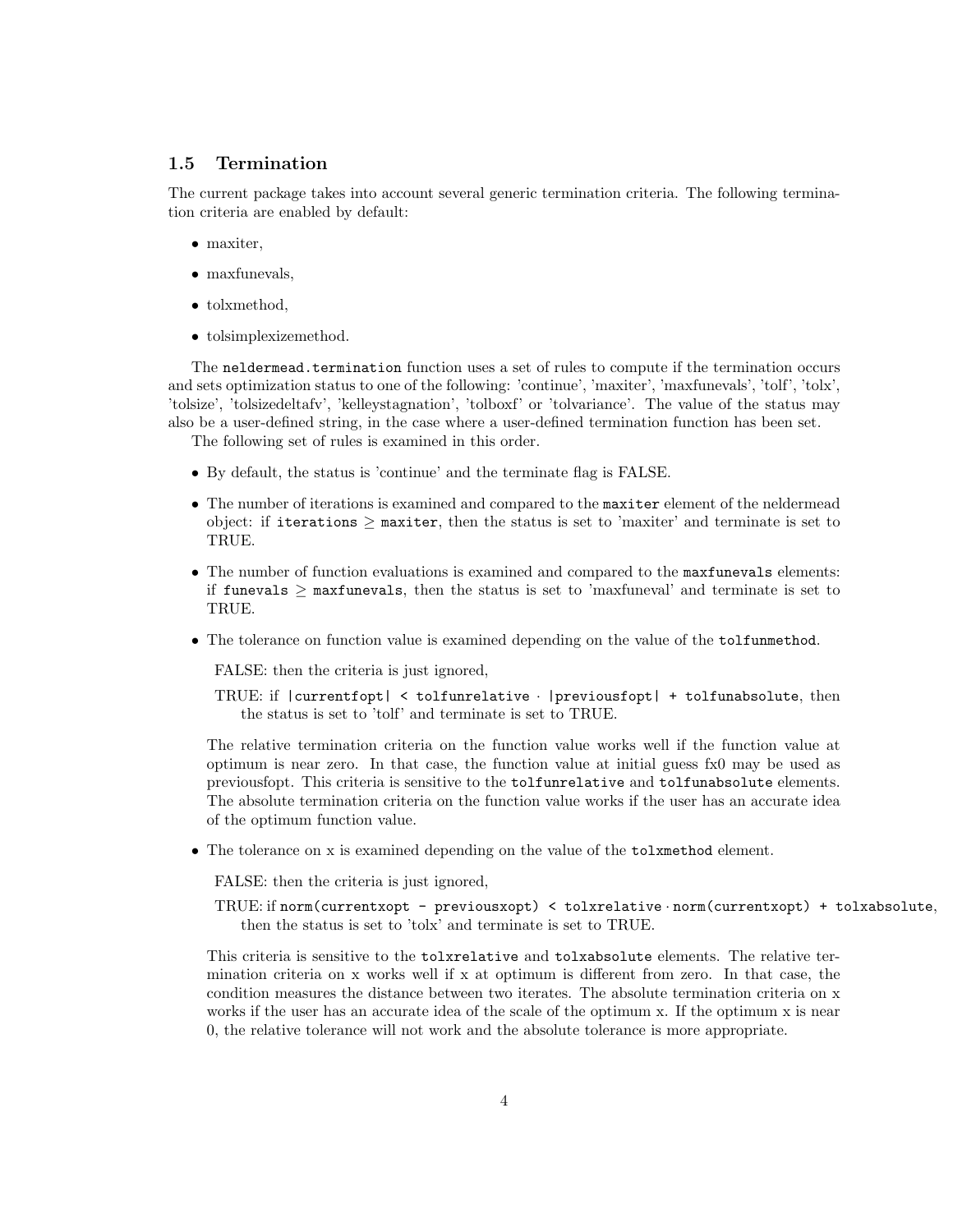• The tolerance on simplex size is examined depending on the value of the tolsimplexizemethod element.

FALSE: then the criteria is just ignored,

TRUE: if ssize < tolsimplexizerelative · simplexsize0 + tolsimplexizeabsolute, where simplexsize0 is the size of the simplex at iteration 0, then the status is set to 'tolsize' and terminate is set to TRUE.

The size of the simplex is computed from the 'sigmaplus' method of the **optimsimplex** package. This criteria is sensitive to the tolsimplexizeabsolute and the tolsimplexizerelative elements.

• The absolute tolerance on simplex size and absolute difference of function value is examined depending on the value of the tolssizedeltafvmethod element.

FALSE: then the criteria is just ignored,

- TRUE: if both the following conditions ssize < tolsimplexizeabsolute and shiftfy < toldelta are true where ssize is the current simplex size and shiftfv is the absolute value of the difference of function value between the highest and lowest vertices, then the status is set to 'tolsizedeltafv' and terminate is set to TRUE.
- The stagnation condition based on Kelley sufficient decrease condition is examined depending on the value of the kelleystagnationflag element.

FALSE: then the criteria is just ignored,

- TRUE: if newfvmean  $\leq$  oldfvmean alpha  $\cdot$  t(sg)  $\cdot$  sg where newfvmean (resp. oldfvmean) is the function value average in the current iteration (resp. in the previous iteration), then the status is set to 'kelleystagnation' and terminate is set to TRUE. Here, alpha is a nondimensional coefficient and sg is the simplex gradient.
- The termination condition suggested by Box is examined depending on the value of the boxtermination element.

FALSE: then the criteria is just ignored,

- TRUE: if both the following conditions  $\text{shiftv} \leq \text{boxtolf}$  and  $\text{boxkount} == \text{boxnmatch}$ are true, where shiftfv is the difference of function value between the best and worst vertices, and boxkount is the number of consecutive iterations where this criteria is met, then the status is set to 'tolboxf' and terminate is set to TRUE. Here, the boxtolf parameter is the value associated with the boxtolf element of the neldermead object and is a user-defined absolute tolerance on the function value. The boxnbmatch parameter is the value associated with the boxnbmatch element and is the user-defined number of consecutive match.
- The termination condition based on the variance of the function values in the simplex is examined depending on the value of the tolvarianceflag element.

FALSE: then the criteria is just ignored,

TRUE: if var < tolrelativevariance · variancesimplex0 + tolabsolutevariance, where var is the variance of the function values in the simplex, then the status is set to 'tolvariance' and terminate is set to TRUE. Here, the tolrelativevariance parameter is the value associated with the tolrelativevariance element of the neldermead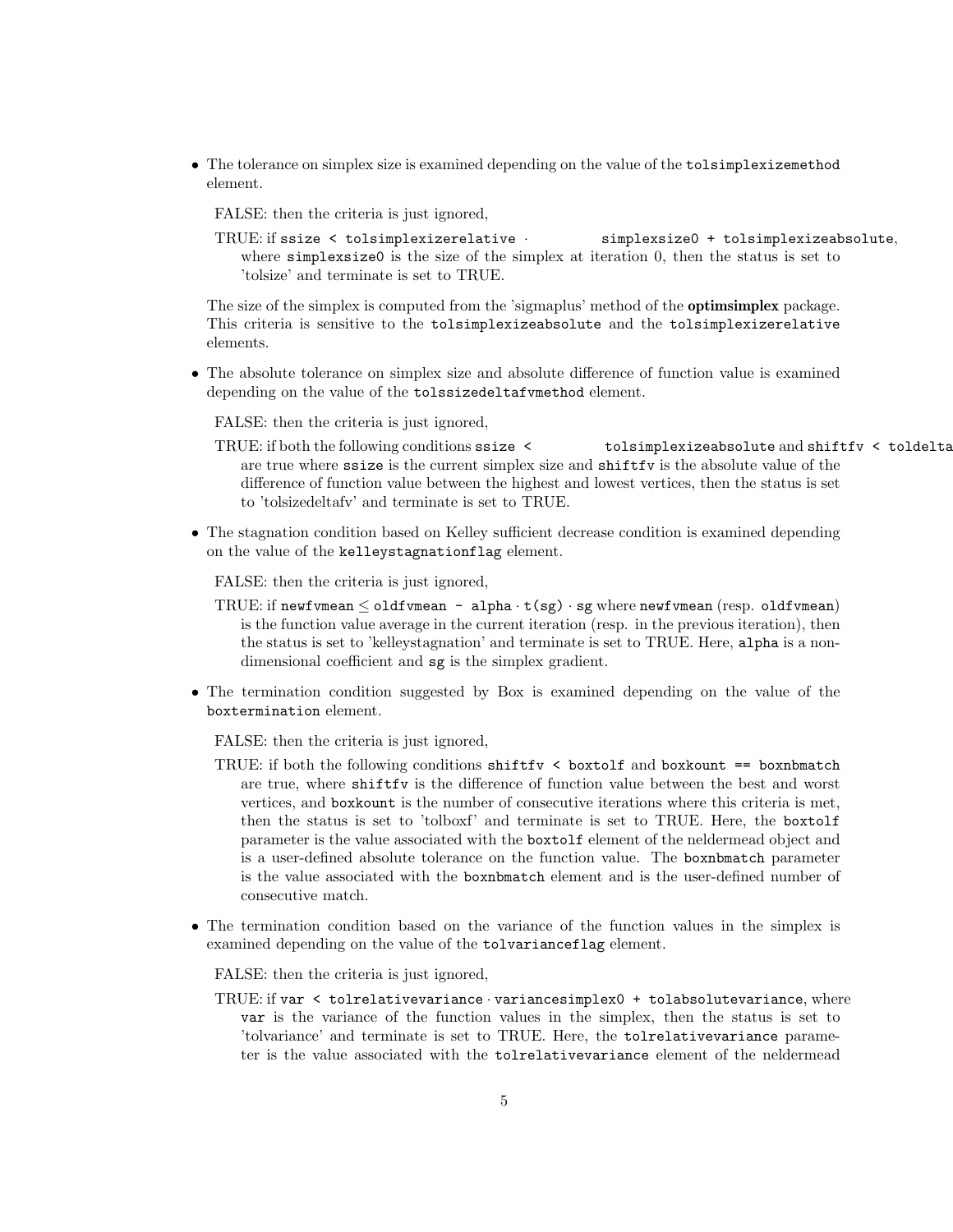object and is a user-defined relative tolerance on the variance of the function values. The tolabsolutevariance parameter is the value associated with the tolabsolutevariance element and is the user-defined absolute tolerance of the variance of the function values.

• The user-defined termination condition is examined depending on the value of the myterminateflag element.

FALSE: then the criteria is just ignored,

TRUE: if the term boolean output argument returned by the termination function is TRUE, then the status is set to the user-defined status and terminate is set to TRUE.

# 1.6 Kelley's stagnation detection

The stagnation detection criteria suggested by Kelley is based on a sufficient decrease condition, which requires a parameter alpha  $> 0$  to be defined [\[1\]](#page-21-1). The kelleynormalization flag element of the neldermead object allows to configure the method to use to compute this alpha parameter. Two methods are available, where each method corresponds to a different paper by Kelley:

- constant: in 'Detection and Remediation of Stagnation in the Nelder-Mead Algorithm Using a Sufficient Decrease Condition', Kelley uses a constant alpha, with the suggested value 1.e-4, which is the typical choice for line search method.
- normalized: in 'Iterative Methods for Optimization', Kelley uses a normalized alpha, computed from the following formula:  $alpha = alpha0 \cdot sigma0 / nsg$ , where sigma0 is the size of the initial simplex and nsg is the norm of the simplex gradient for the initial guess point.

# 1.7 O'Neill's factorial optimality test

In 'Algorithm AS47 - Function minimization using a simplex procedure', O'Neill presents a fortran 77 implementation of the simplex method [\[5\]](#page-21-2). A factorial test is used to check if the computed optimum point is a local minimum. If the restartdetection element of the neldermead object is set to 'oneill', that factorial test is used to see if a restart should be performed.

# 1.8 Implementation notes of the method of Spendley et al.

The original paper may be implemented with several variations, which might lead to different results [\[6\]](#page-21-3). This section defines what algorithmic choices have been used in the present package.

The paper states the following rules.

- 'Rule 1. Ascertain the lowest reading y, of yi  $\ldots$  yk+1 Complete a new simplex Sp by excluding the point  $Vp$  corresponding to y, and replacing it by  $V^*$  defined as above.
- 'Rule 2. If a result has occurred in  $(k + 1)$  successive simplexes, and is not then eliminated by application of Rule 1, do not move in the direction indicated by Rule 1, or at all, but discard the result and replace it by a new observation at the same point.'
- 'Rule 3. If y is the lowest reading in So, and if the next observation made,  $y^*$ , is the lowest reading in the new simplex S , do not apply Rule 1 and return to So from Sp . Move out of S, by rejecting the second lowest reading (which is also the second lowest reading in So).'

We implement the following 'rules' of the Spendley *et al.* method: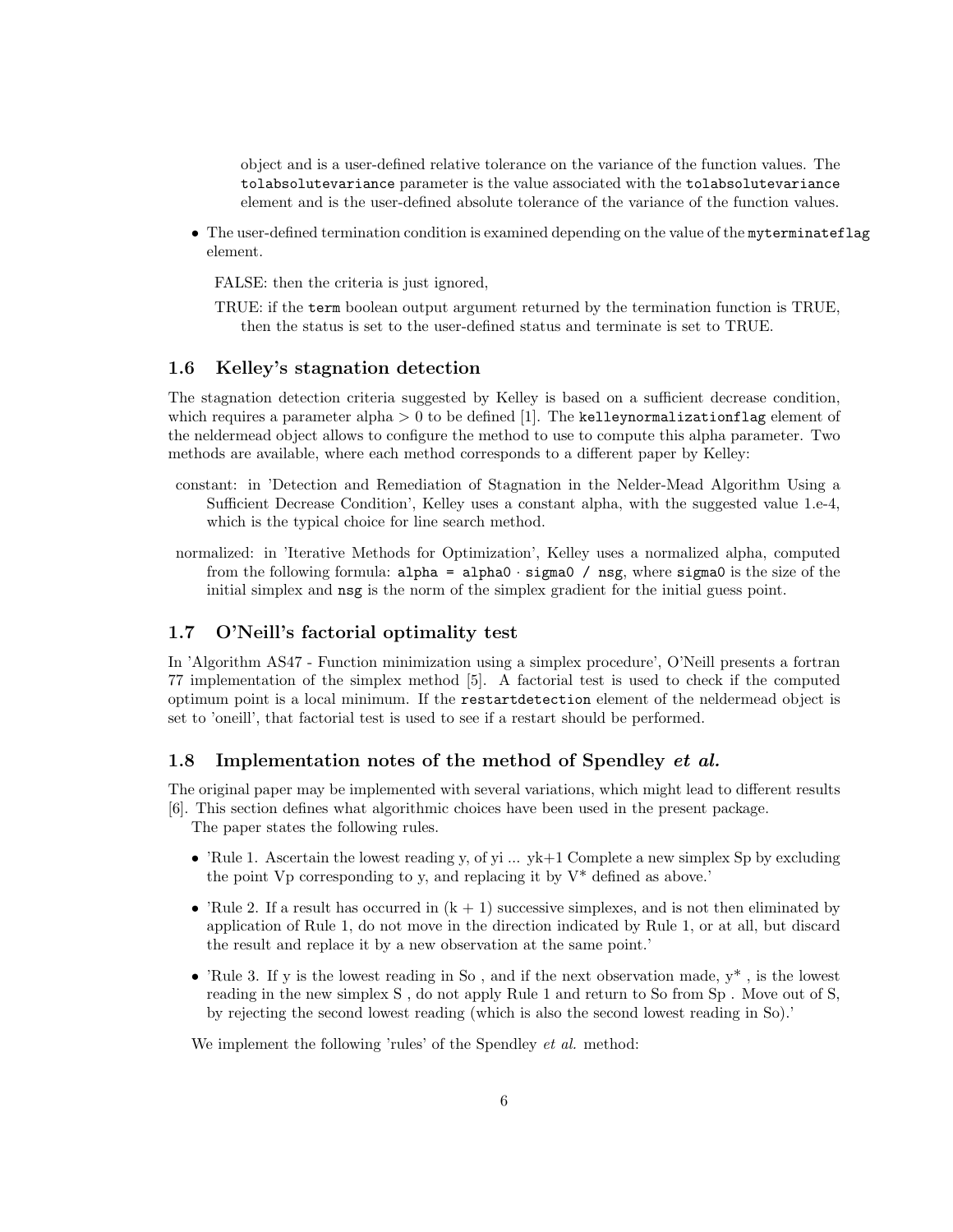- Rule 1 is strictly applied, but the reflection is done by reflection of the high point, since we minimize a function instead of maximizing it, like Spendley.
- Rule 2 is NOT implemented, as we expect that the function evaluation is not subject to errors.
- Rule 3 is applied, i.e. reflection with respect to next to the high point. The original paper does not mention any shrink step. When the original algorithm cannot improve the function value with reflection steps, the basic algorithm stops. In order to make the current implementation of practical value, a shrink step is included, with shrinkage factor sigma. This perfectly fits into to the spirit of the original paper. Notice that the shrink step makes the rule  $#3$  (reflection with respect to next-to-worst vertex) unnecessary. Indeed, the minimum required steps are the reflection and shrinkage. Nevertheless, the rule #3 has been kept in order to make the algorithm as close as it can be to the original.

## 1.9 Implementation notes on the method of Nelder and Mead

The purpose of this section is to analyse the current implementation of Nelder-Mead's algorithm. The algorithm that we use is described in 'Iterative Methods for Optimization' by Kelley.

The original paper uses a 'greedy' expansion, in which the expansion point is accepted whatever its function value. The current implementation, as most implementations, uses the expansion point only if it improves over the reflection point, that is,

- if  $f \in \mathcal{F}$  if then the expansion point is accepted.
- if not, the reflection point is accepted.

The termination criteria suggested by Nelder and Mead is based on an absolute tolerance on the standard deviation of the function values in the simplex. We provide this original termination criteria with the tolvarianceflag element of the neldermead object, which is disabled by default.

## 1.10 Box's complex algorithm implementation notes

In this section, we analyse the current implementation of Box's complex method [\[4\]](#page-21-4). The initial simplex can be computed as in Box's paper, but this may not be safe. In his paper, Box suggests that if a vertex of the initial simplex does not satisfy the non linear constraints, then it should be 'moved halfway toward the centroid of those points already selected'. This behaviour is available when the scalingsimplex0 element of the neldermead object is set to 'tocenter'. It may happen, as suggested by Guin [\[2\]](#page-21-5), that the centroid is not feasible if the constraints are not convex. In this case, the initial simplex cannot be computed. This is why we provide the 'tox0' option, which allows to compute the initial simplex by scaling toward the initial guess, which is always feasible.

In Box's paper, the scaling into the non linear constraints is performed 'toward' the centroid, that is, by using a scaling factor equal to 0.5. This default scaling factor might be sub-optimal in certain situations. This is why we provide the boxineqscaling element, which allows to configure the scaling factor.

In Box's paper, whether we are concerned with the initial simplex or with the simplex at a given iteration, the scaling for the non linear constraints is performed without end. This is because Box's hypothesis is that 'ultimately, a satisfactory point will be found'. As suggested by Guin, if the process fails, the algorithm goes into an infinite loop. In order to avoid this, we perform the scaling until a minimum scaling value is reached, as defined by the guinalphamin element.

We have taken into account the comments by Guin, but it should be emphasized that the current implementation is still as close as possible to Box's algorithm and is not Guin's algorithm. More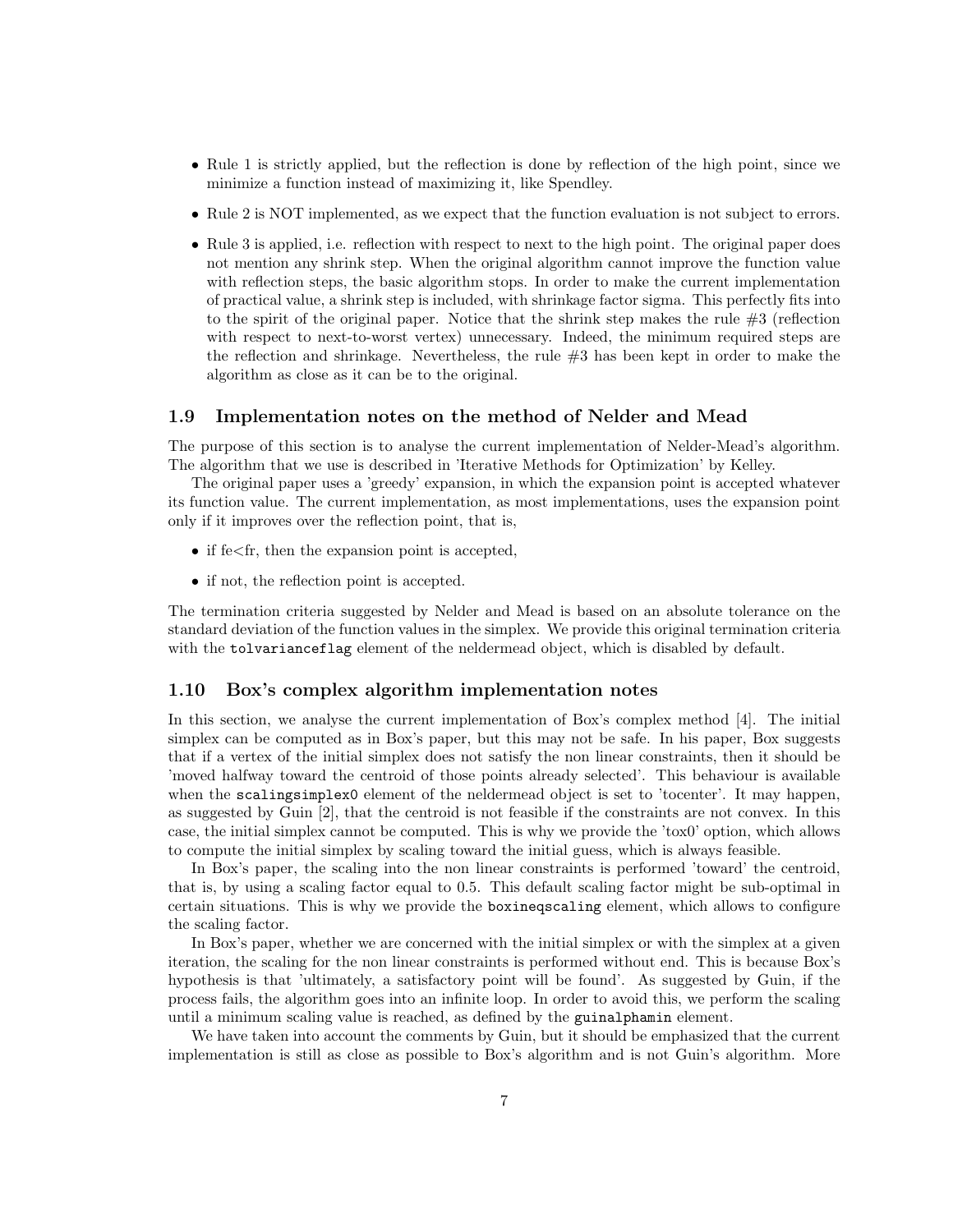precisely, during the iterations, the scaling for the non linear constraints is still performed toward the centroid, be it feasible or not.

# 1.11 User-defined algorithm

The mymethod element of the neldemead object allows to configure a user-defined simplex-based algorithm. The reason for this option is that many simplex-based variants of Nelder-Mead's algorithm have been developped over the years, with specific goals. While it is not possible to provide them all, it is very convenient to use the current structure without being forced to make many developments.

The value of the mymethod element is expected to be a R function with the following structure:

```
> myalgorithm <- function( this ){
+ ...
+ return(this)
+ }
```
where this is the current neldermead object.

In order to use the user-defined algorithm, the method element must be set to 'mine'. In this case, the component performs the optimization exactly as if the user-defined algorithm was provided by the component.

The user interested in that feature may use the internal scripts provided in the distribution as templates and tune his own algorithm from that point. There is of course no warranty that the user-defined algorithm improves on the standard algorithm, so that users use this feature at their own risks.

# 1.12 User-defined termination

Many termination criteria are found in the literature. Users who aim at reproducing the results exhibited in a particular paper may find that that none of the provided termination criteria match the one which is used in the paper. It may also happen that the provided termination criteria are not suitable for the specific test case. In those situation the myterminate element of the neldermead object allows to configure a user-defined termination function. The value of the myterminate element is expected to be a R function with the following structure:

```
> mystoppingrule <- function( this , simplex ){
+ ...
+ return(list(this=this,terminate=terminate,status=status))
+ }
```
where this is the current neldermead object and simplex is the current simplex. The terminate output argument is a logical flag which is FALSE if the algorithm must continue and TRUE if the algorithm must stop. The status output argument is a string which is associated with the current termination criteria.

In order to enable the use of the user-defined termination function, the value of the myterminateflag element must be set to TRUE in the neldermead object. At each iteration, if the myterminateflag element has been set to TRUE, the user-defined termination is called. If the terminate output argument is TRUE, then the algorithm is stopped. In that case, the value of the status element of the neldermead.get function output is the value of the status output argument of the user-defined termination function.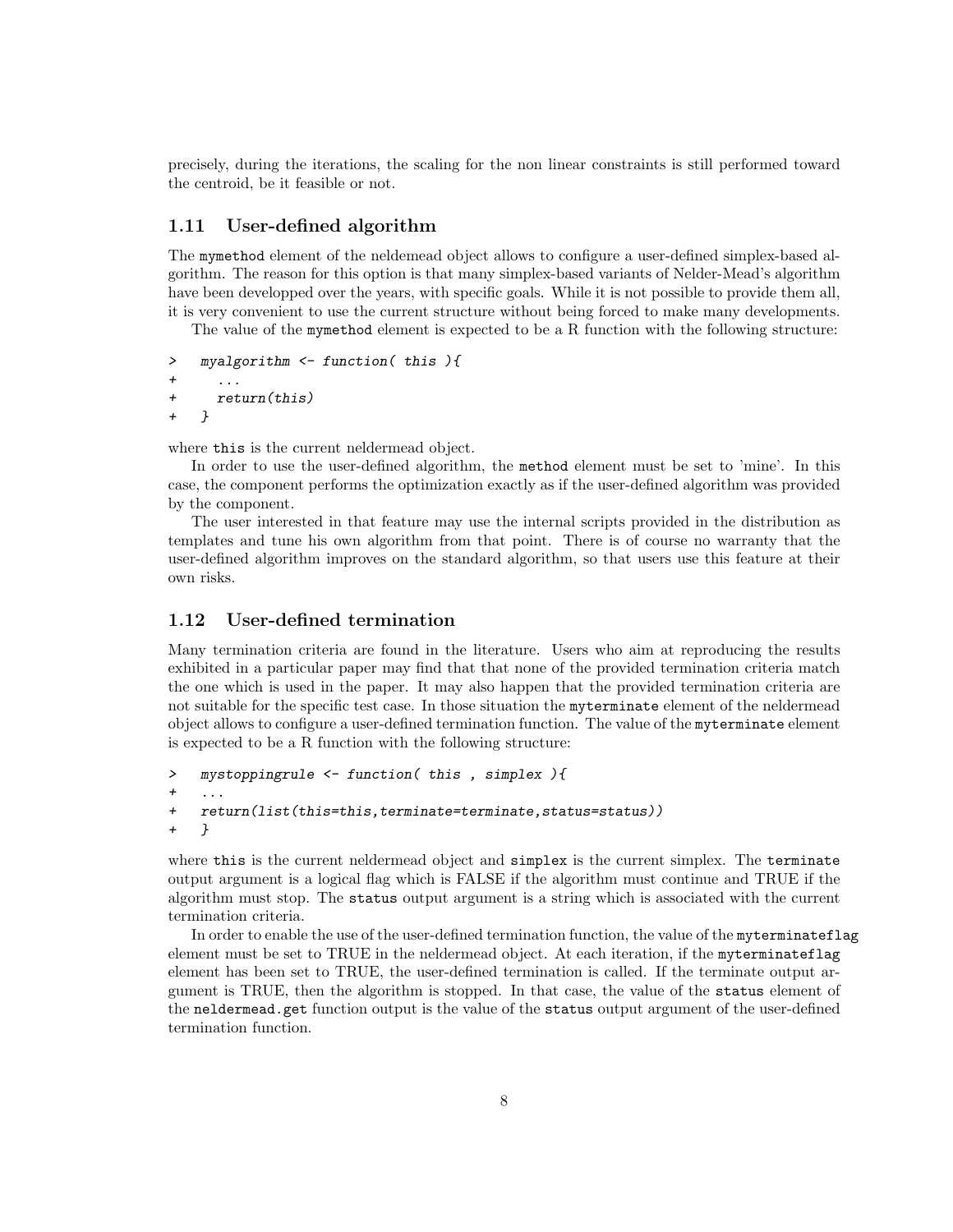# 2 Specialized functions

# 2.1 fminsearch

The fminsearch function is based on a specialized use of the more general neldermead function bundle and searches for the unconstrained minimum of a given cost function. This function corresponds to the Matlab (or Scilab) fminsearch function. In the context of fminsearch, the function to be minimized is not a cost function as described in Section 1.3 but an objective function (returning a numeric scalar). Additional information and examples are available in ?fminsearch from a R environment.

# 2.2 Direct grid search

Direct grid search, performed by fmin.gridsearch, is a functionality added to the original Scilab neldermead module and constitutes another specialized use of the neldermead package. This function allows to explore the search space of an optimization problem around the initial point  $x_0$ . This optimization problem is defined by an objective function, like for fminsearch, and not a cost function. fmin.gridsearch automatically creates a grid of search points selected around the initial point and evaluates the objective function at each point. The boundaries of the grid are set either by a vector of parameter-specific lower and upper limits, or by a vector of factors  $\alpha$  as follows:[ $x_0/\alpha$ ,  $x_0 \times \alpha$ ]. The number *npts* of points evaluated for each parameter (or dimension of the optimization problem) can also be defined. The total number of points in the grid is therefore  $npts<sup>n</sup>$ . At the end of the search, fmin.gridsearch returns a table sorted by value of the objective function. The feasibility of the objective function is also determined at each point, as fmin.gridsearch is a wrapper around optimbase.gridsearch which assesses the feasbility of a cost function in addition to calculating its value at each particular search point. Because fmin.gridsearch does not accept constraints, the objective function should always be feasible. Additional information is available in ?fmin.gridsearch from a R environment.

# 3 Examples

We present in this section basic examples illustrating the use of **neldermead** functions to optimize unconstrained or constrained systems. More complex examples are described in a Scilab-based document written by Michael Baudin and available at [http://forge.scilab.org/index.php/p/](http://forge.scilab.org/index.php/p/docneldermead/) [docneldermead/](http://forge.scilab.org/index.php/p/docneldermead/). Because the R port of the Scilab neldermead module is almost literal, the user should be able to reproduce the described examples in R with minimal adaptations.

## 3.1 Example 1: Basic use

In the following example, we solve a simple quadratic test case. We begin by defining the cost function, which takes 3 input arguments and returns the value of the objective function as the f element of a list. The standard starting point [-1.2 1.0] is used. neldermead creates a new neldermead object. Then we use neldermead.set to configure the parameters of the problem. We use all default settings and perform the search for the optimum. neldermead.get is finally used to retrieve the optimum parameters.

```
> quadratic <- function(x=NULL,index=NULL,fmsfundata=NULL){
+ return(list(f=x[1]^2 + x[2]^2,g=c(),
```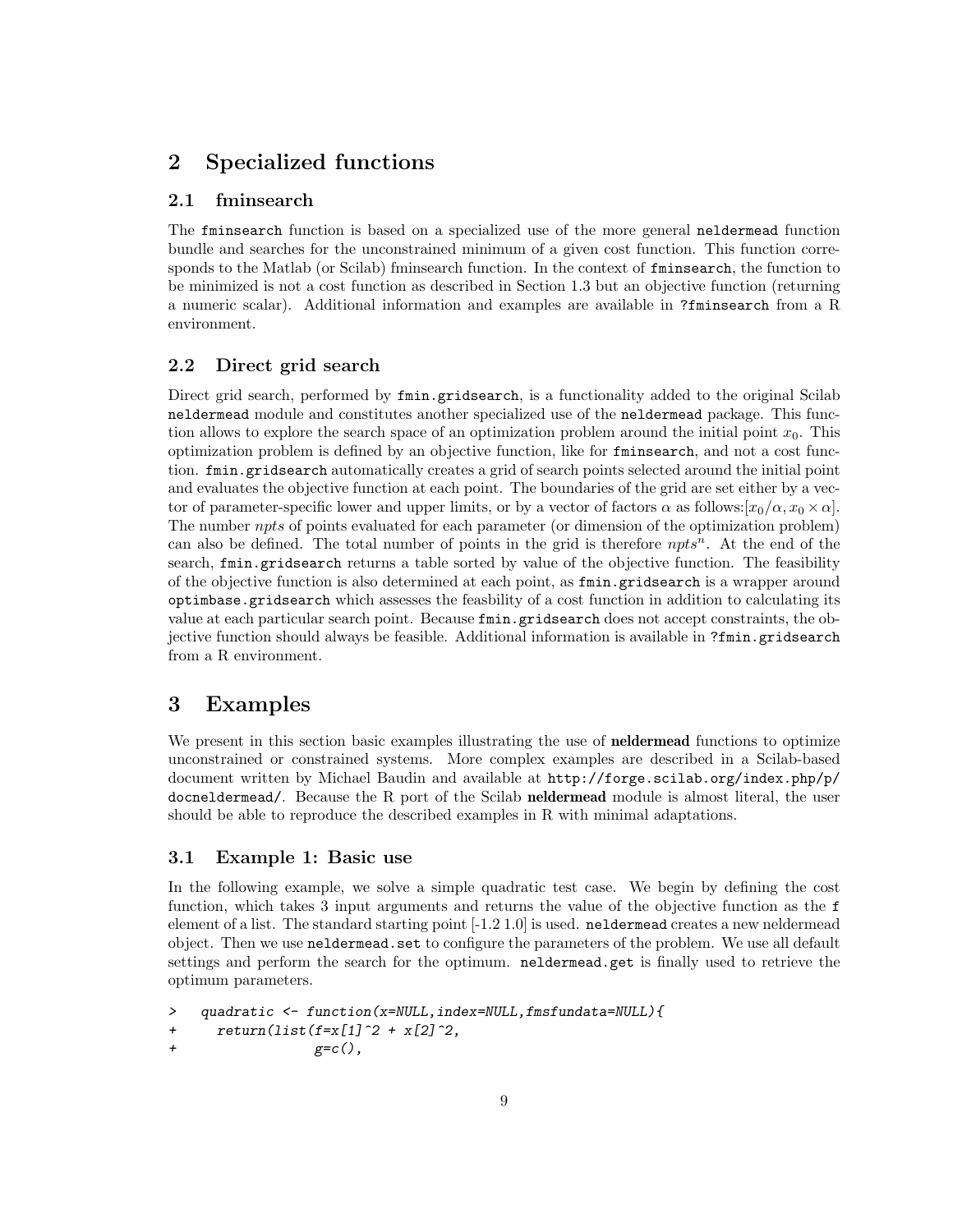```
+ c=c(),
+ \texttt{gcc=c}(),
+ index=index,
+ this=list(costfargument=fmsfundata)))<br>+ }
+> x0 \leq transpose(c(1.0, 1.0))> nm <- neldermead()
> nm <- neldermead.set(nm,'numberofvariables',2)
> nm <- neldermead.set(nm,'function',quadratic)
> nm <- neldermead.set(nm,'x0',x0)
> nm <- neldermead.search(nm)
> summary(nm)
Number of Estimated Variable(s): 2
Estimated Variable(s):
 Initial Final
1 1 -1.010582e-08
2 1 -1.768891e-07
Cost Function:
function(x=NULL,index=NULL,fmsfundata=NULL){
   return(list(f=x[1]^2 + x[2]^2,
               g=c(),
               c=c(),
               gc=c(),
               index=index,
               this=list(costfargument=fmsfundata)))
  }
Cost Function Argument(s):
[1] ""
Optimization:
- Status: "maxfuneval"
- Initial Cost Function Value: 2.000000
- Final Cost Function Value: 0.000000
- Number of Iterations (max): 52 (100)
- Number of Function Evaluations (max): 100 (100)
Simplex Information:
- Simplex at Initial Point:
Dimension: n=2
Number of vertices: nbve=3
 Vertex #1/3 : fv=2.000000e+00, x=1.000000e+00 1.000000e+00
 Vertex #2/3 : fv=5.000000e+00, x=2.000000e+00 1.000000e+00
 Vertex #3/3 : fv=5.000000e+00, x=1.000000e+00 2.000000e+00
```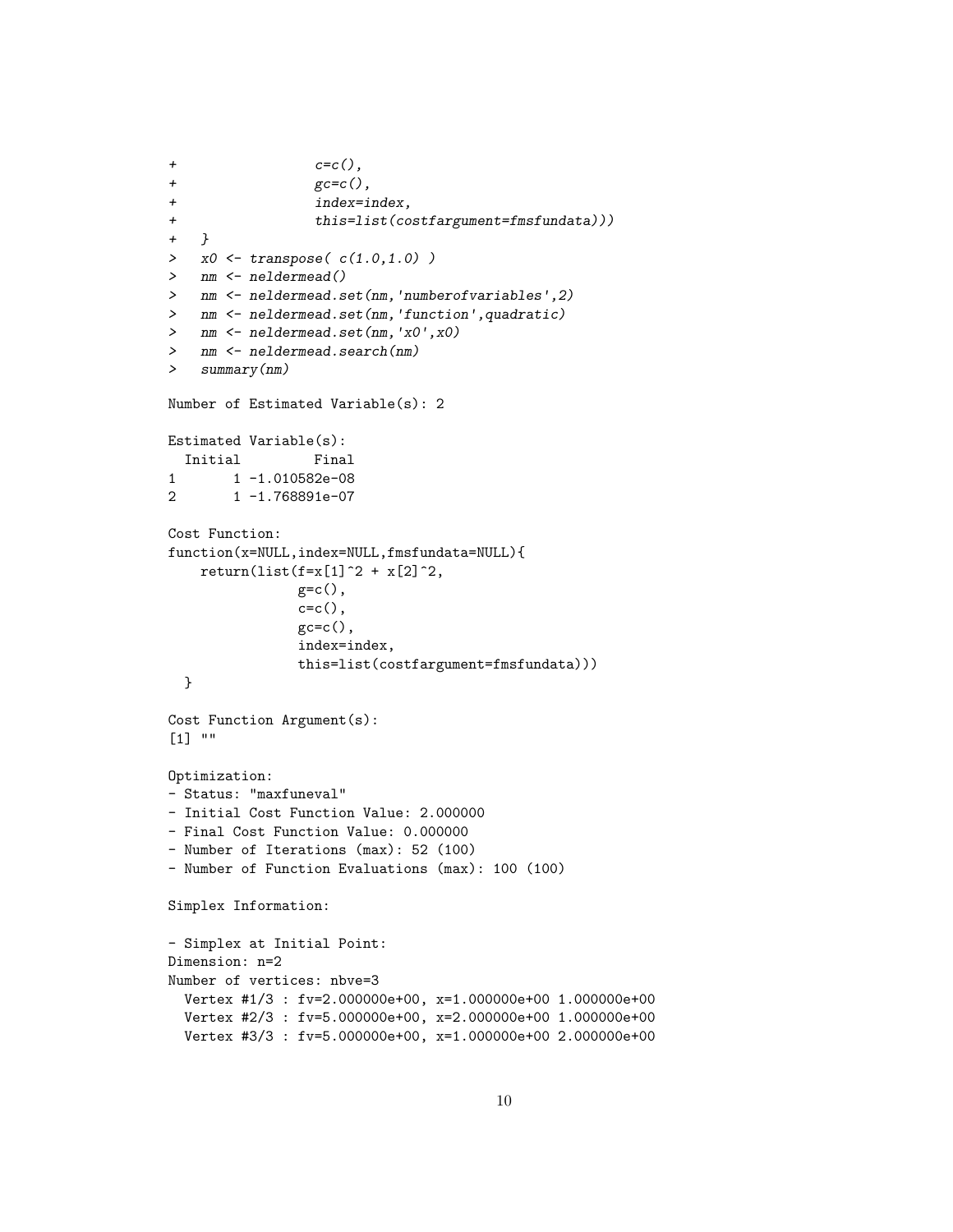```
- Simplex at Optimal Point:
Dimension: n=2
Number of vertices: nbve=3
  Vertex #1/3 : fv=3.139189e-14, x=-1.010582e-08 -1.768891e-07
  Vertex #2/3 : fv=1.290894e-13, x=-3.557479e-07 5.032676e-08
  Vertex #3/3 : fv=1.601186e-13, x=2.637847e-07 3.008924e-07
```
# 3.2 Example 2: Customized use

In the following example, we solve the Rosenbrock test case. We begin by defining the Rosenbrock function, which takes 3 input arguments and returns the value of the objective function. The standard starting point [-1.2 1.0] is used. neldermead creates a new neldermead object. Then we use neldermead.set to configure the parameters of the problem. The initial simplex is computed from the axes and the single length 1.0 (this is the default, but is explicitely written here as an example). The variable simplex algorithm by Nelder and Mead is used, which corresponds to the -method 'variable' option. neldermead.search performs the search for the minimum. Once the minimum is found, we represent part of the search space using the contour function (this is possible since our problem involves only 2 parameters) and we superimpose the starting point (in red), the optimisation path (in bleu), and the optimum (in green) to the plot. The history of the optimisation can be retrieved (using neldermead.get) because the 'storehistory' option was set to TRUE.

```
> rosenbrock <- function(x=NULL,index=NULL,fmsfundata=NULL){
+ return(list(f=100*(x[2]-x[1]^2))^{2}+(1-x[1])^{2},+ gec(),
+ c=c(),
+ \beta gc=c(),
+ index=index,
+ this=list(costfargument=fmsfundata)))
+ }
> x0 \leftarrow \text{transpose}(c(-1.2, 1.0))> nm <- neldermead()
> nm <- neldermead.set(nm,'numberofvariables',2)
> nm <- neldermead.set(nm,'function',rosenbrock)
> nm <- neldermead.set(nm,'x0',x0)
> nm <- neldermead.set(nm,'maxiter',200)
> nm <- neldermead.set(nm,'maxfunevals',300)
> nm <- neldermead.set(nm,'tolfunrelative',10*.Machine$double.eps)
> nm <- neldermead.set(nm,'tolxrelative',10*.Machine$double.eps)
> nm <- neldermead.set(nm,'simplex0method','axes')
> nm <- neldermead.set(nm,'simplex0length',1.0)
> nm <- neldermead.set(nm,'method','variable')
> nm <- neldermead.set(nm,'verbose',FALSE)
> nm <- neldermead.set(nm,'storehistory',TRUE)
> nm <- neldermead.set(nm,'verbosetermination',FALSE)
> nm <- neldermead.search(nm)
> xmin <- ymin <- -2.0
> xmax \leftarrow ymax \leftarrow 2.0
> nx <- ny <- 100
> stepy <- stepx <- (xmax - xmin)/nx
```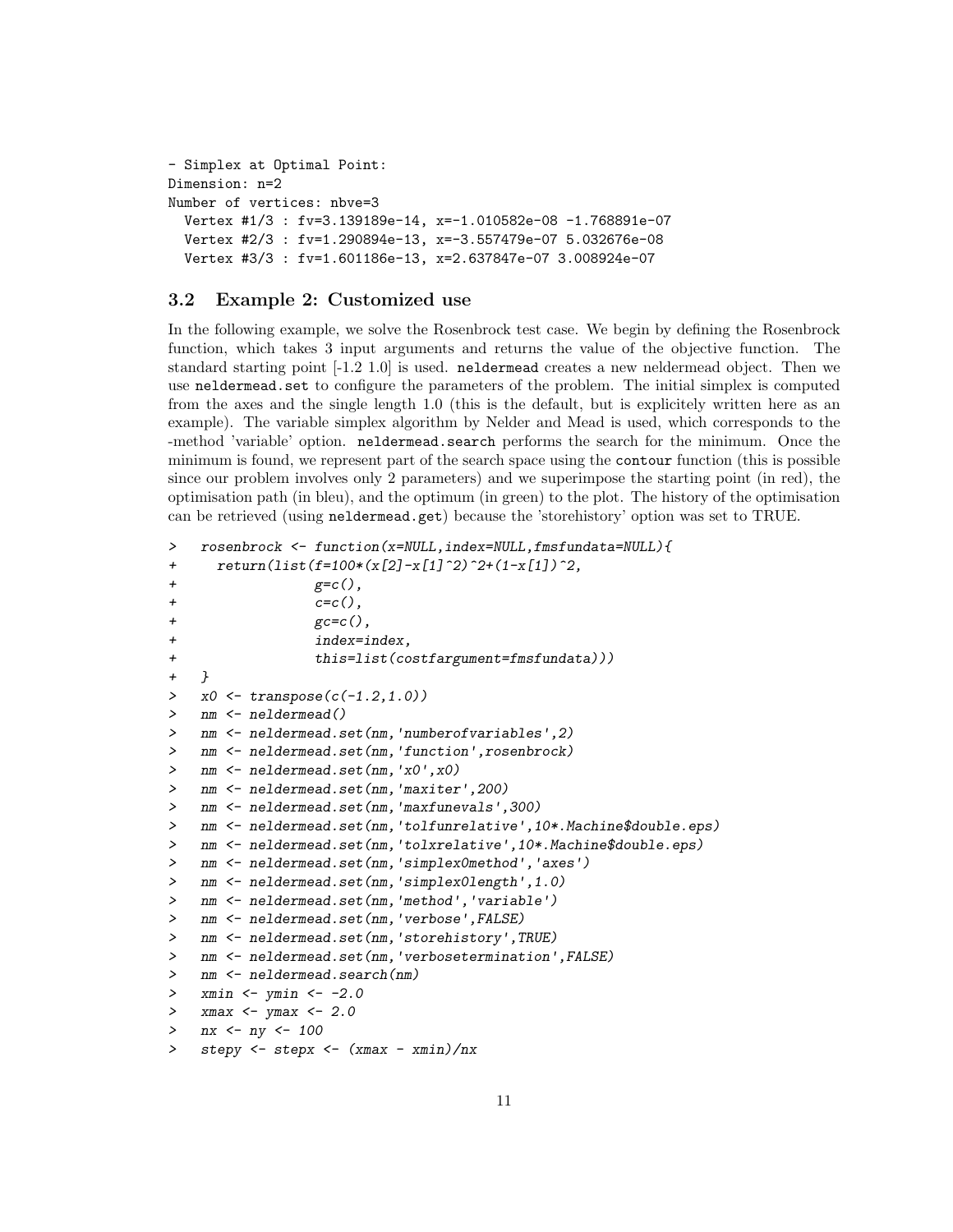```
> ydata <- xdata <- seq(xmin,xmax,stepx)
> zdata <- apply(expand.grid(xdata,ydata),1,
+ function(x) neldermead.function(nm,transpose(x)))
> zdata <- matrix(zdata,ncol=length(ydata))
> optimpath <- matrix(unlist((neldermead.get(nm,'historyxopt'))),
+ nrow=2)
> optimpath <- data.frame(x=optimpath[1,], y=optimpath[2,])
> contour(xdata,ydata,zdata,levels=c(1,10,100,500,1000,2000))
> par(new=TRUE,ann=TRUE)
> plot(c(x0[1],optimpath$x[158]), c(x0[2],optimpath$y[158]),
+ col=c('red','green'),pch=16,xlab='x[1]',ylab='x[2]',
+ xlim=c(xmin,xmax),ylim=c(ymin,ymax))
> par(new=TRUE,ann=FALSE)
```

```
> plot(optimpath$x,optimpath$y,col='blue',type='l',
```
+ xlim=c(xmin,xmax),ylim=c(ymin,ymax))



Setting the 'verbose' element of the neldermead object to 1 allows to get detailed information about the current optimization process. The following is a sample output for an optimization based on the Nelder and Mead variable-shape simplex algorithm. Only the output corresponding to the iteration #156 is displayed. In order to display specific outputs (or to create specific output files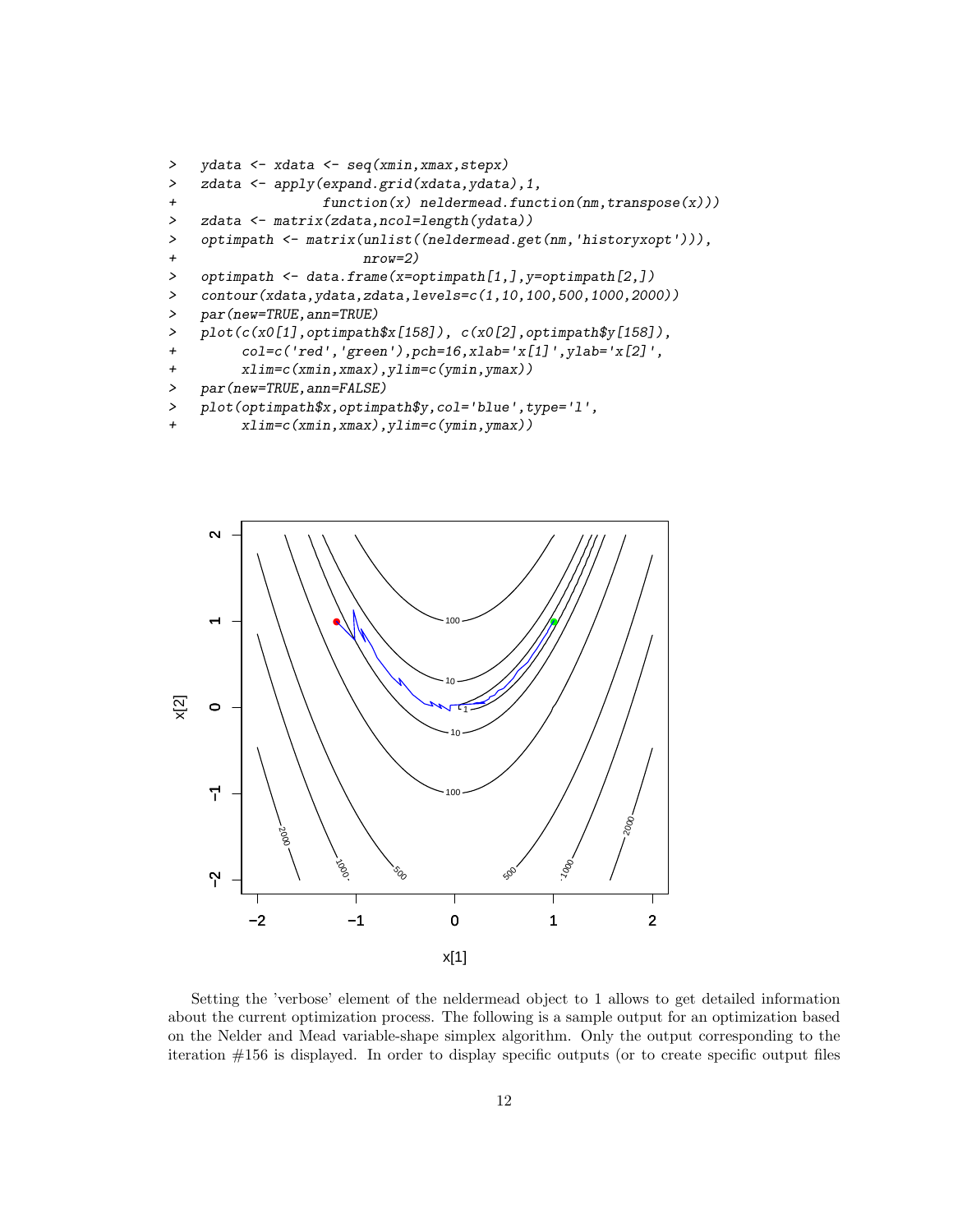and graphics), the 'outputcommand' option should be used.

```
=================================================================
Iteration \{4156 (total = 156)
Function Eval \#298
Xopt: 0.99999999999991 0.999999999999816
Fopt: 8.997809e-27
DeltaFv: 4.492261e-26
Center: 1.00000000000003 1.00000000000007
Size: 4.814034e-13
Vertex \#2/3 : fv=2.649074e-26, x=1.000000e+00 1.000000e+00
Vertex \#3/3 : fv=5.392042e-26, x=1.000000e+00 1.000000e+00
Reflect
xbar=1.00000000000001 1.00000000000003
Function Evaluation \#299 at [0.99999999999996 ]
Function Evaluation \#299 at [0.999999999999907 ]
xr=[0.9999999999996 0.9999999999907], f(xr)=0.000000> Perform reflection
Sort
```
# 3.3 Example 3: Optimization with bound constraints

In the following example, we solve a simple quadratic test case used in Example 1 but in the case where bounds are set for parameter estimates. We begin by defining the cost function, which takes 3 input arguments and returns the value of the objective function as the f element of a list. The starting point [1.2 1.9] is used. neldermead creates a new neldermead object. Then we use neldermead.set to configure the parameters of the problem including the lower -boundsmin and upper -boundsmax bounds. The initial simplex is computed from boxnbpoints random points within the bounds. The variable simplex algorithm by Box is used, which corresponds to the -method 'box' option. neldermead.search finally performs the search for the minimum.

```
> quadratic <- function(x=NULL,index=NULL,fmsfundata=NULL){
+ return(list(f=x[1]^2 + x[2]^2,+ gec(),
+ c=c(),
+ \text{gc=c}(),
+ index=index,
+ this=list(costfargument=fmsfundata)))
+ }
> set.seed(0)
> x0 \leftarrow transpose(c(1.2, 1.9))> nm <- neldermead()
> nm <- neldermead.set(nm,'numberofvariables',2)
> nm <- neldermead.set(nm,'function',quadratic)
> nm <- neldermead.set(nm,'x0',x0)
> nm <- neldermead.set(nm,'verbose',FALSE)
> nm <- neldermead.set(nm,'storehistory',TRUE)
> nm <- neldermead.set(nm,'verbosetermination',FALSE)
> nm <- neldermead.set(nm,'method','box')
```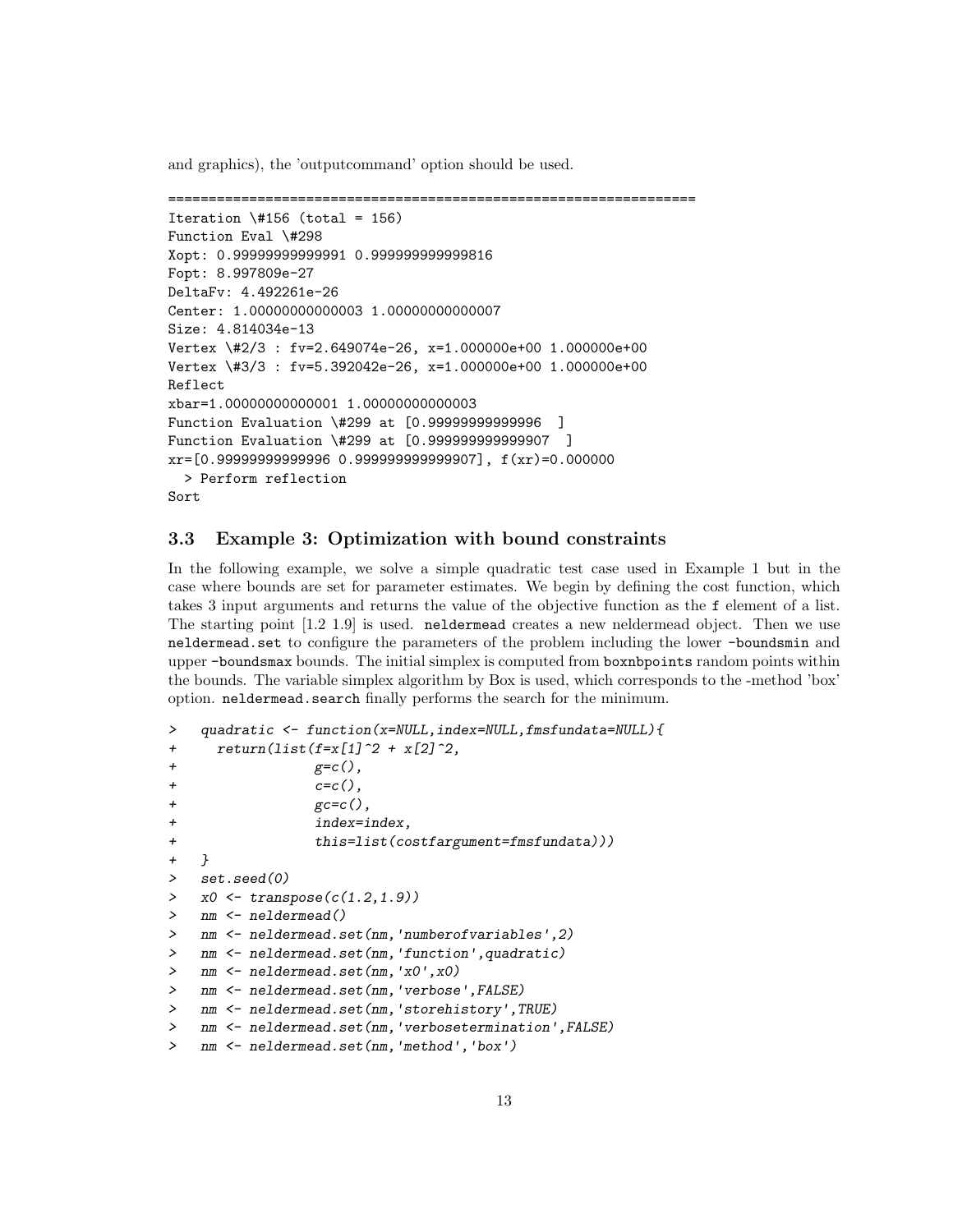```
> nm <- neldermead.set(nm, 'boundsmin', c(1,1))
> nm <- neldermead.set(nm,'boundsmax',c(2,2))
> nm <- neldermead.search(nm)
> summary(nm)
Number of Estimated Variable(s): 2
Estimated Variable(s):
 Initial Final Lower bound Upper bound
\begin{array}{ccccccccc}\n 1 & 1.2 & 1.000001 & & & 1 & & 2 \\
 2 & 1.9 & 1.000001 & & & 1 & & 2\n \end{array}1.9 1.000001 1
Cost Function:
function(x=NULL,index=NULL,fmsfundata=NULL){
    return(list(f=x[1]^{2} + x[2]^{2},g=c(),
                 c=c(),
                 gc=c(),
                 index=index,
                 this=list(costfargument=fmsfundata)))
  }
Cost Function Argument(s):
[1] ""
Optimization:
- Status: "maxfuneval"
- Initial Cost Function Value: 5.050000
- Final Cost Function Value: 2.000004
- Number of Iterations (max): 90 (100)
- Number of Function Evaluations (max): 100 (100)
Simplex Information:
- Simplex at Initial Point:
Dimension: n=2
Number of vertices: nbve=3
  Vertex #1/3 : fv=5.050000e+00, x=1.200000e+00 1.900000e+00
  Vertex #2/3 : fv=7.610000e+00, x=2.000000e+00 1.900000e+00
  Vertex #3/3 : fv=5.440000e+00, x=1.200000e+00 2.000000e+00
- Simplex at Optimal Point:
Dimension: n=2
Number of vertices: nbve=3
  Vertex #1/3 : fv=2.000004e+00, x=1.000001e+00 1.000001e+00
  Vertex #2/3 : fv=2.000004e+00, x=1.000001e+00 1.000001e+00
  Vertex #3/3 : fv=2.000004e+00, x=1.000001e+00 1.000001e+00
```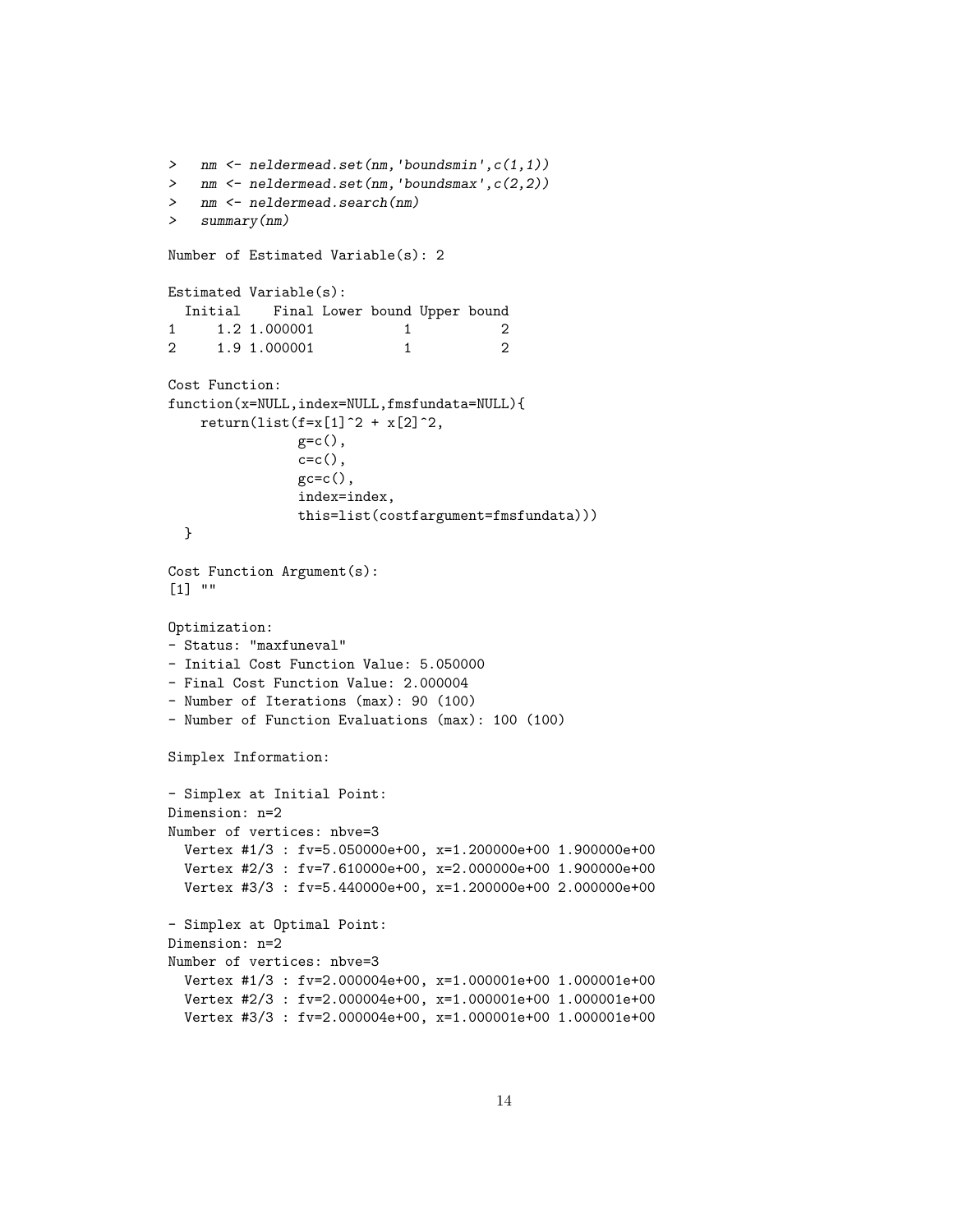## 3.4 Example 4: Optimization with nonlinear inequality constraints

In the following example, we solve Michalewicz's  $G_6$  test problem using Box's methods [\[7\]](#page-21-6) <sup>[1](#page-14-0)</sup>. This problem consists in minimizing:  $G_6(x) = (x_1 - 10)^3 + (x_2 - 20)^3$ , given the nonlinear constraints:

c1 :  $(x_1 - 5)^2 + (x_2 - 5)^2 - 100 \ge 0$ 

 $c_2$ :  $-(x_1-6)^2-(x_2-5)^2+82.81\geq 0$ and bounds:  $13 \le x_1 \le 100, 0 \le x_2 \le 100$ .

We begin by defining the michalewicz function, which takes 3 input arguments and return the value of the objective function and the constraint evaluations as the f and c elements of a list. neldermead creates a new neldermead object. Then we use neldermead.set to configure the parameters of the problem, including the lower -boundsmin and upper -boundsmax bounds. The initial simplex is computed from boxnbpoints random points within the bounds. The variable simplex algorithm by Box is used, which corresponds to the -method 'box' option. neldermead.search finally performs the search for the minimum. The starting point ([15 4.99]) like all the vertices of the optimization simplex must be feasible, i.e. they must satisfy all constraints and bounds. Constraints are enforced by ensuring that all arguments of c in the cost function output are positive or null. Note that the boundaries were set to stricter ranges to limit the sensitivity of the solution to the initial guesses.

```
> michalewicz <- function(x=NULL,index=NULL,fmsfundata=NULL){
+ f \leftarrow c()+ c \leftarrow c()+ if (index == 2 | index ==6)
+ f \leftarrow (x[1]-10)^{-3}+(x[2]-20)^{-3}+
+ if (index == 5 | index ==6)
+ c <- c((x[1]-5)^2+(x[2]-5)^2 -100,
+ 82.81-((x[1]-6)^2+(x[2]-5)^2)+ varargout <- list(f=f,
+ gec(),
+ c=c,+ \epsilon = c(),
+ index=index,
+ this=list(costfargument=fmsfundata))
+ return(varargout)
+ }
> set.seed(0)
> x0 <- transpose(c(15,4.99))
> nm <- neldermead()
> nm <- neldermead.set(nm,'numberofvariables',2)
> nm <- neldermead.set(nm,'nbineqconst',2)
> nm <- neldermead.set(nm,'function',michalewicz)
> nm <- neldermead.set(nm,'x0',x0)
> nm <- neldermead.set(nm,'maxiter',300)
> nm <- neldermead.set(nm,'maxfunevals',1000)
> nm <- neldermead.set(nm,'simplex0method','randbounds')
> nm <- neldermead.set(nm,'boxnbpoints',3)
> nm <- neldermead.set(nm,'storehistory',TRUE)
```
<span id="page-14-0"></span><sup>1</sup>Example suggested by Pascal Grandeau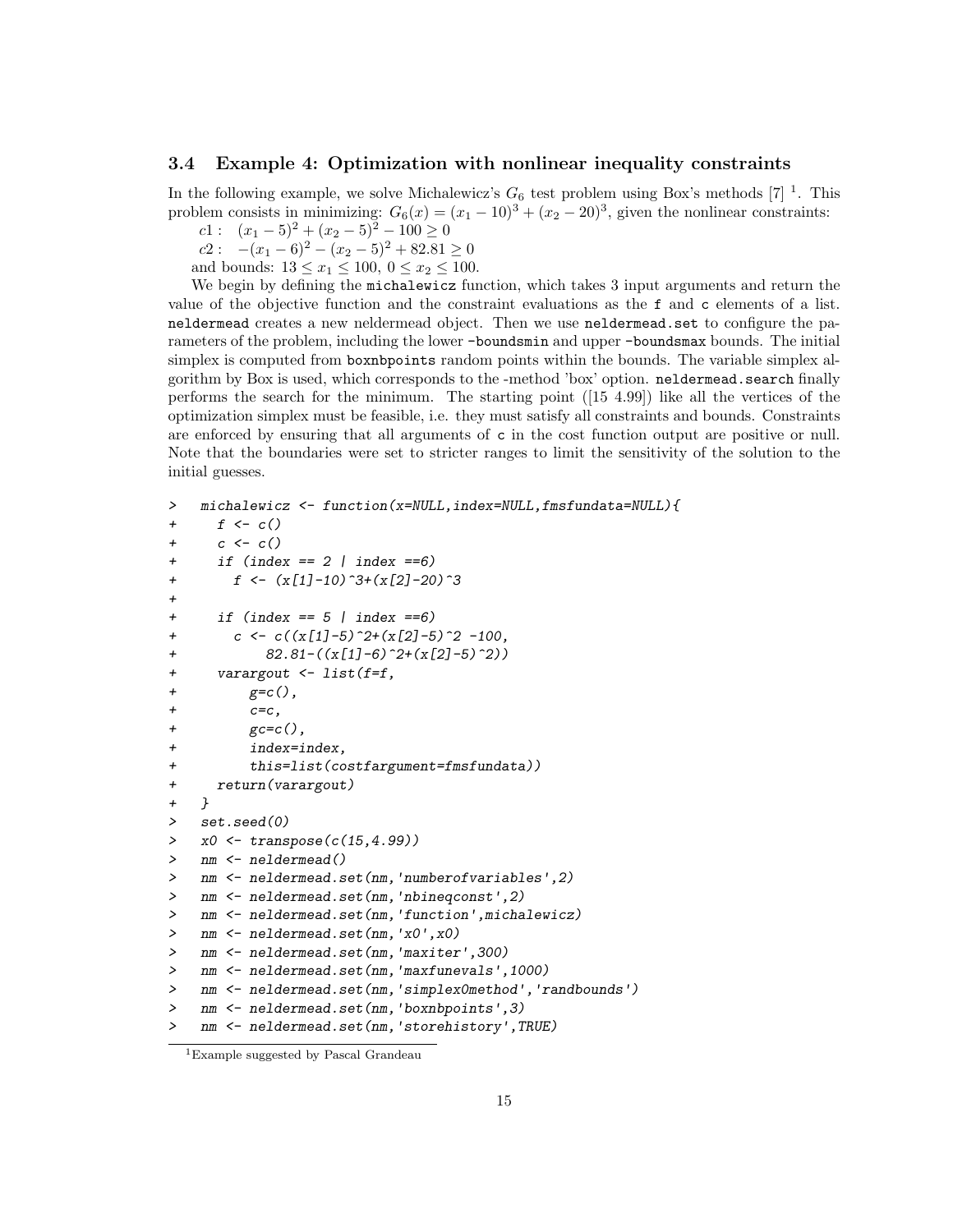```
> nm <- neldermead.set(nm,'method','box')
> nm <- neldermead.set(nm,'boundsmin',c(13,0))
> nm <- neldermead.set(nm,'boundsmax', c(20, 10))
> nm <- neldermead.search(nm)
> summary(nm)
Number of Estimated Variable(s): 2
Estimated Variable(s):
 Initial Final Lower bound Upper bound
1 15.00 14.0950000 13 20
2 4.99 0.8429608 0 10
Number of Inequality Contraints: 2
Cost Function:
function(x=NULL,index=NULL,fmsfundata=NULL){
    f \leftarrow c()c \leftarrow c()if (index == 2 | index == 6)f \left\langle -\right\rangle (x[1]-10)^3+(x[2]-20)^3
    if (index == 5 | index ==6)c <- c((x[1]-5)^2+(x[2]-5)^2-100,
         82.81-((x[1]-6)^2+(x[2]-5)^2)varargout <- list(f=f,
        gc = c(),
        c=c,
        gc=c(),
        index=index,
        this=list(costfargument=fmsfundata))
   return(varargout)
  }
Cost Function Argument(s):
[1] ""
Optimization:
- Status: "impossibleimprovement"
- Initial Cost Function Value: -3256.754501
- Final Cost Function Value: -6961.813876
- Number of Iterations (max): 236 (300)
- Number of Function Evaluations (max): 794 (1000)
Simplex Information:
- Simplex at Initial Point:
Dimension: n=2
Number of vertices: nbve=3
```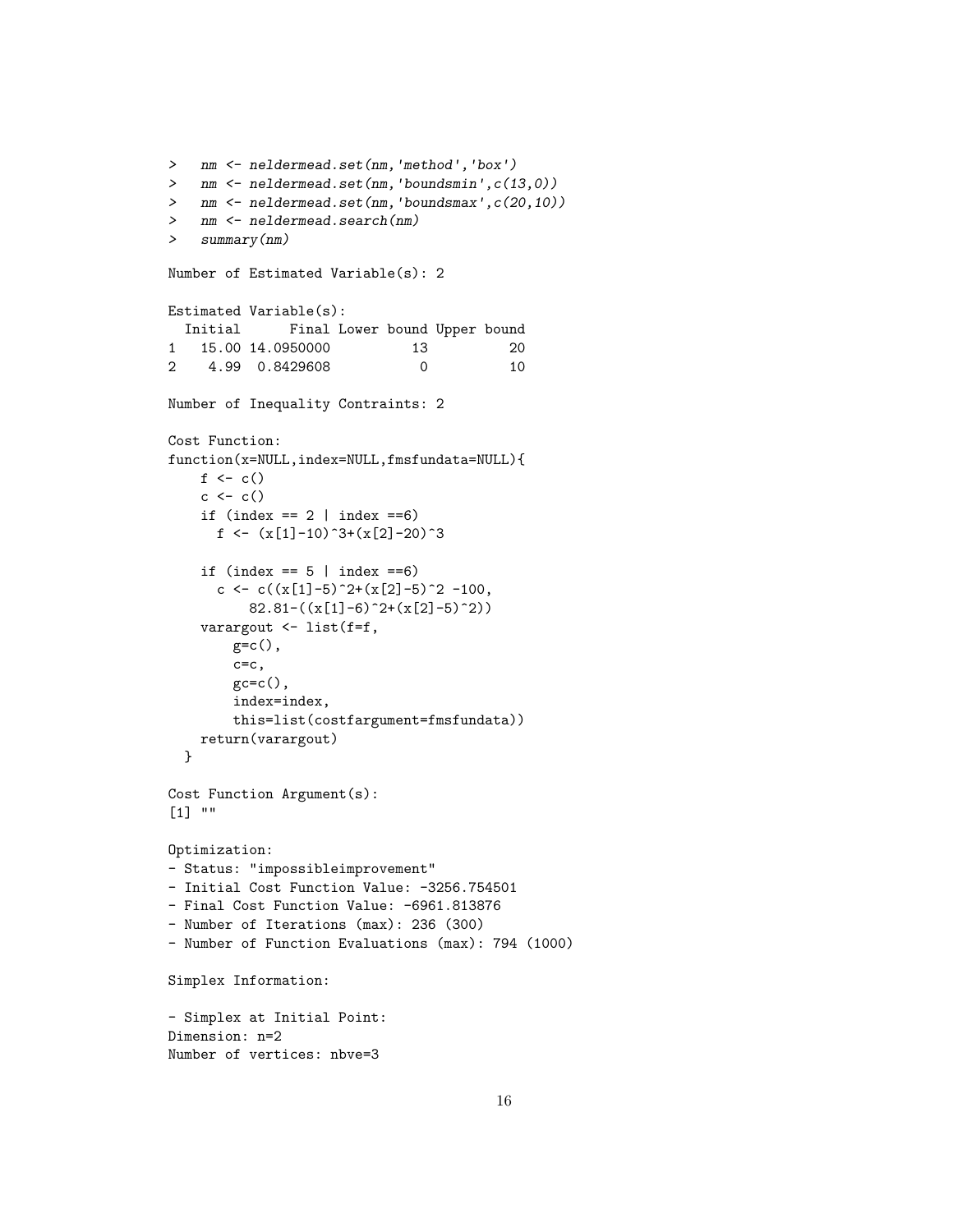```
Vertex #1/3 : fv=-3.256755e+03, x=1.500000e+01 4.990000e+00
  Vertex #2/3 : fv=-3.276394e+03, x=1.506683e+01 4.953517e+00
  Vertex #3/3 : fv=-3.188984e+03, x=1.507561e+01 5.082317e+00
- Simplex at Optimal Point:
Dimension: n=2
Number of vertices: nbve=3
  Vertex #1/3 : fv=-6.961814e+03, x=1.409500e+01 8.429608e-01
  Vertex #2/3 : fv=-6.961814e+03, x=1.409500e+01 8.429608e-01
  Vertex #3/3 : fv=-6.961814e+03, x=1.409500e+01 8.429608e-01
```
## 3.5 Example 5: Passing data to the cost function

In the following example, we use a simple example to illustrate how to pass user-defined arguments to a user-defined cost function. We try to find the mean and standard deviation of some normally distributed data using maximum likelihood (actually a modifed negative log-likelihood approach)<sup>[2](#page-16-0)</sup>.

We begin by defining the negLL function, which takes 3 input arguments and return the value of the objective function. The random dataset is then generated and stored in the list fmsdundata. neldermead creates a new neldermead object. Then we use neldermead.set to configure the parameters of the problem, including costfargument, set to fmsdundata, and the lower -boundsmin and upper -boundsmax bounds (the standard deviations has to be positive). The variable simplex algorithm by Box is used. neldermead.search finally performs the search for the minimum.

```
> negLL <- function(x=NULL, index=NULL, fmsfundata=NULL){
+ mn \leq x[1]sdv \leftarrow x[2]+ out <- -sum(dnorm(fmsfundata$data, mean=mn, sd=sdv, log=TRUE))
+
+ return(list(f = out,
            index = index,+ this=list(costfargument=fmsfundata)))
+ }
> set.seed(12345)
> fmsfundata <- structure(
+ list(data=rnorm(500,mean=50,sd=2)),
+ class='optimbase.functionargs')
> x0 \leq transpose(c(45,3))> nm <- neldermead()
> nm <- neldermead.set(nm,'numberofvariables',2)
> nm <- neldermead.set(nm, 'function',negLL)
> nm <- neldermead.set(nm,'x0',x0)
> nm <- neldermead.set(nm,'costfargument',fmsfundata)
> nm <- neldermead.set(nm,'maxiter',500)
> nm <- neldermead.set(nm,'maxfunevals',1500)
> nm <- neldermead.set(nm,'method','box')
> nm <- neldermead.set(nm,'storehistory',TRUE)
> nm <- neldermead.set(nm,'boundsmin',c(-100, 0))
```
<span id="page-16-0"></span><sup>2</sup>Example suggested by Mark Taper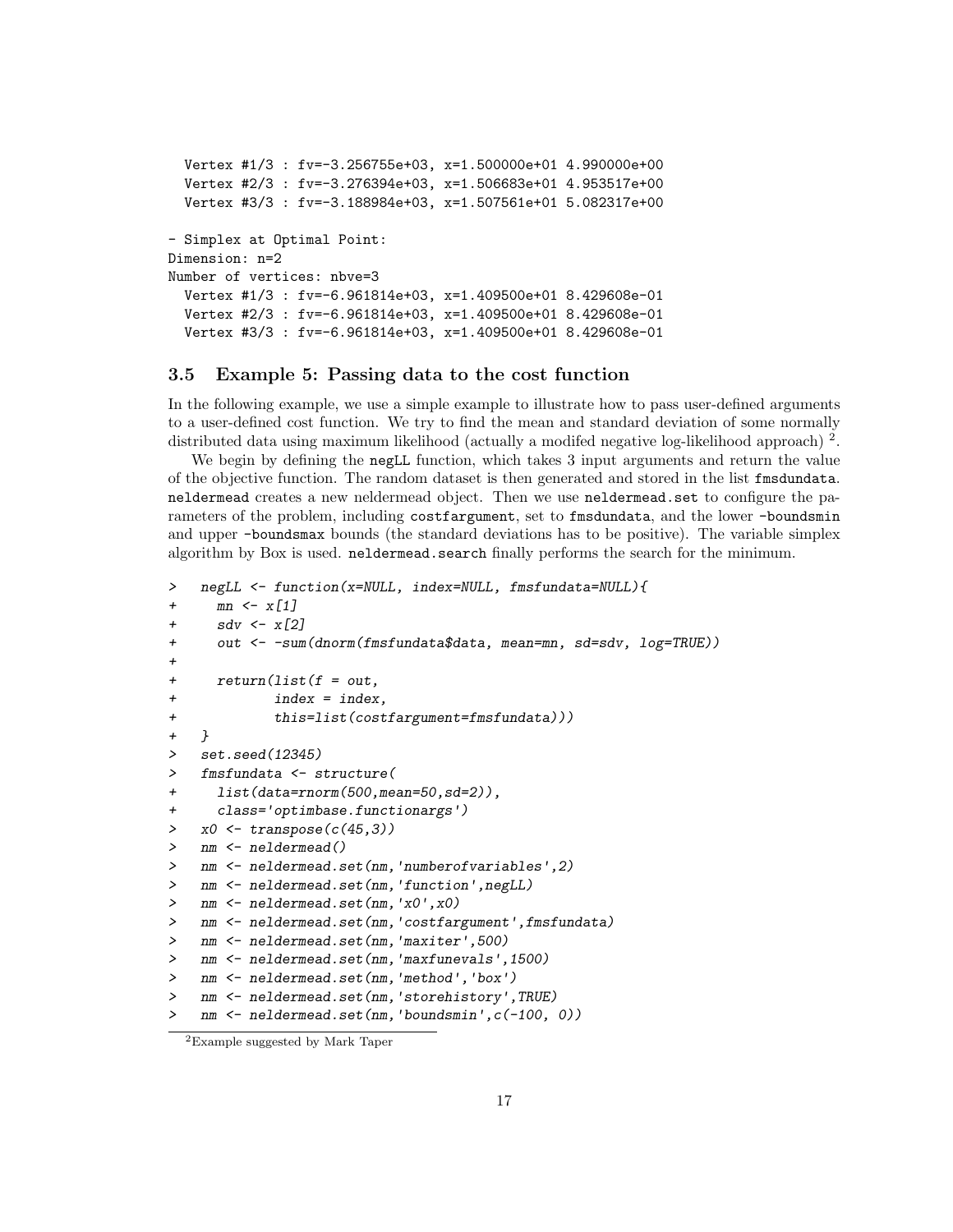```
> nm <- neldermead.set(nm,'boundsmax',c(100, 100))
> nm <- neldermead.search(this=nm)
> summary(nm)
Number of Estimated Variable(s): 2
Estimated Variable(s):
  Initial Final Lower bound Upper bound
1 45 50.164922 -100 100
2 3 1.978316 0 100
Cost Function:
function(x=NULL, index=NULL, fmsfundata=NULL){
    mn \leftarrow x[1]sdv \leftarrow x[2]out <- -sum(dnorm(fmsfundata$data, mean=mn, sd=sdv, log=TRUE))
   return(list(f = out,index = index,
          this=list(costfargument=fmsfundata)))
  }
Cost Function Argument(s):
$data
  [1] 51.17106 51.41893 49.78139 49.09301 51.21177 46.36409 51.26020
  [8] 49.44763 49.43168 48.16136 49.76750 53.63462 50.74126 51.04043
 [15] 48.49894 51.63380 48.22728 49.33684 52.24143 50.59745 51.55924
 [22] 52.91157 48.71134 46.89373 46.80458 53.61020 49.03671 51.24076
 [29] 51.22425 49.67538 51.62375 54.39367 54.09838 53.26489 50.50854
 [36] 50.98238 49.35183 46.67590 53.53547 50.05160 52.25702 45.23928
 [43] 47.87947 51.87428 51.70890 52.92146 47.17380 51.13481 51.16638
 [50] 47.38640 48.91923 53.89539 50.10718 50.70333 48.65805 50.55591
 [57] 51.38234 51.64759 54.29013 45.30611 50.29918 47.31494 51.10661
 [64] 53.17993 48.82624 46.33525 51.77628 53.18698 51.03371 47.40866
 [71] 50.10923 48.43070 47.90129 54.66102 52.80541 51.88520 51.65252
 [78] 48.37692 50.95250 52.04252 51.29077 52.08629 49.39126 54.95422
 [85] 51.94244 53.73420 51.34408 49.38409 51.07305 51.64974 48.07220
 [92] 48.28983 53.77389 49.21636 48.03873 51.37466 48.98991 54.31544
 [99] 48.80040 48.61091 50.44785 47.68755 50.84484 47.35049 50.28217
[106] 48.92790 49.37679 53.11222 49.10393 50.64225 47.53966 47.35188
[113] 52.52248 52.63846 49.83849 48.98982 49.89569 51.25772 54.36000
[120] 49.86197 53.08973 52.64290 50.64430 53.06191 49.15752 47.68236
[127] 46.30926 52.31465 45.75290 47.60794 53.28438 51.76731 51.04975
[134] 47.63068 55.31158 47.90417 47.97775 51.33784 50.25835 49.15485
[141] 47.71947 47.41257 48.81060 46.99837 50.03171 51.08034 46.90542
[148] 51.69931 51.79203 50.27738 46.76134 51.09680 50.39056 48.38700
[155] 49.78275 49.49811 53.39869 49.31140 50.13554 48.69886 49.02472
[162] 50.60630 49.51605 49.03653 48.01639 49.43870 51.26603 47.52036
[169] 53.52863 49.95264 50.39984 52.69439 50.07215 51.64916 46.59466
```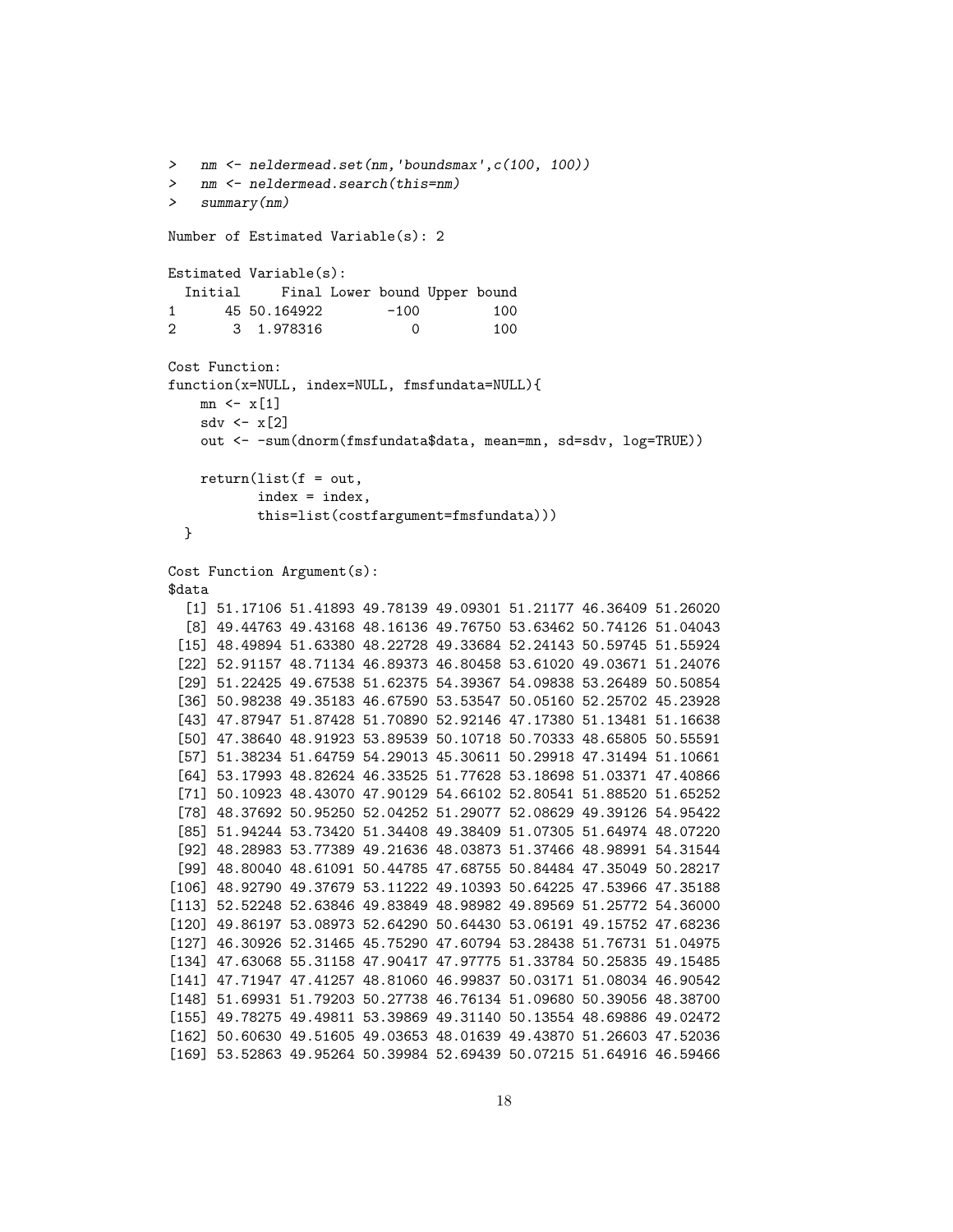|         | $[176]$ 50.96190 54.96710 50.80273 50.43035 46.36858 48.17652 49.90191 |  |  |  |
|---------|------------------------------------------------------------------------|--|--|--|
|         | [183] 49.18923 52.26076 51.63093 50.15284 52.90749 50.74824 49.65819   |  |  |  |
|         | [190] 48.99557 51.08704 48.98963 51.57359 50.60190 52.62045 51.59687   |  |  |  |
|         | [197] 51.70172 49.11286 49.10645 50.02661 47.12771 48.74148 50.48704   |  |  |  |
|         | [204] 52.11672 51.66270 50.21042 46.51657 51.29049 50.19421 49.84653   |  |  |  |
|         | [211] 51.98390 48.28150 49.43684 54.13249 48.77689 50.63123 51.32059   |  |  |  |
|         | [218] 46.55560 45.73075 50.13789 51.73564 45.41991 49.69962 49.46244   |  |  |  |
|         | [225] 53.58266 51.34454 49.58140 50.02437 53.06823 50.15458 50.15688   |  |  |  |
|         | [232] 48.44148 50.33312 50.53065 51.78156 49.06422 51.51675 48.71653   |  |  |  |
|         | [239] 51.25534 50.49666 48.59985 48.86520 49.47721 47.87223 49.78726   |  |  |  |
| $[246]$ | 51.54221 55.49481 49.83213 51.08714 51.50572 48.38265 52.00224         |  |  |  |
| $[253]$ | 50.91211 47.13150 49.46939 51.28354 49.16996 49.08085 48.41501         |  |  |  |
|         | [260] 47.68292 51.42178 52.53520 49.71370 48.96994 52.96578 49.67482   |  |  |  |
| [267]   | 50.08342 50.96608 47.63975 48.67285 48.73070 48.59607 51.15370         |  |  |  |
|         | [274] 45.77384 50.52182 52.29425 50.02959 49.37652 48.08761 50.94683   |  |  |  |
|         | [281] 46.97227 50.32856 48.25827 53.18666 51.29320 50.71474 50.20479   |  |  |  |
|         | [288] 48.64947 51.94417 51.51174 49.14343 48.57215 49.61923 50.79973   |  |  |  |
| [295]   | 48.04431 50.36747 45.69938 48.75407 48.46912 50.92862 51.04456         |  |  |  |
|         | [302] 50.01959 49.11895 52.39898 49.76506 50.07642 52.38961 50.68792   |  |  |  |
|         | [309] 49.34185 53.34172 48.16388 49.82439 52.64059 53.46157 54.32519   |  |  |  |
|         | [316] 49.36854 48.84981 47.18729 54.53572 48.45829 50.76063 51.21027   |  |  |  |
|         | [323] 52.03935 50.94989 45.62811 51.86638 50.95087 50.78056 48.54534   |  |  |  |
|         | [330] 51.97311 52.84797 50.96946 50.69847 51.72025 50.80922 50.73409   |  |  |  |
|         | [337] 46.96160 53.09961 50.99976 50.92175 54.15342 49.38470 51.90474   |  |  |  |
|         | [344] 51.06558 49.80890 49.71587 47.63395 51.09064 44.83629 51.55780   |  |  |  |
|         | [351] 50.58588 49.82658 47.06728 47.83364 52.11547 49.27936 50.70119   |  |  |  |
|         | [358] 50.05652 50.94610 48.16169 49.24835 46.37433 50.57720 49.62075   |  |  |  |
| [365]   | 50.03572 51.30086 50.62051 53.33671 51.34523 49.44496 49.70795         |  |  |  |
|         | [372] 53.40286 50.94272 51.16340 51.33204 48.44220 52.32665 46.07091   |  |  |  |
|         | [379] 51.53834 54.51954 49.04546 49.79484 50.73739 48.92913 51.01320   |  |  |  |
|         | [386] 49.69889 51.80849 54.48407 47.60975 49.16295 51.59650 50.99634   |  |  |  |
|         | [393] 50.23912 49.26559 50.52466 50.52541 51.28148 50.61418 49.93374   |  |  |  |
|         | [400] 47.25050 51.25593 50.00429 50.56876 47.99644 48.76556 51.65639   |  |  |  |
|         | [407] 49.83036 49.13056 47.59033 47.95863 48.05754 49.67817 52.40937   |  |  |  |
|         | [414] 50.13349 48.23508 49.96016 50.65603 48.13874 47.73717 52.17246   |  |  |  |
|         | [421] 51.02848 50.58634 48.87469 50.41429 52.45615 49.13997 52.66382   |  |  |  |
|         | [428] 48.47347 52.46464 51.21812 48.35492 49.90470 50.34136 47.54986   |  |  |  |
|         | [435] 50.77467 50.98134 54.47825 51.78442 51.59787 53.87089 50.78850   |  |  |  |
|         | [442] 51.26504 50.20518 52.02042 52.42936 51.00174 48.18106 45.60558   |  |  |  |
|         | [449] 50.87709 47.94117 51.42616 52.05654 48.85873 49.13198 52.01063   |  |  |  |
|         | [456] 52.40709 52.99237 49.68680 48.12794 50.70508 47.42762 49.45495   |  |  |  |
|         | [463] 50.31383 48.23637 49.75620 48.28950 47.98854 48.17210 45.84353   |  |  |  |
|         | [470] 49.71871 52.59928 49.94126 45.52676 51.09006 51.66168 49.00484   |  |  |  |
|         | [477] 48.79795 48.97560 49.99014 49.80570 49.95193 49.74522 49.73623   |  |  |  |
|         | [484] 50.90748 47.18733 50.42186 51.50467 50.27676 50.31936 50.45687   |  |  |  |
|         | [491] 47.67443 51.70932 49.51581 45.96801 49.54462 50.44834 48.52635   |  |  |  |
|         | [498] 48.30658 49.77708 49.37680                                       |  |  |  |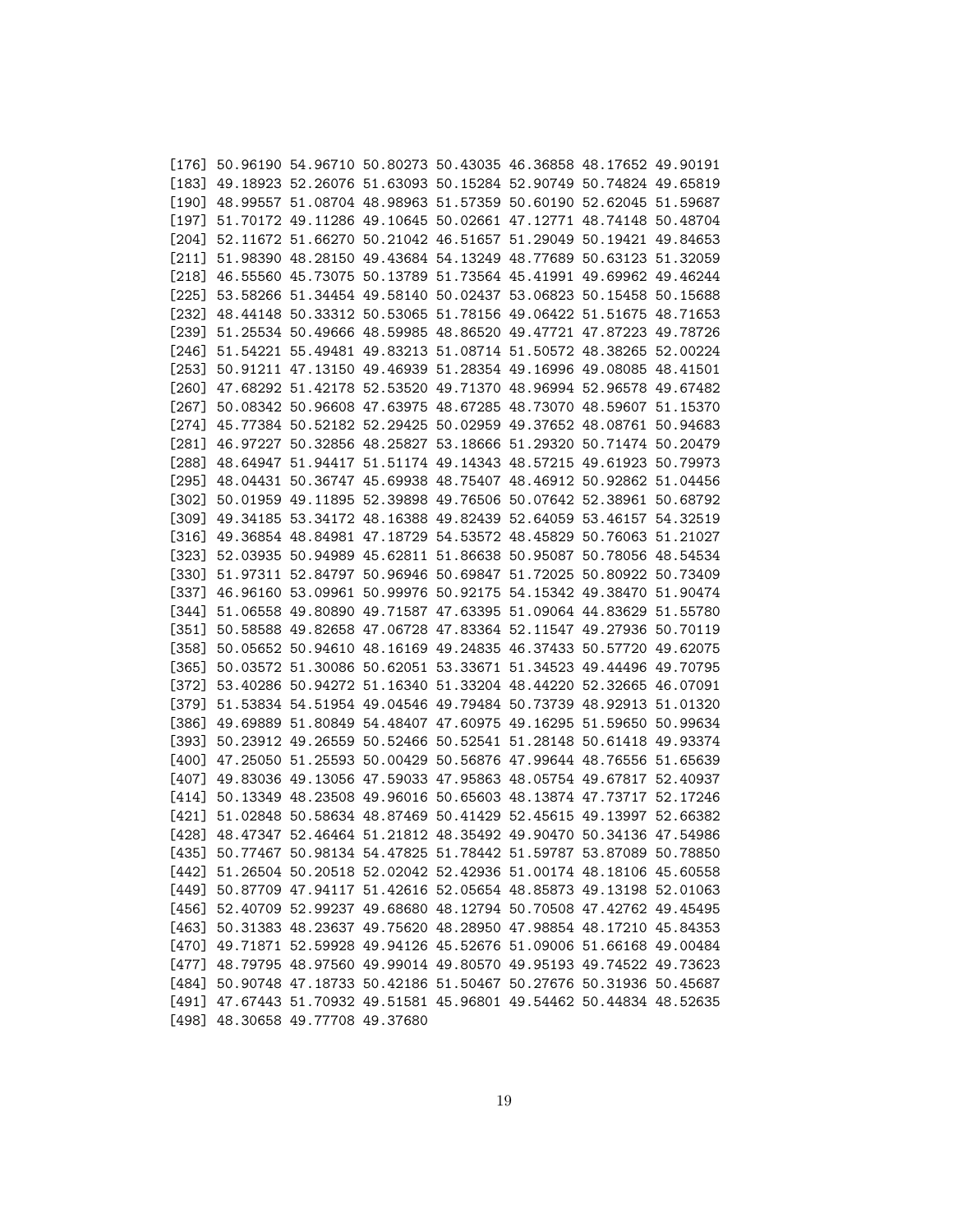```
attr(,"class")
[1] "optimbase.functionargs"
Optimization:
- Status: "impossibleimprovement"
- Initial Cost Function Value: 1858.501814
- Final Cost Function Value: 1050.592365
- Number of Iterations (max): 137 (500)
- Number of Function Evaluations (max): 268 (1500)
Simplex Information:
- Simplex at Initial Point:
Dimension: n=2
Number of vertices: nbve=3
  Vertex #1/3 : fv=1.858502e+03, x=4.500000e+01 3.000000e+00
 Vertex #2/3 : fv=1.599340e+03, x=4.600000e+01 3.000000e+00
 Vertex #3/3 : fv=1.630588e+03, x=4.500000e+01 4.000000e+00
- Simplex at Optimal Point:
Dimension: n=2
Number of vertices: nbve=3
  Vertex #1/3 : fv=1.050592e+03, x=5.016492e+01 1.978316e+00
 Vertex #2/3 : fv=1.050592e+03, x=5.016492e+01 1.978316e+00
 Vertex #3/3 : fv=1.050592e+03, x=5.016492e+01 1.978316e+00
```
# 3.6 Example 6: Direct grid search

In the following example, we use the Rosenbrock test case introduced as Example 2 to illustrate the direct grid search capacity of neldermead. We begin by defining the Rosenbrock function, which takes only one input argument and returns the value of the objective function. We request 6 points per dimension of the problem and set the range of search around the standard starting point [-1.2 1.0] by providing limits. fmin.gridsearch performs the search and return a table sorted by value of the cost function.

```
> rosenbrock <- function(x=NULL){
+ f \leftarrow 100*(x[2]-x[1]^2)^2+(1-x[1])^2+ }
> x0 \leq c(-1.2, 1.0)> npts <- 6
> xmin \leftarrow c(-2, -2)> xmax <- c(2,2)> grid <- fmin.gridsearch(fun=rosenbrock,x0=x0,xmin=xmin,xmax=xmax,npts=npts,alpha=alpha)
```
The grid contains 30 unique combinations.

```
Evaluating combination number: 1/30
Evaluating combination number: 2/30
Evaluating combination number: 3/30
Evaluating combination number: 4/30
```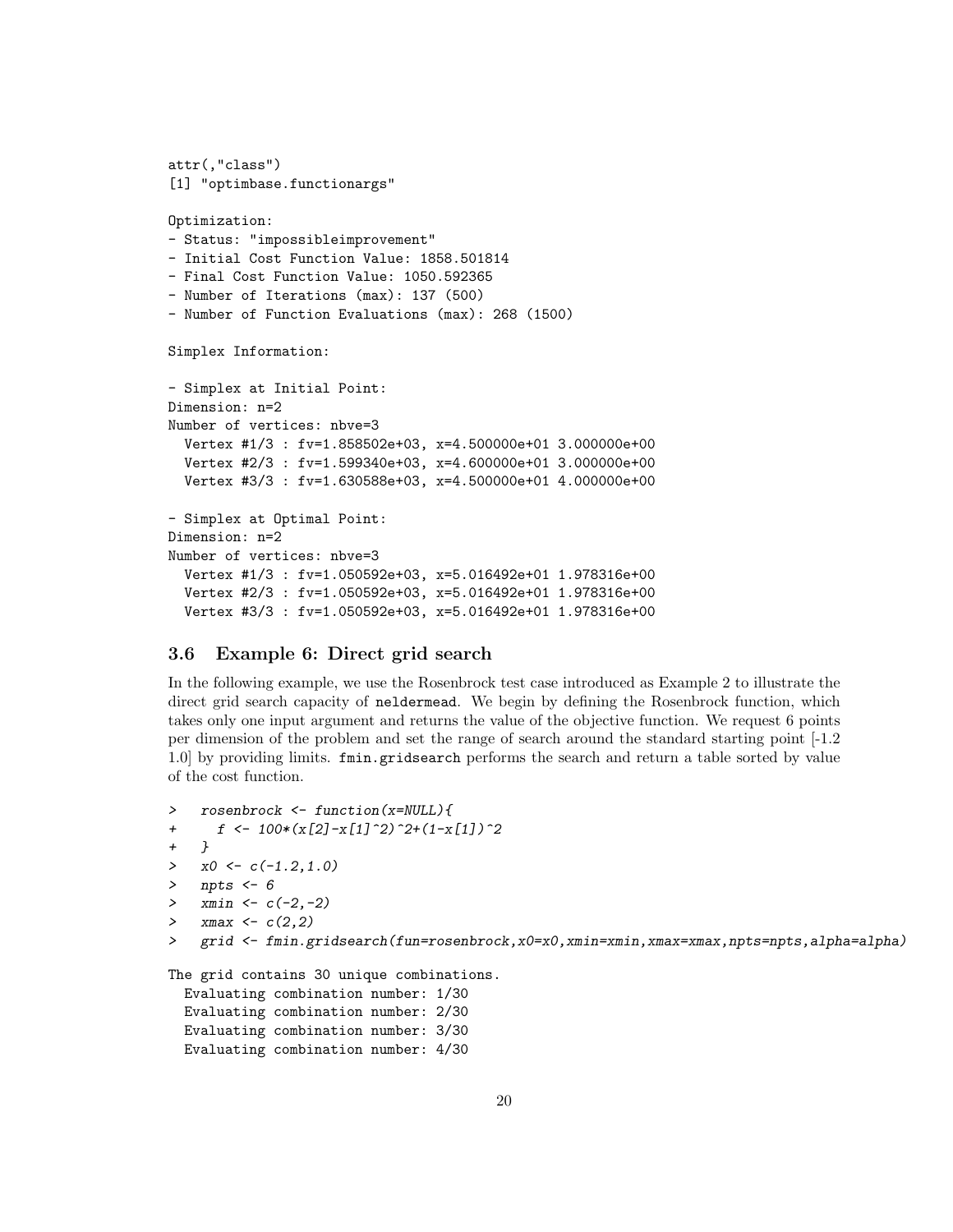|  | Evaluating combination number: | 5/30  |  |
|--|--------------------------------|-------|--|
|  | Evaluating combination number: | 6/30  |  |
|  | Evaluating combination number: | 7/30  |  |
|  | Evaluating combination number: | 8/30  |  |
|  | Evaluating combination number: | 9/30  |  |
|  | Evaluating combination number: | 10/30 |  |
|  | Evaluating combination number: | 11/30 |  |
|  | Evaluating combination number: | 12/30 |  |
|  | Evaluating combination number: | 13/30 |  |
|  | Evaluating combination number: | 14/30 |  |
|  | Evaluating combination number: | 15/30 |  |
|  | Evaluating combination number: | 16/30 |  |
|  | Evaluating combination number: | 17/30 |  |
|  | Evaluating combination number: | 18/30 |  |
|  | Evaluating combination number: | 19/30 |  |
|  | Evaluating combination number: | 20/30 |  |
|  | Evaluating combination number: | 21/30 |  |
|  | Evaluating combination number: | 22/30 |  |
|  | Evaluating combination number: | 23/30 |  |
|  | Evaluating combination number: | 24/30 |  |
|  | Evaluating combination number: | 25/30 |  |
|  | Evaluating combination number: | 26/30 |  |
|  | Evaluating combination number: | 27/30 |  |
|  | Evaluating combination number: | 28/30 |  |
|  | Evaluating combination number: | 29/30 |  |
|  | Evaluating combination number: | 30/30 |  |
|  |                                |       |  |

# > grid

|    | х1     | х2             | f     | feasible    |
|----|--------|----------------|-------|-------------|
| 22 | 1.0    | 1              | 0.0   | 1           |
| 15 | 0.0    | 0              | 1.0   | 1           |
| 20 | $-1.0$ | 1              | 4.0   | 1           |
| 24 | $-1.2$ | $\mathbf{1}$   | 24.2  | 1           |
| 30 | $-1.2$ | $\overline{2}$ | 36.2  | 1           |
| 16 | 1.0    | 0              | 100.0 | 1           |
| 28 | 1.0    | 2              | 100.0 | 1           |
| 9  | 0.0    | $-1$           | 101.0 | 1           |
| 21 | 0.0    | 1              | 101.0 | 1           |
| 14 | $-1.0$ | 0              | 104.0 | 1           |
| 26 | $-1.0$ | $\mathbf{2}$   | 104.0 | 1           |
| 18 | $-1.2$ | 0              | 212.2 | 1           |
| 10 | 1.0    | $-1$           | 400.0 | 1           |
| 3  | 0.0    | $-2$           | 401.0 | 1           |
| 27 | 0.0    | $\mathbf{2}$   | 401.0 | 1           |
| 29 | 2.0    | 2              | 401.0 | 1           |
| 8  | $-1.0$ | $-1$           | 404.0 | 1           |
| 25 | $-2.0$ | $\overline{2}$ | 409.0 | 1           |
| 12 | $-1.2$ | $-1$           | 600.2 | $\mathbf 1$ |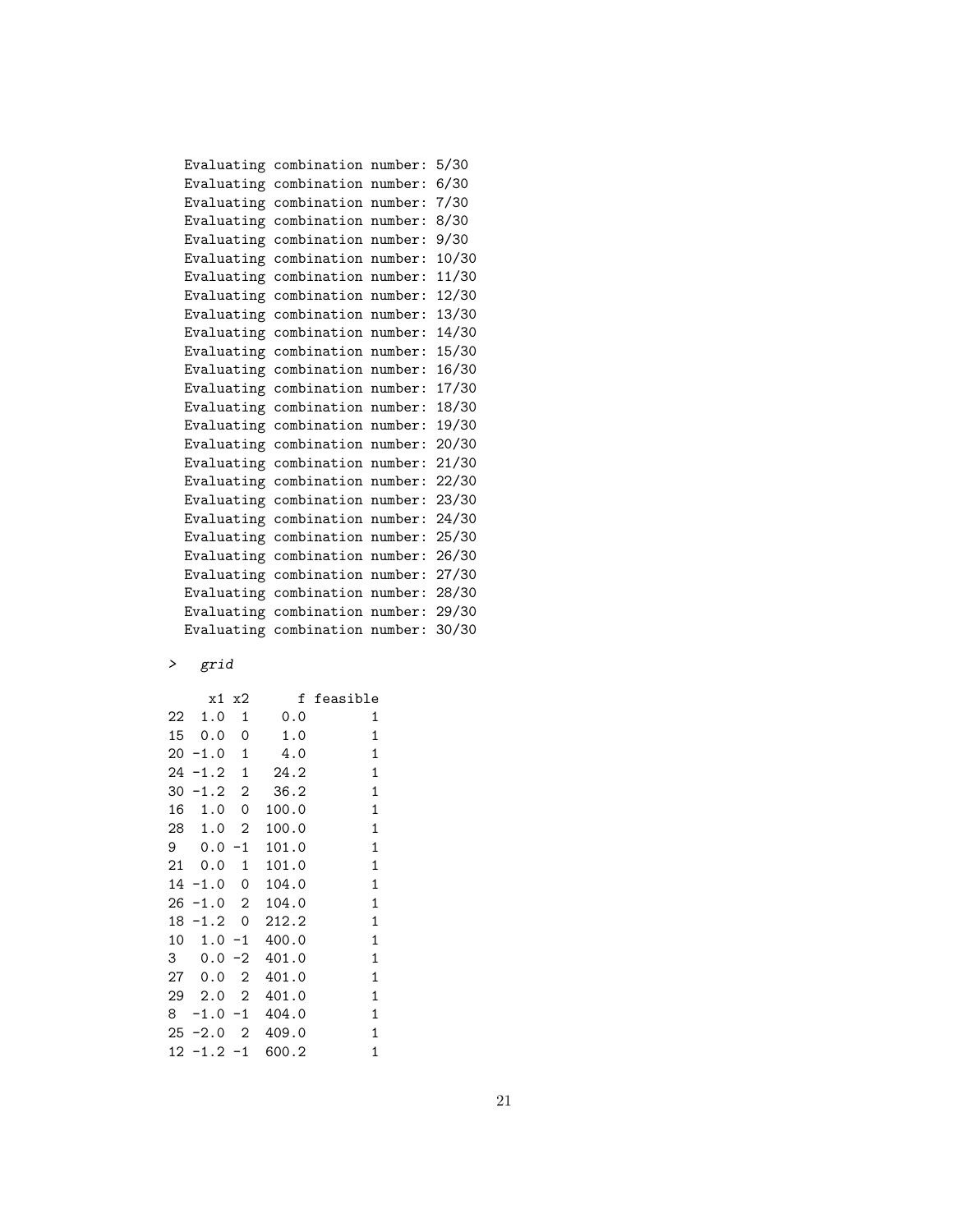|  | $4 \quad 1.0 -2 \quad 900.0$         | 1 |
|--|--------------------------------------|---|
|  | 23 2.0 1 901.0                       | 1 |
|  | $2 -1.0 -2 904.0$                    | 1 |
|  | $19 - 2.0$ 1 909.0                   | 1 |
|  | $6 -1.2 -2 1188.2$                   | 1 |
|  | 17 2.0 0 1601.0                      | 1 |
|  | $13 - 2.0$ 0 1609.0                  | 1 |
|  | $11 \quad 2.0 \quad -1 \quad 2501.0$ | 1 |
|  | $7 - 2.0 - 12509.0$                  | 1 |
|  | $5$ 2.0 -2 3601.0                    | 1 |
|  | $1 -2.0 -2.3609.0$                   | 1 |

# 4 References

- <span id="page-21-1"></span>[1] C.T. Kelley. Iterative Methods for Optimization. SIAM Frontiers in Applied Mathematics, Philadelphia, PA, 1999.
- <span id="page-21-5"></span>[2] J.A. Guin. Discussion and correspondence: modification of the complex method of constrained optimization. The Computer Journal, 10(4):416–417, 1968.
- <span id="page-21-0"></span>[3] J.A. Nelder and R. Mead. A Simplex Method for Function Minimization. The Computer Journal, 7(4):308–313, 1965.
- <span id="page-21-4"></span>[4] M.J. Box. A New Method of Constrained Optimization and a Comparison With Other Methods. The Computer Journal, 1(8):42–52, 1965.
- <span id="page-21-2"></span>[5] R. O'Neill. Algorithm AS47 - Function minimization using a simplex procedure. Applied Statistics, 20:338–345, 1971.
- <span id="page-21-3"></span>[6] W. Spendley and G.R. Hext and F.R. Himsworth. Sequential Application of Simplex Designs in Optimisation and Evolutionary Operation. Technometrics, 4:441–461, 1962.
- <span id="page-21-6"></span>[7] Z. Michalewicz and D.B. Fogel. How to solve it: modern heuristics, chapter Constraint-handling techniques, pages 231–270. Springer, 2004.

# 5 Dependencies of fminsearch

We illustrate in the figures below the network of functions of the neldermead, optimbase, and optimsimplex packages that are called from the fminsearch functions. This large network is broken down in 6 plots, which are shown in the order functions are called. Green boxes represent functions that are not expanded on a given plot but on a previous or later one.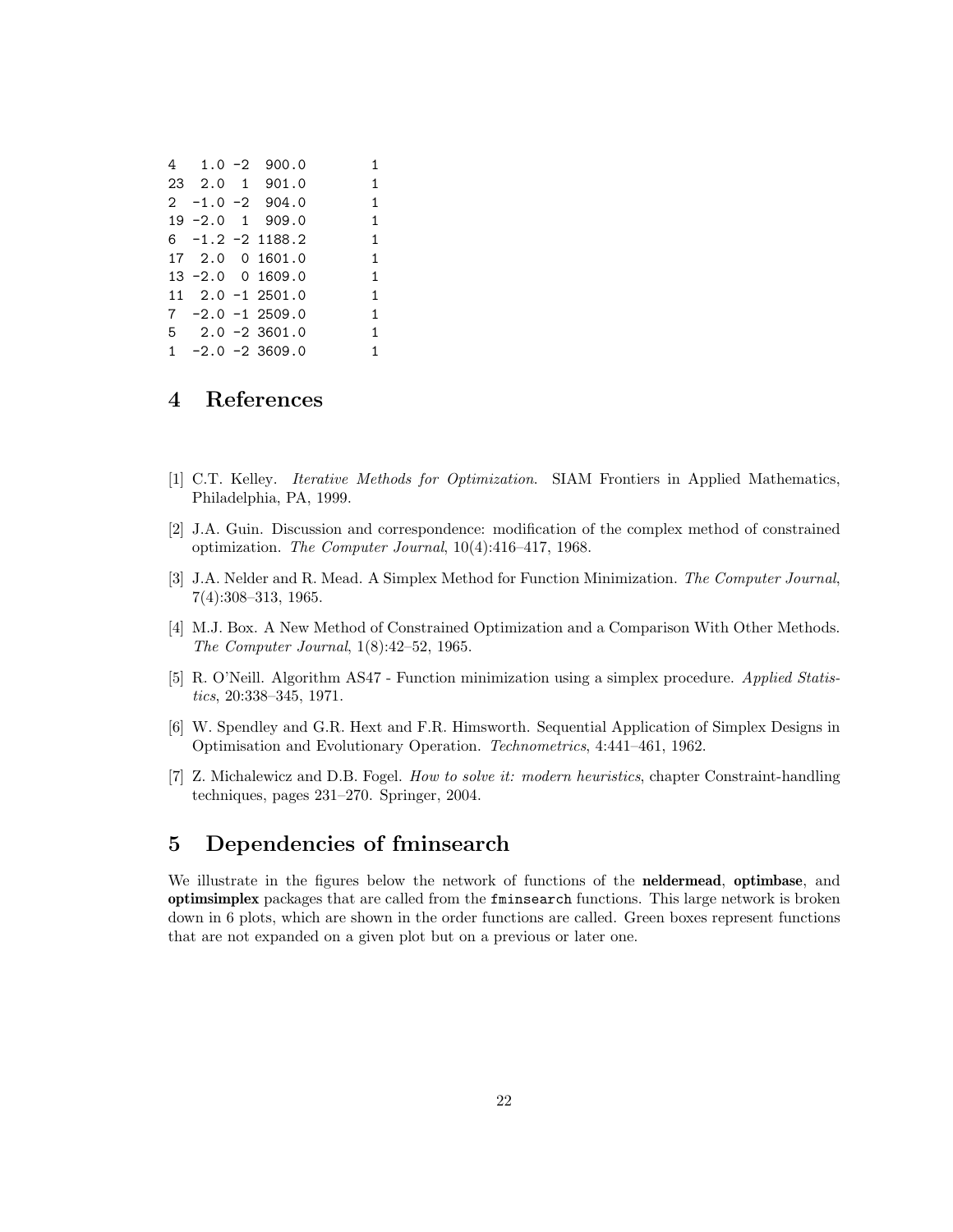

Figure 1: fminsearch function network  $(1/6)$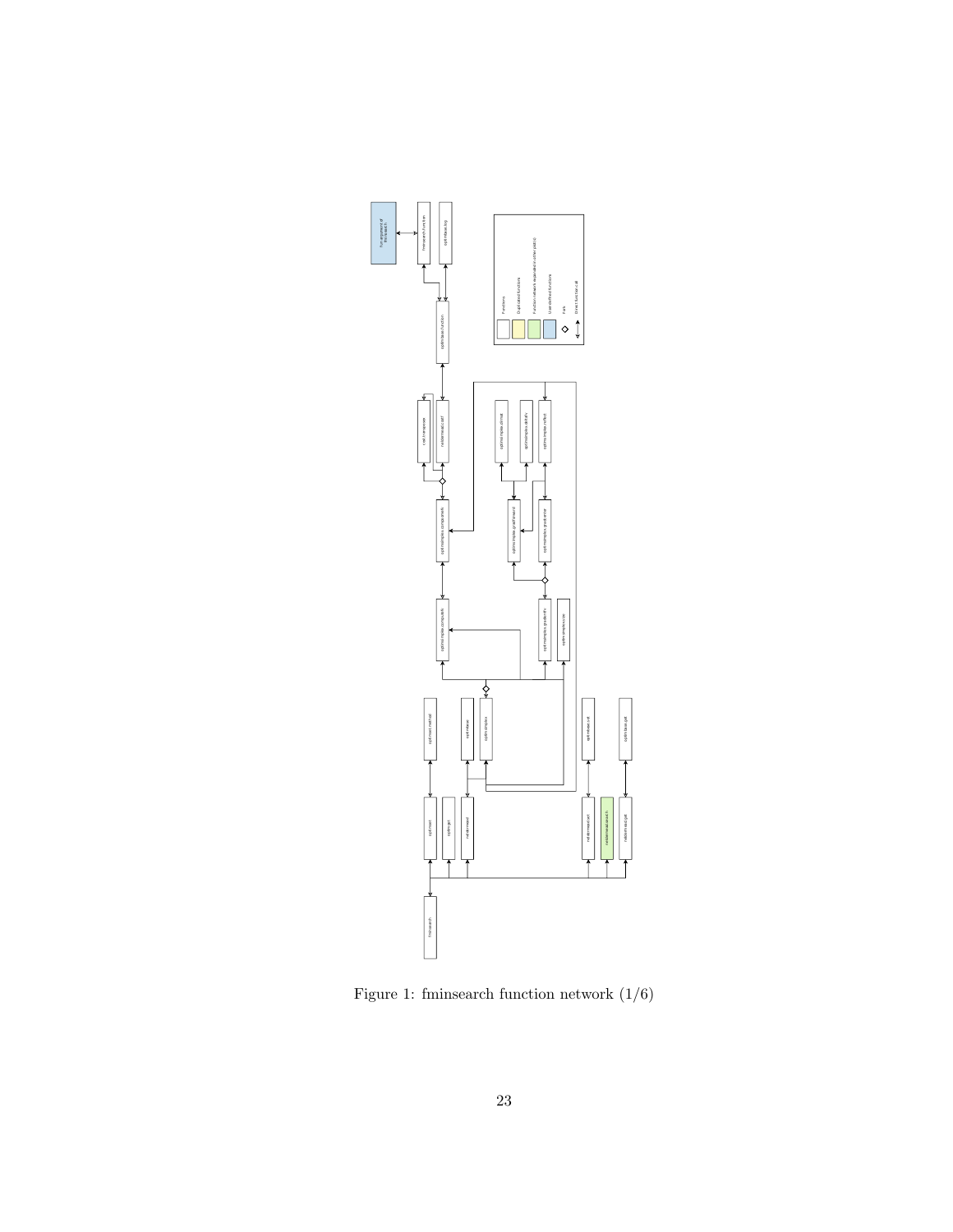

Figure 2: fminsearch function network  $(2/6)$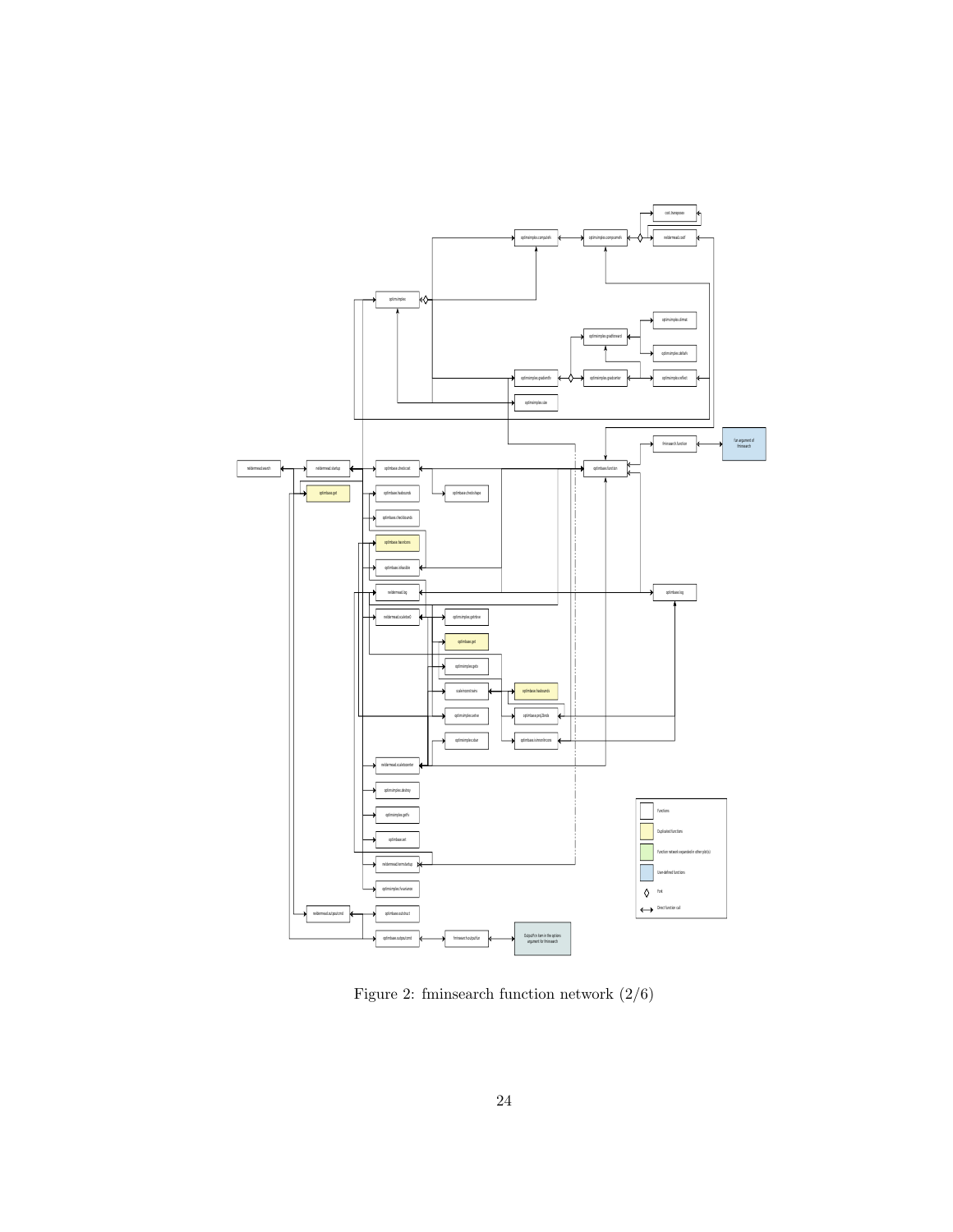

Figure 3: fminsearch function network (3/6)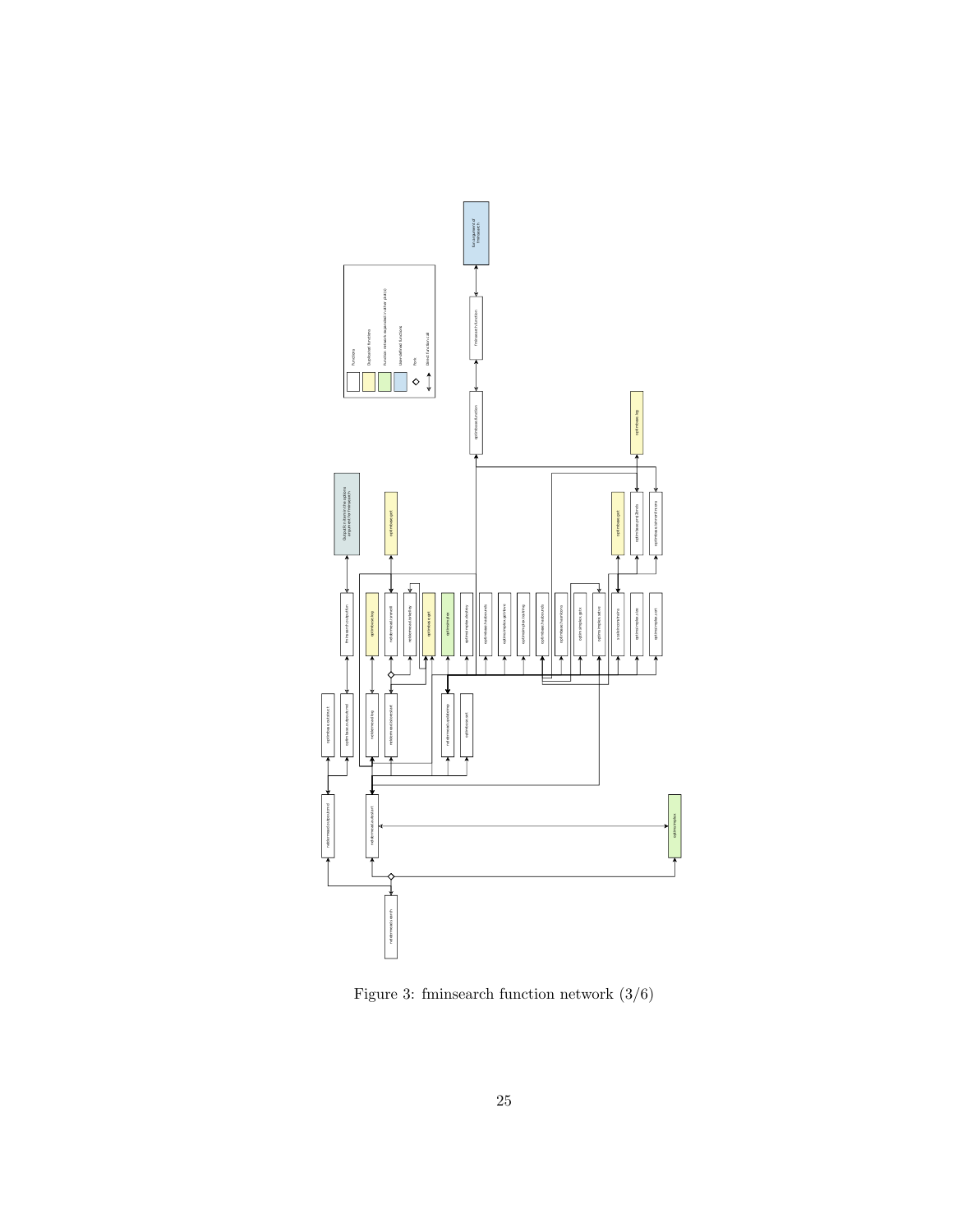

Figure 4: fminsearch function network  $(4/6)$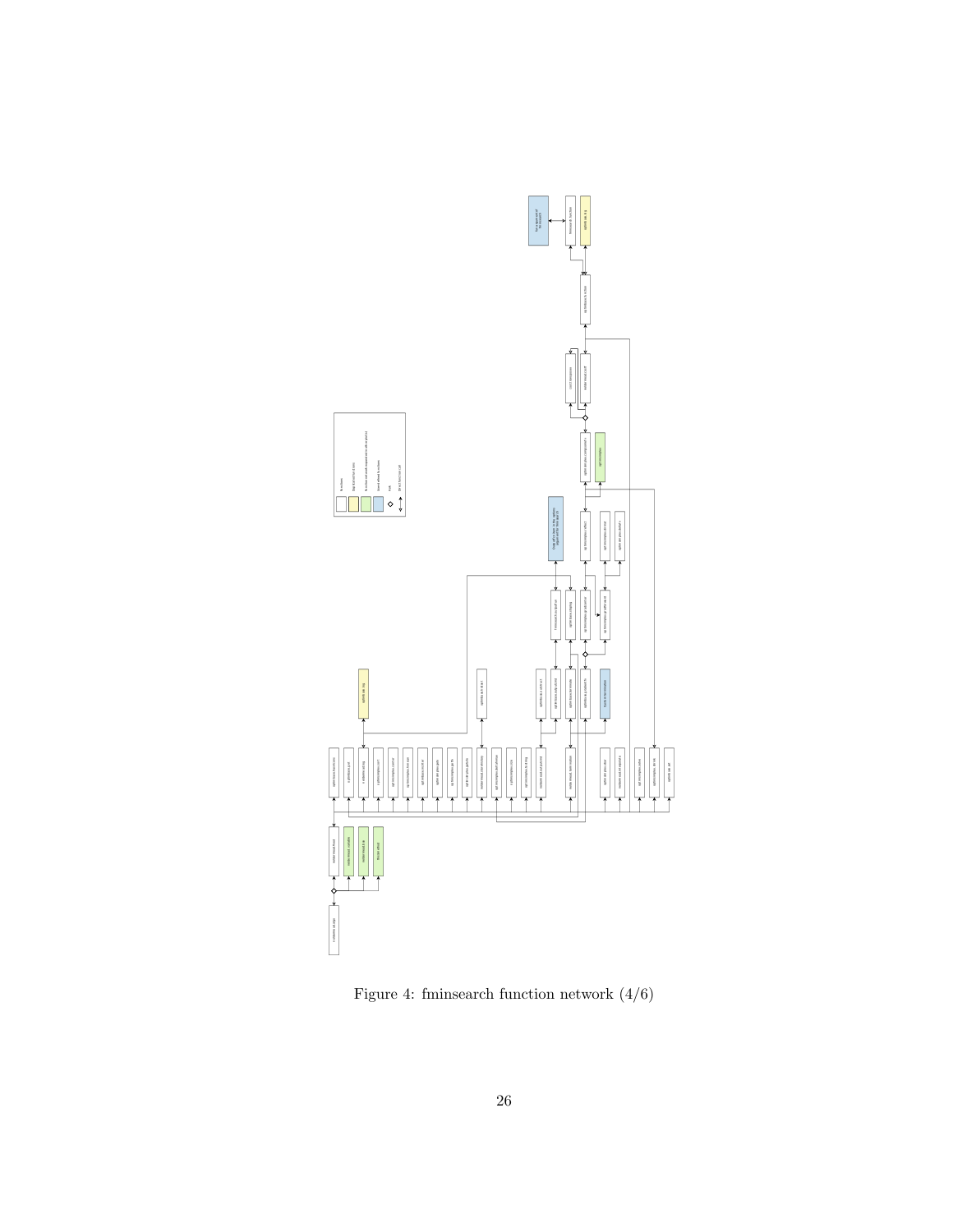

Figure 5: fminsearch function network (5/6)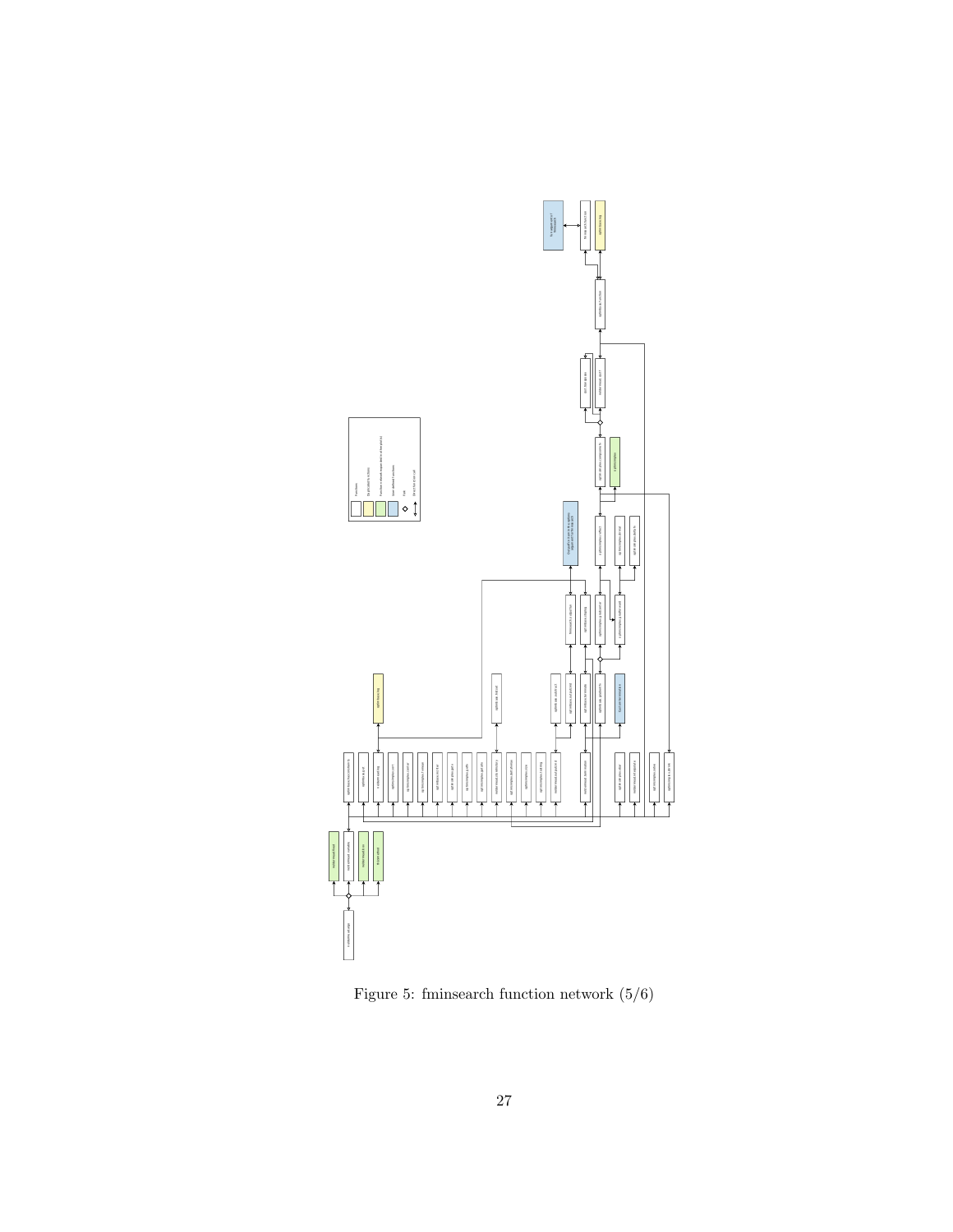

Figure 6: fminsearch function network  $(6/6)$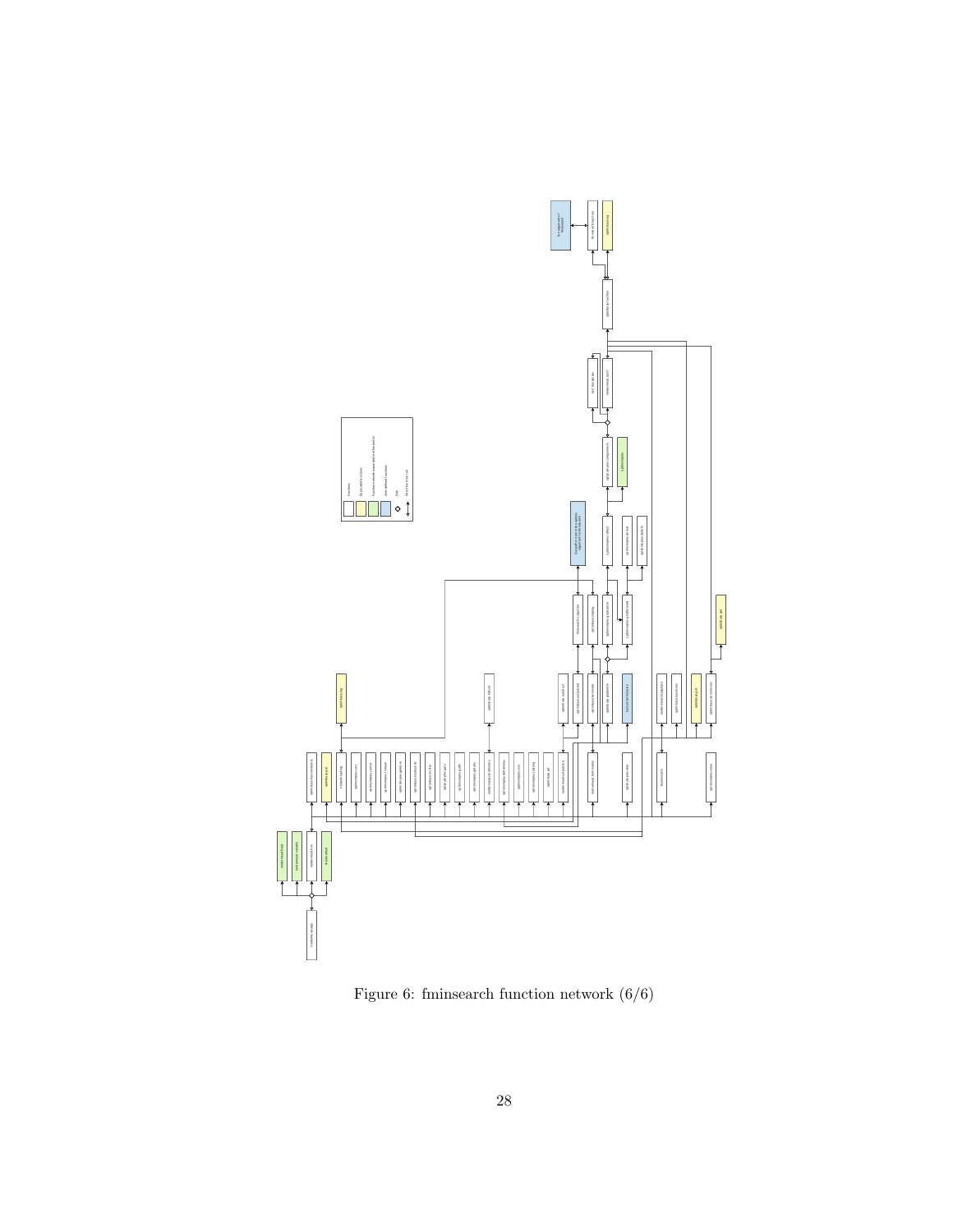# 6 Help on neldermead functions

neldermead-package  $R$  port of the Scilab neldermead module

## Description

The goal of this package is to provide a Nelder-Mead direct search optimization method. That Nelder-Mead algorithm may be used in the following optimization context:

- there is no need to provide the derivatives of the objective function,
- $\bullet$  the number of parameters is small (up to 10-20),
- there are bounds and/or non linear constraints.

#### Design

This package provides the following components:

- neldermead provides various Nelder-Mead variants and manages for Nelder-Mead specific settings, such as the method to compute the initial simplex, the specific termination criteria,
- fminsearch provides a simplified Nelder-Mead algorithm. Specific termination criteria, initial simplex and auxiliary settings are automatically configured.
- fminbnd provides a simplified Box algorithm, ie the equivalent of fminsearch for unconstrained search.
- optimset, optimget provide commands to emulate their Scilab counterparts.
- optimplotfunccount, optimplotx and optimplotfval provide plotting features for the fminsearch function (Not implemented yet).
- nmplot provides a high-level component which provides directly output pictures for Nelder-Mead algorithm. (Not implemented yet).

The current component is based on the following packages

- optimbase: provides an abstract class for a general optimization component, including the number of variables, the minimum and maximum bounds, the number of non linear inequality constraints, the loggin system, various termination criteria, the cost function, etc...
- optimsimplex: provides a class to manage a simplex made of an arbitrary number of vertices, including the computation of a simplex by various methods (axes, regular, Pfeffer's, randomized bounds), the computation of the size by various methods (diameter, sigma+, sigma-, etc...),

## Features

The following is a list of features the Nelder-Mead prototype algorithm currently provides:

- Provides 3 algorithms, including
	- the fixed shape algorithm of Spendley et al.,
	- the variable shape algorithm of Nelder and Mead,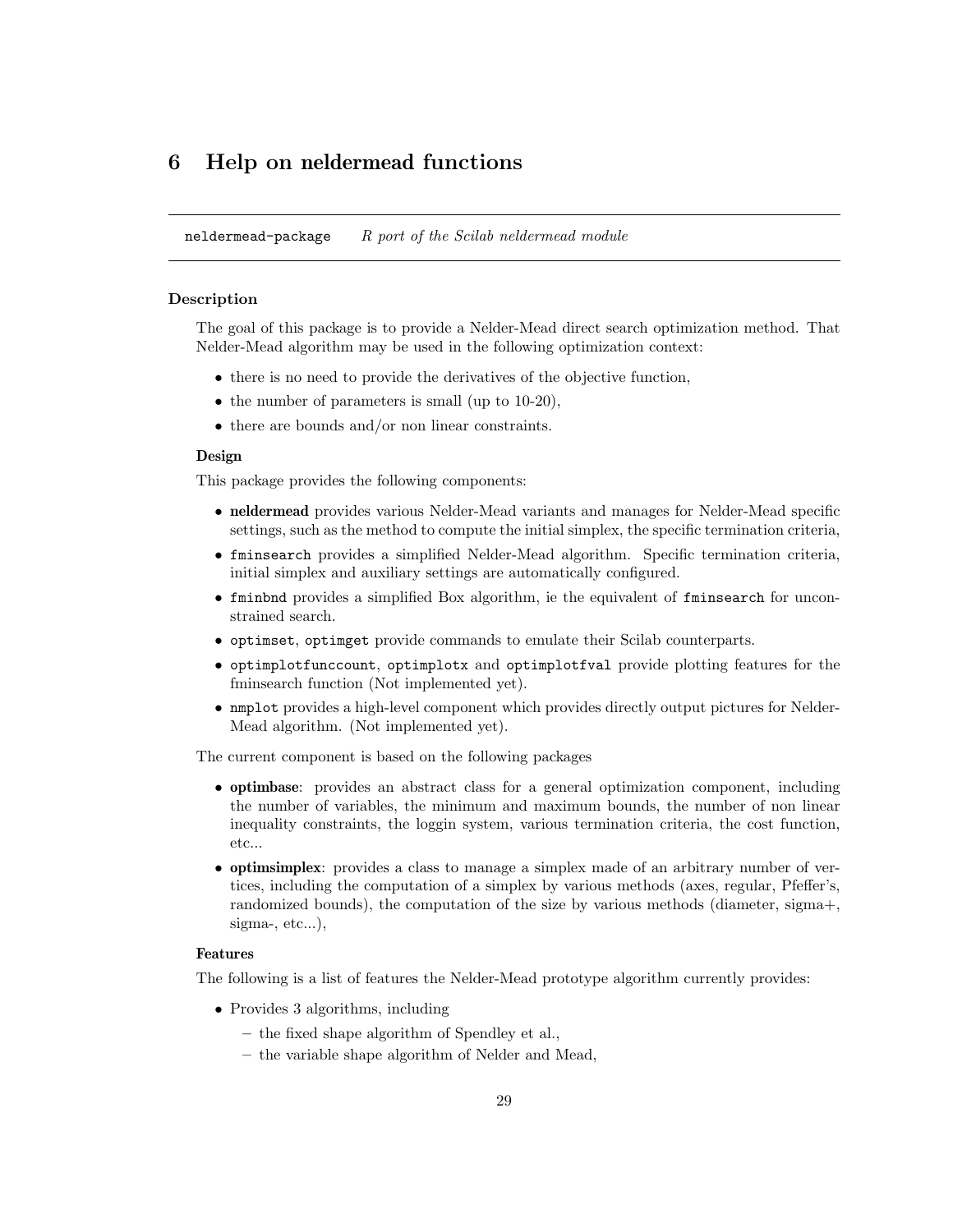- Box's 'complex' algorithm managing bounds and nonlinear inequality constraints based on arbitrary number of vertices in the simplex.
- Manage various simplex initializations:
	- initial simplex given by user,
	- initial simplex computed with a length and along the coordinate axes,
	- initial regular simplex computed with formula of Spendley et al.,
	- initial simplex computed by a small perturbation around the initial guess point.
- Manage cost function:
	- optional additional argument,
	- direct communication of the task to perform: cost function or inequality constraints.
- Manage various termination criteria, including maximum number of iterations, tolerance on function value (relative or absolute):
	- tolerance on x (relative or absolute),
	- tolerance on standard deviation of function value (original termination criteria in Box 1965),
	- maximum number of evaluations of cost function,
	- absolute or relative simplex size.
- Manage the history of the convergence, including:
	- history of function values,
	- history of optimum point,
	- history of simplices,
	- history of termination criteria.
- Provide a plot command which allows to graphically see the history of the simplices toward the optimum (Not yet implemented).
- Provide query features for the status of the optimization process: number of iterations, number of function evaluations, status of execution, function value at initial point, function value at optimal point, etc...
- Kelley restart based on simplex gradient.
- O'Neill restart based on factorial search around optimum.

# Details

| Package:  | neldermead  |
|-----------|-------------|
| Type:     | Package     |
| Version:  | $1.0 - 10$  |
| Date:     | 2015-01-11  |
| License:  | $CeCII.L-2$ |
| LazyLoad: | ves         |

See vignette('neldermead',package='neldermead') for more information.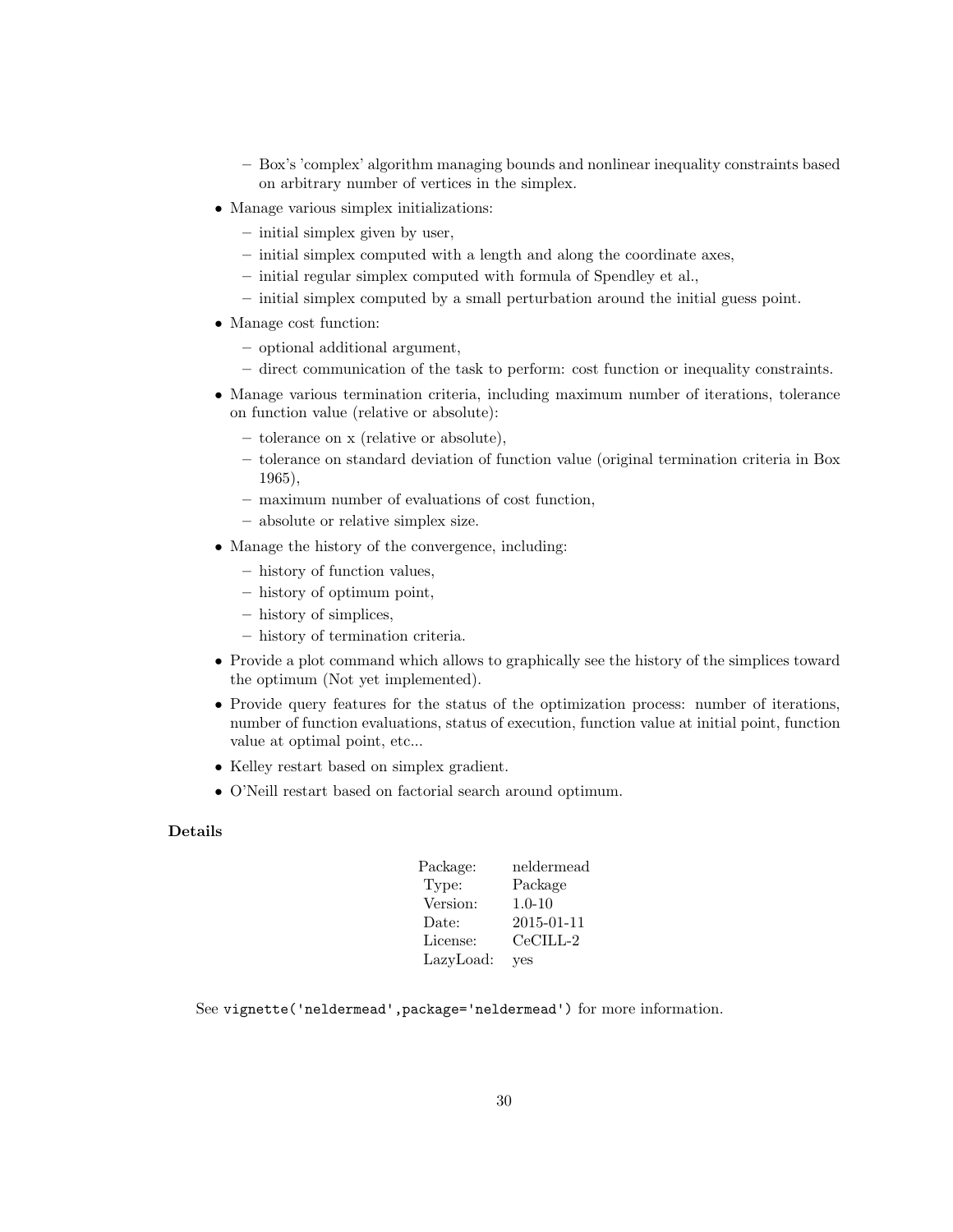## Author(s)

Author of Scilab neldermead module: Michael Baudin (INRIA - Digiteo)

Author of R adaptation: Sebastien Bihorel (<sb.pmlab@gmail.com>)

## References

'Sequential Application of Simplex Designs in Optimisation and Evolutionary Operation', Spendley, W. and Hext, G. R. and Himsworth, F. R., American Statistical Association and American Society for Quality, 1962

'A Simplex Method for Function Minimization', Nelder, J. A. and Mead, R., The Computer Journal, 1965

'A New Method of Constrained Optimization and a Comparison With Other Methods', M. J. Box, The Computer Journal 1965 8(1):42-52, 1965 by British Computer Society

'Discussion and correspondence: modification of the complex method of constrained optimization', J. A. Guin, The Computer Journal, 1968

'Detection and Remediation of Stagnation in the Nelder–Mead Algorithm Using a Sufficient Decrease Condition', Kelley C. T., SIAM J. on Optimization, 1999

'Iterative Methods for Optimization', C. T. Kelley, SIAM Frontiers in Applied Mathematics, 1999

'Algorithm AS47 - Function minimization using a simplex procedure', O'Neill, R., Applied Statistics, 1971

## See Also

optimbase optimsimplex

costf.transposex Cost Function Call

#### Description

Call the cost function after transposition of the value of the point estimate x, so that the input row vector, given by optimsimplex, is transposed into a column vector as required by the cost function.

# Usage

```
costf.transpose(x = NULL, this = NULL)
```
#### Arguments

|      | The point estimate provide as a row matrix. |
|------|---------------------------------------------|
| this | A neldermead object.                        |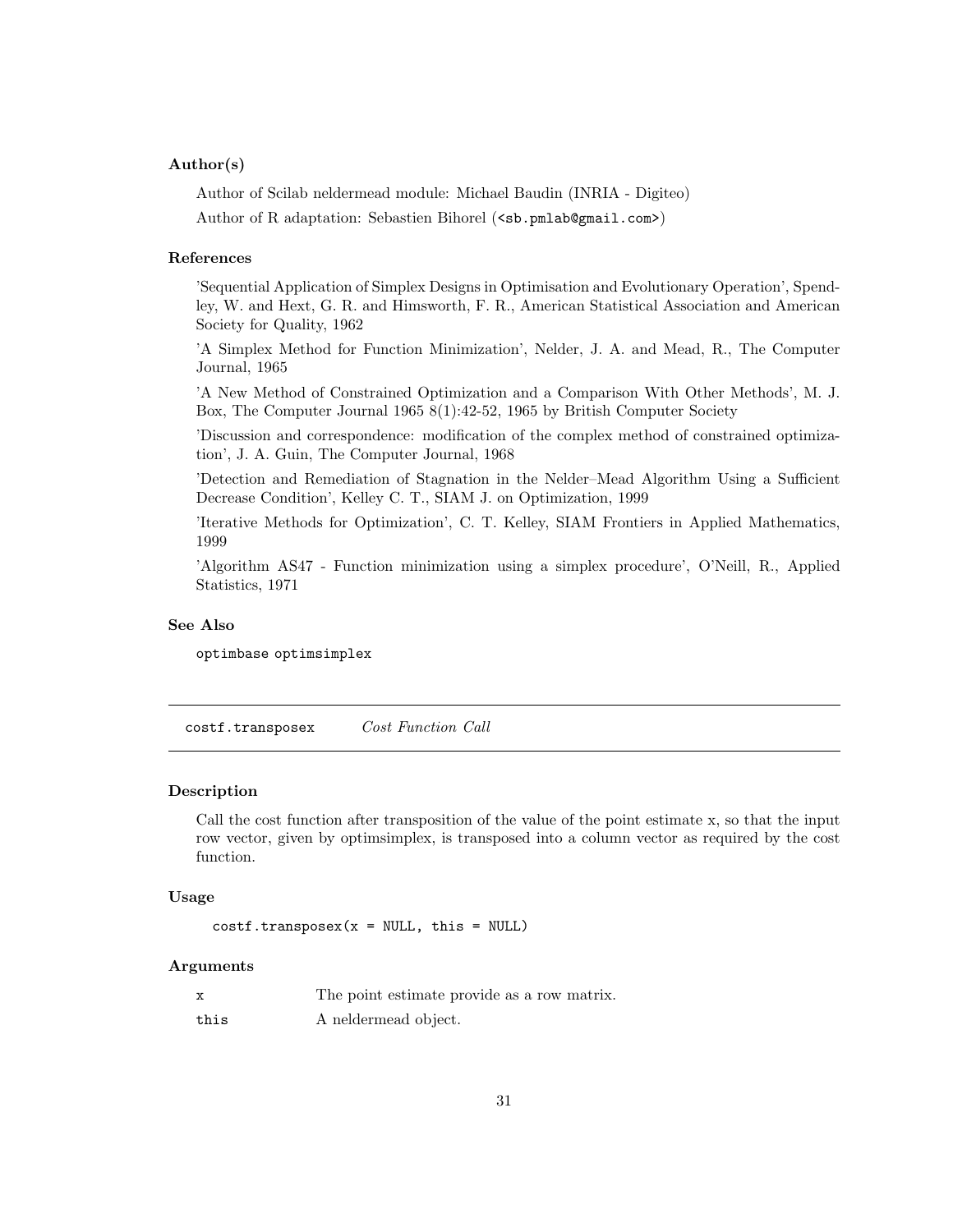## Value

Return the value of the cost function (called by neldermead.costf.)

## Author(s)

Author of Scilab neldermead module: Michael Baudin (INRIA - Digiteo) Author of R adaptation: Sebastien Bihorel (<sb.pmlab@gmail.com>)

#### See Also

neldermead.costf

fmin.gridsearch Grid evaluation of an unconstrained cost function

## Description

Evaluate an unconstrained cost function on a grid of points around a given initial point estimate.

## Usage

```
fmin.gridsearch(fun = NULL, x0 = NULL, xmin = NULL,
               xmax = NULL, npts = 3, alpha = 10)
```
# Arguments

| fun   | An unconstrained cost function returning a numeric scalar, similar to those<br>used in the fminsearch function.                                                                                                                                                                                            |
|-------|------------------------------------------------------------------------------------------------------------------------------------------------------------------------------------------------------------------------------------------------------------------------------------------------------------|
| x0    | The initial point estimate, provided as a numeric vector.                                                                                                                                                                                                                                                  |
| xmin  | Optional: a vector of lower bounds.                                                                                                                                                                                                                                                                        |
| xmax  | Optional: a vector of upper bounds.                                                                                                                                                                                                                                                                        |
| npts  | An integer scalar greater than 2, indicating the number of evaluation points<br>will be used on each dimension to build the search grid.                                                                                                                                                                   |
| alpha | A vector of numbers greater than 1, which give the factor(s) used to calculate<br>the evaluation range of each dimension of the search grid (see Details). If<br>alpha length is lower than that of $x0$ , elements of alpha are recycled. If its<br>length is higher than that of x0, alpha is truncated. |

## Details

fmin.gridsearch evaluates the cost function at each point of a grid of npts^length(x0) points. If lower (xmin) and upper (xmax) bounds are provided, the range of evaluation points is limited by those bounds and alpha is not used. Otherwise, the range of evaluation points is defined as [x0/alpha,x0\*alpha].

The actual evaluation of the cost function is delegated to optimbase.gridsearch.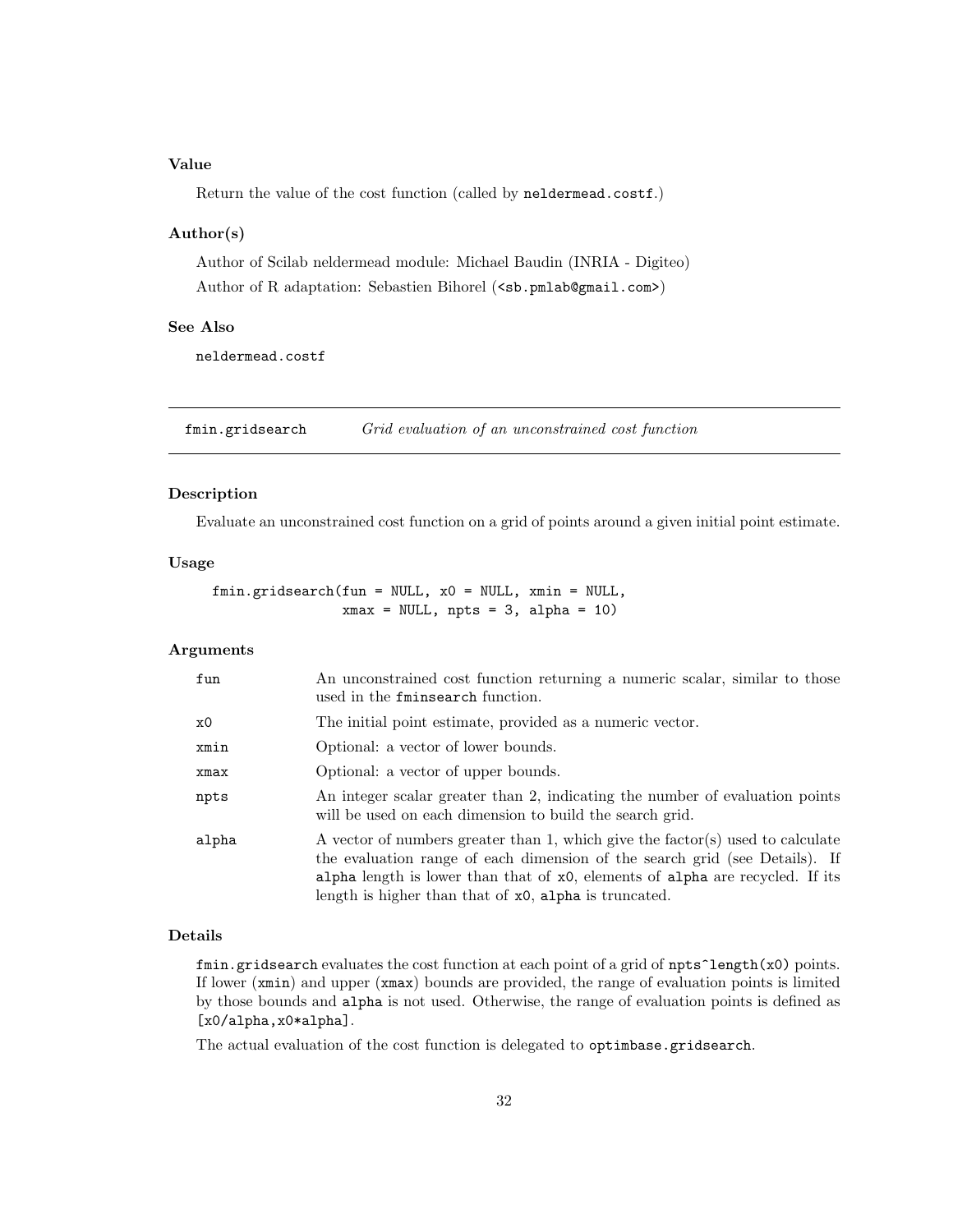# Value

Return a data.frame with the coordinates of the evaluation point, the value of the cost function and its feasibility. Because the cost function is unconstrained, it is always feasible. The data.frame is ordered by feasibility and increasing value of the cost function.

## Author(s)

Sebastien Bihorel (<sb.pmlab@gmail.com>)

#### See Also

fminsearch, optimbase.gridsearch

fminsearch.function fminsearch Cost Function Call

## Description

This function calls the cost function and makes it match neldermead requirements. It is used in the fminsearch function as the function element of the neldermead object (see ?neldermead and ?neldermead.set).

#### Usage

```
fminsearch.function(x = NULL, index = NULL, fmsfundata = NULL)
```
#### Arguments

| $\mathbf{x}$ | A single column vector of parameter estimates.                                                                                   |
|--------------|----------------------------------------------------------------------------------------------------------------------------------|
| index        | An integer variable set to 2, indicating that only the cost function is to be<br>computed by the algorithm.                      |
| fmsfundata   | An object of class 'optimbase.functionargs' and with (at least) a fun element,<br>which contains the user-defined cost function. |

## Value

Returns a list with the following elements:

f The value of the cost function at the current point estimate.

index The same index variable.

this A list with a single element costargument which contains fmsfundata.

## Author(s)

Author of Scilab neldermead module: Michael Baudin (INRIA - Digiteo) Author of R adaptation: Sebastien Bihorel (<sb.pmlab@gmail.com>)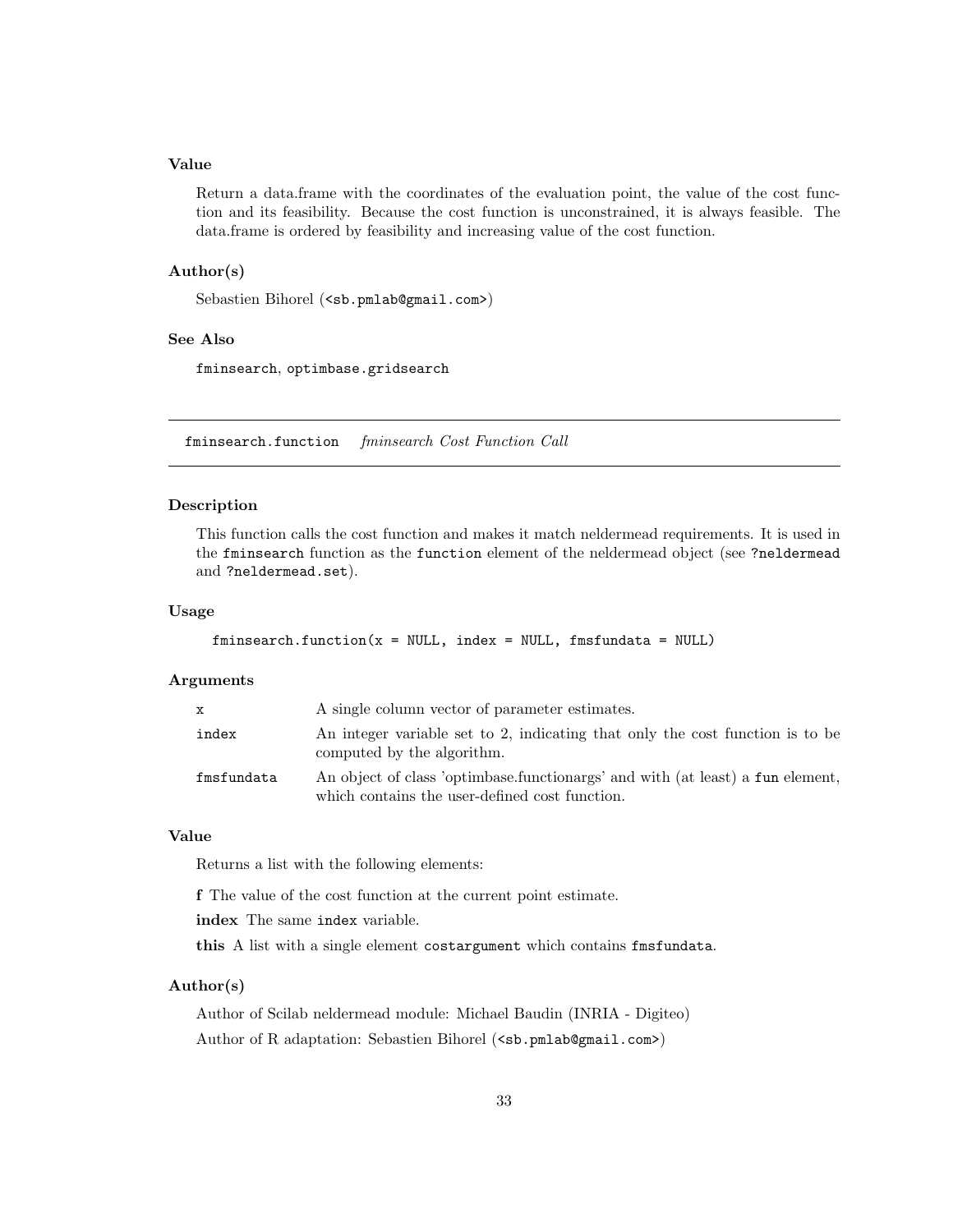## See Also

fminsearch, neldermead, neldermead.set,

fminbnd.outputfun fminbnd Output Function Call

## Description

This function calls the output function and make it match neldermead requirements. It is used in the fminbnd function as the outputcommand element of the neldermead object (see ?neldermead and ?neldermead.set).

# Usage

```
fminbnd.outputfun(state = NULL, data = NULL, fmsdata = NULL)
```
# Arguments

| state   | The current state of the algorithm either 'init', 'iter' or 'done'.                                                      |
|---------|--------------------------------------------------------------------------------------------------------------------------|
| data    | The data at the current state. This is an object of class 'neldermead.data', i.e.<br>a list with the following elements: |
|         | x The current parameter estimates.                                                                                       |
|         | <b>fval</b> The current value of the cost function.                                                                      |
|         | simplex The current simplex object.                                                                                      |
|         | <b>iteration</b> The number of iterations performed.                                                                     |
|         | funcrount The number of function evaluations.                                                                            |
|         | step The type of step in the previous iteration.                                                                         |
| fmsdata | This is an object of class 'optimbase.functionargs' which contains specific data<br>of the fining algorithm:             |
|         | <b>Display</b> what to display                                                                                           |
|         | <b>OutputFen</b> the array of output functions                                                                           |
|         | <b>PlotForm</b> the array of plot functions                                                                              |

# Value

This function does not return any data, but execute the output function(s).

# Author(s)

Author of Scilab neldermead module: Michael Baudin (INRIA - Digiteo) Author of R adaptation: Sebastien Bihorel (<sb.pmlab@gmail.com>)

## See Also

fminbnd, neldermead, neldermead.set,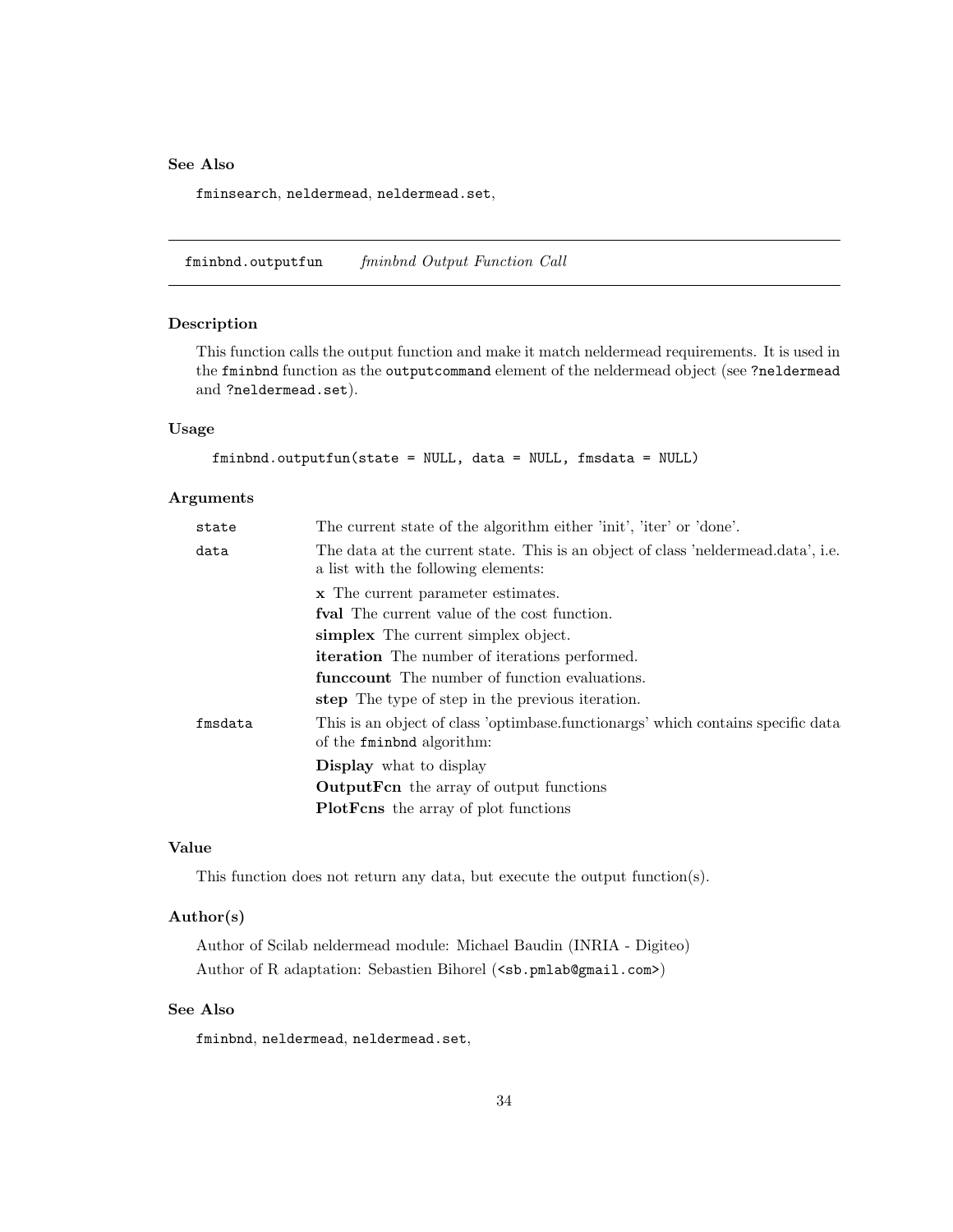finited finite architecture Computation of the unconstrained minimum of given function with the Nelder-Mead algorithm.

## Description

This function searches for the unconstrained minimum of a given cost function. The provided algorithm is a direct search algorithm, i.e. an algorithm which does not use the derivative of the cost function. It is based on the update of a simplex, which is a set of  $k>=n+1$  vertices, where each vertex is associated with one point and one function value. This algorithm is the Nelder-Mead algorithm. This function is based on a specialized use of the more general neldermead function bundle. Users who want to have a more flexible solution based on direct search algorithms should consider using the neldermead functions instead of the fminsearch function.

# Usage

fminsearch(fun = NULL, x0 = NULL, options = NULL, verbose=FALSE)

## Arguments

| fun     | A cost function return a numeric scalar.                                                                                                                                                                |
|---------|---------------------------------------------------------------------------------------------------------------------------------------------------------------------------------------------------------|
| x0      | A numerical vector of initial guesses (length n).                                                                                                                                                       |
| options | A list of optimization options, which drives the behaviour of finingearch.<br>These options must be set with the optimate function (see ?optimset) which<br>returns a list with the following elements: |
|         | <b>MaxIter</b> The maximum number of iterations. The default is 200 $*$ n.                                                                                                                              |
|         | <b>MaxFunEvals</b> The maximum number of evaluations of the cost function.<br>The default is $200 * n$ .                                                                                                |
|         | <b>TolFun</b> The absolute tolerance on function value. The default value is 1.e-4.                                                                                                                     |
|         | <b>TolX</b> The absolute tolerance on simplex size. The default value is 1.e-4.                                                                                                                         |
|         | <b>Display</b> The verbose level.                                                                                                                                                                       |
|         | <b>OutputForm</b> The output function, or a list of output functions called at the<br>end of each iteration. The default value is NULL.                                                                 |
|         | <b>PlotForm</b> The plot function, or a list of plotput functions called at the end<br>of each iteration. The default value is empty.                                                                   |
| verbose | The verbose option, controlling the amount of messages.                                                                                                                                                 |
|         |                                                                                                                                                                                                         |

# Details

## Termination criteria

In this section, we describe the termination criteria used by fminsearch. The criteria is based on the following variables:

ssize the current simplex size,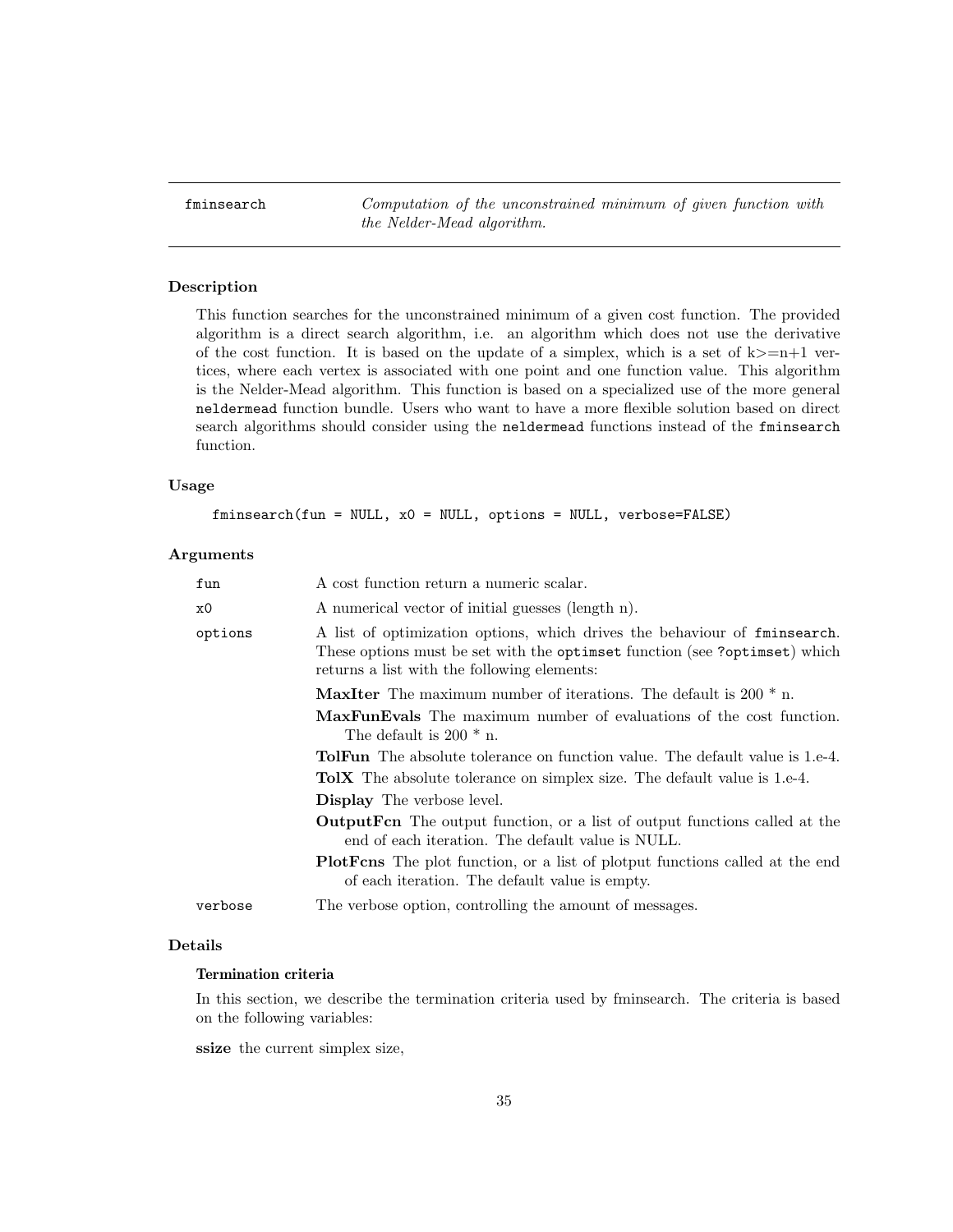shiftfv the absolute value of the difference of function value between the highest and lowest vertices.

If both ssize < options\$TolX and shiftfv < options\$TolFun conditions are true, then the iterations stop. The size of the simplex is computed using the 'sigmaplus' method of the optimsimplex package. The 'sigmamplus' size is the maximum length of the vector from each vertex to the first vertex. It requires one loop over the vertices of the simplex.

## The initial simplex

The fminsearch algorithm uses a special initial simplex, which is an heuristic depending on the initial guess. The strategy chosen by fminsearch corresponds to the content of simplex0method element of the neldermead object (set to 'pfeffer'). It is applied using the content of the simplex0deltausual (0.05) and simplex0deltazero (0.0075) elements. Pfeffer's method is an heuristic which is presented in 'Global Optimization Of Lennard-Jones Atomic Clusters' by Ellen Fan. It is due to L. Pfeffer at Stanford. See in the help of optimsimplex for more details.

# The number of iterations

In this section, we present the default values for the number of iterations in fminsearch.

The options input argument is an optional list which can contain the MaxIter field, which stores the maximum number of iterations. The default value is 200n, where n is the number of variables. The factor 200 has not been chosen by chance, but is the result of experiments performed against quadratic functions with increasing space dimension. This result is presented in 'Effect of dimensionality on the Nelder-mead simplex method' by Lixing Han and Michael Neumann. This paper is based on Lixing Han's PhD, 'Algorithms in Unconstrained Optimization'. The study is based on numerical experiments with a quadratic function where the number of terms depends on the dimension of the space (i.e. the number of variables). Their study showed that the number of iterations required to reach the tolerance criteria is roughly 100n. Most iterations are based on inside contractions. Since each step of the Nelder-Mead algorithm only require one or two function evaluations, the number of required function evaluations in this experiment is also roughly 100n.

## Output and plot functions

The optimset function can be used to configure one or more output and plot functions. The output or plot function is expected to have the following definition:

myfun <- function(x , optimValues , state)

The input arguments x, optimValues and state are described in detail in the optimset help page. The optimValues\$procedure field represents the type of step performed at the current iteration and can be equal to one of the following strings:

- $\bullet$  " (the empty string),
- 'initial simplex',
- 'expand',
- 'reflect',
- 'contract inside',
- 'contract outside'.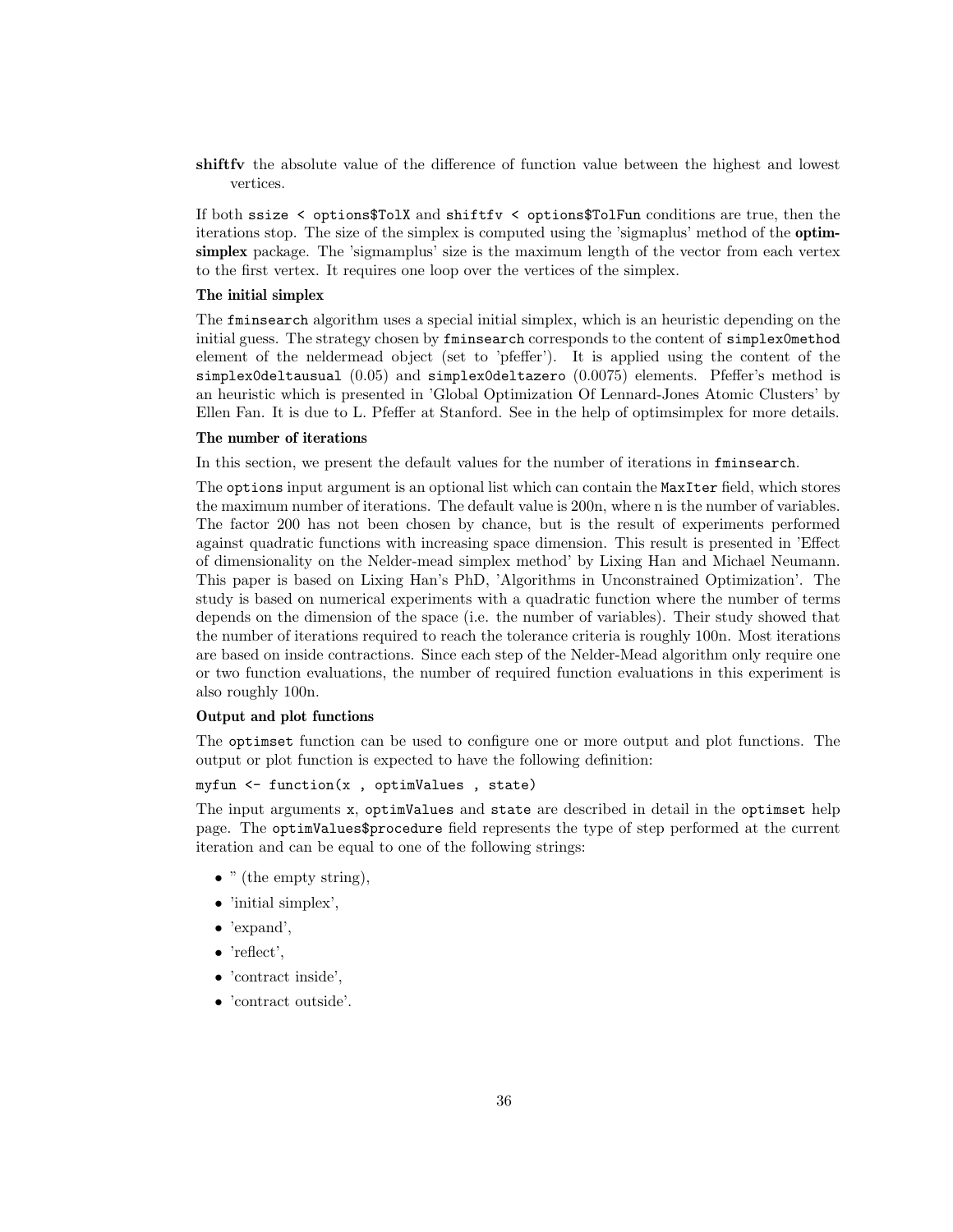Return a object of class neldermead. Use the neldermead.get to extract the following element from the returned object:

xopt The vector of n numeric values, minimizing the cost function.

fopt The minimum value of the cost function.

exitflag The flag associated with exist status of the algorithm. The following values are available:

-1 The maximum number of iterations has been reached.

- 0 The maximum number of function evaluations has been reached.
- 1 The tolerance on the simplex size and function value delta has been reached. This signifies that the algorithm has converged, probably to a solution of the problem.
- output A list which stores detailed information about the exit of the algorithm. This list contains the following fields:

algorithm A string containing the definition of the algorithm used, i.e. 'Nelder-Mead simplex direct search'.

funcCount The number of function evaluations.

iterations The number of iterations.

message A string containing a termination message.

# Author(s)

Author of Scilab neldermead module: Michael Baudin (INRIA - Digiteo)

Author of R adaptation: Sebastien Bihorel (<sb.pmlab@gmail.com>)

# References

'Sequential Application of Simplex Designs in Optimisation and Evolutionary Operation', Spendley, W. and Hext, G. R. and Himsworth, F. R., American Statistical Association and American Society for Quality, 1962

'A Simplex Method for Function Minimization', Nelder, J. A. and Mead, R., The Computer Journal, 1965

'Iterative Methods for Optimization', C. T. Kelley, SIAM Frontiers in Applied Mathematics, 1999

'Algorithm AS47 - Function minimization using a simplex procedure', O'Neill, R., Applied Statistics, 1971

'Effect of dimensionality on the nelder-mead simplex method', Lixing Han and Michael Neumann, Optimization Methods and Software, 21, 1, 1–16, 2006.

'Algorithms in Unconstrained Optimization', Lixing Han, Ph.D., The University of Connecticut, 2000.

'Global Optimization Of Lennard-Jones Atomic Clusters' Ellen Fan, Thesis, February 26, 2002, McMaster University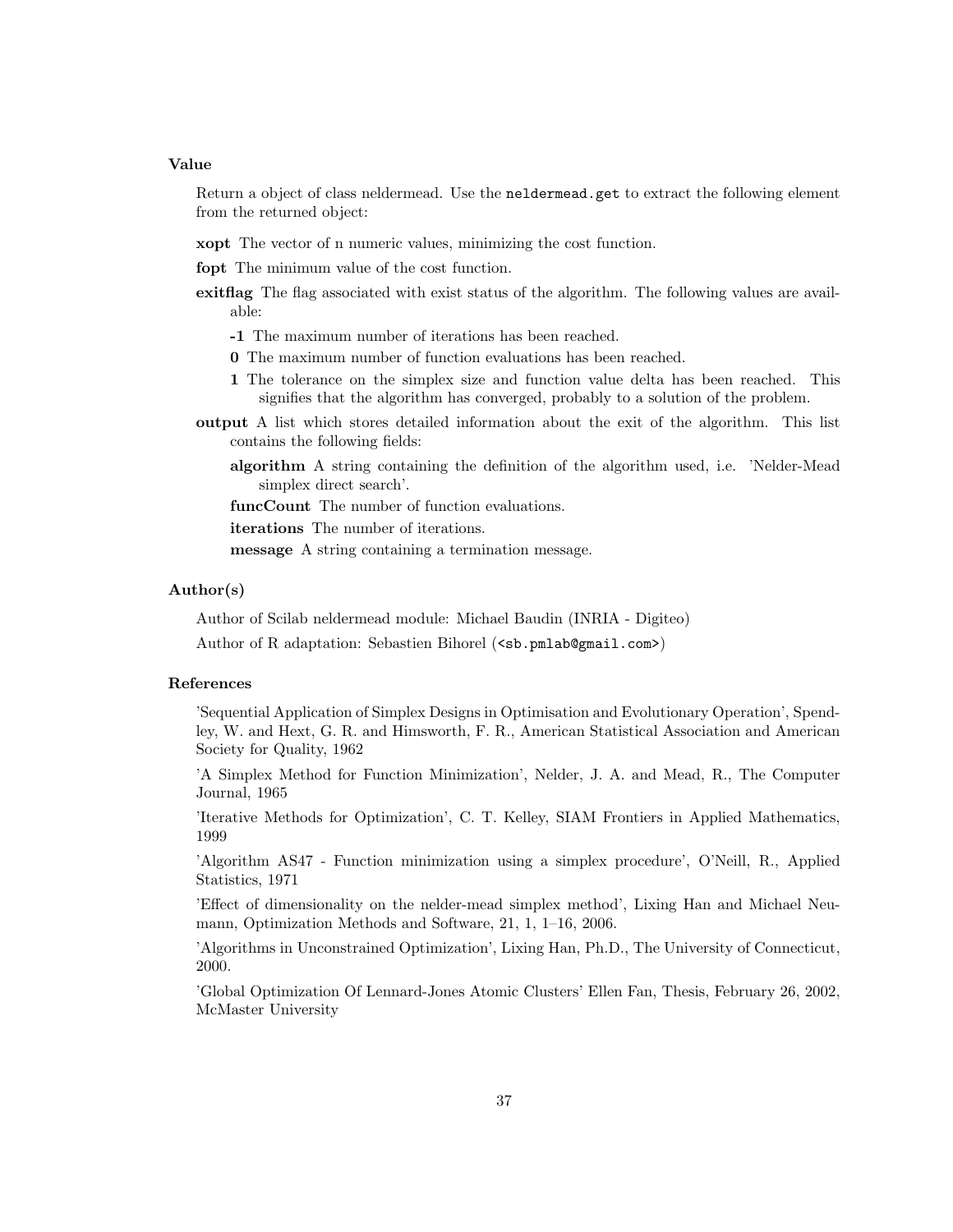#### See Also

optimset neldermead

#### Examples

#In the following example, we use the fminsearch function to compute the minimum #of the Rosenbrock function. We first define the function 'banana', and then use #the fminsearch function to search the minimum, starting with the initial guess #(-1.2, 1.0). In this particular case, 85 iterations are performed with 159 #function evaluations

```
banana \leftarrow function(x){
  y \leftarrow 100*(x[2]-x[1]^2)^2 + (1-x[1])^2}
sol \leftarrow fminsearch(banana, c(-1.2,1))
sol
```
#In the following example, we configure the absolute tolerance on the size of #the simplex to a larger value, so that the algorithm performs less iterations. #Since the default value of 'TolX' for the fminsearch function is 1.e-4, we #decide to use 1.e-2. The optimset function is used to create an optimization #option list and the field 'TolX' is set to 1.e-2. The options list is then #passed to the fminsearch function as the third input argument. In this #particular case, the number of iterations is 70 with 130 function evaluations.

```
opt <- optimset(TolX=1.e-2)
sol \leq fminsearch(banana, c(-1.2,1), opt)
sol
```
#In the following example, we want to produce intermediate outputs of the #algorithm. We define the outfun function, which takes the current point x as #input argument. The function plots the current point into the current graphic #window with the plot function. We use the 'OutputFcn' feature of the optimset #function and set it to the output function. Then the option list is passed #to the fminsearch function. At each iteration, the output function is called #back, which creates and update a plot. While this example creates a 2D plot, #the user may customized the output function so that it writes a message in #the console, write some data into a data file, etc... The user can distinguish #between the output function (associated with the 'OutputFcn' option) and the #plot function (associated with the 'PlotFcns' option). See the optimset for #more details on this feature.

```
outfun <- function(x, optimValues, state){
  plot(x[1],x[2],xlim=c(-1.5,1.5),ylim=c(-1.5,1.5))
 par(new=TRUE)
}
opt <- optimset(OutputFcn=outfun)
sol \leftarrow fminsearch(banana, c(-1.2,1), opt)
sol
```
#The 'Display' option allows to get some input about the intermediate steps of #the algorithm as well as to be warned in case of a convergence problem. #In the following example, we present what happens in case of a convergence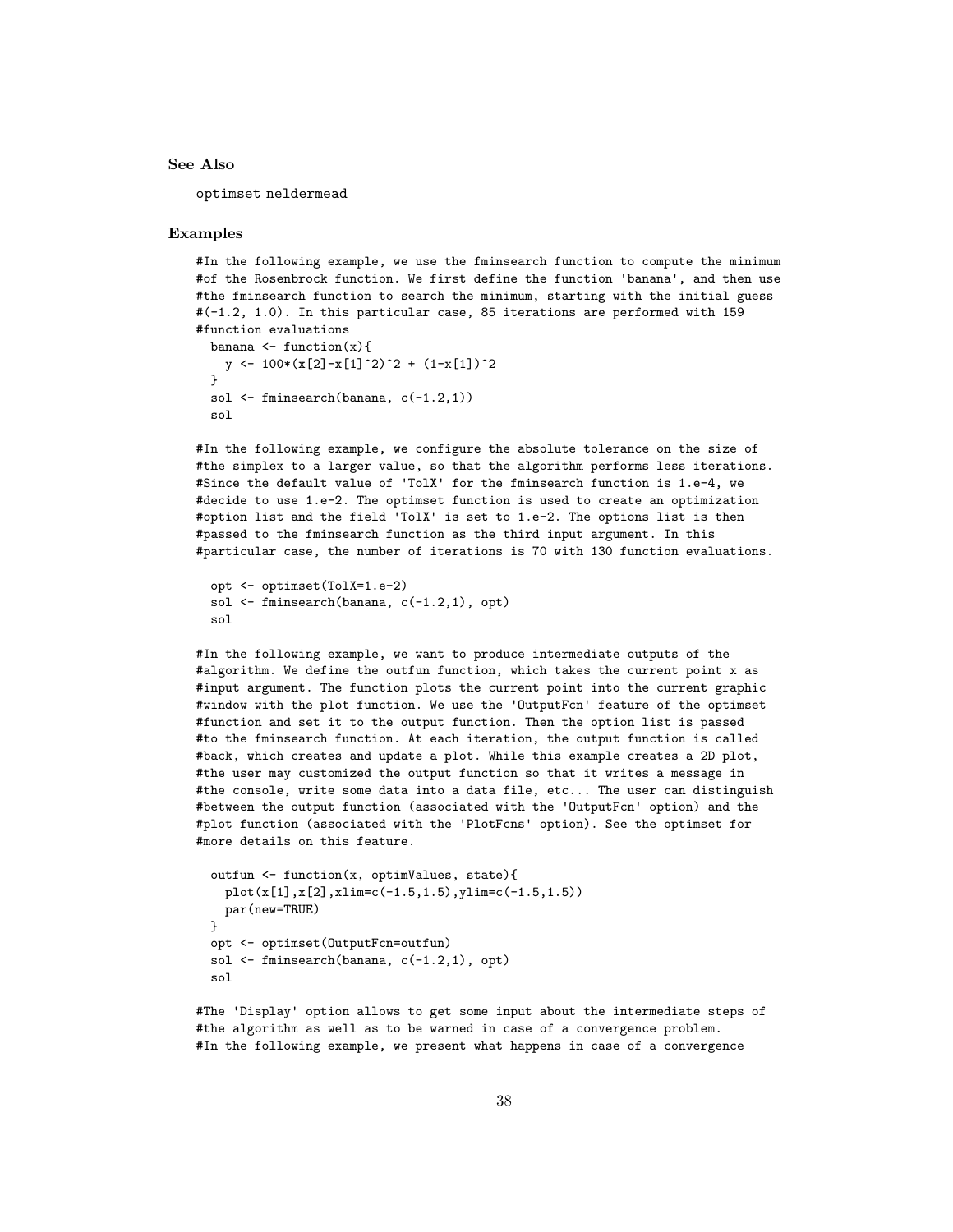#problem. We set the number of iterations to 10, instead of the default 400 #iterations. We know that 85 iterations are required to reach the convergence #criteria. Therefore, the convergence criteria is not met and the maximum number #of iterations is reached.

```
opt <- optimset(MaxIter=10)
sol \leq fminsearch(banana, c(-1.2,1), opt)
```
#Since the default value of the 'Display' option is 'notify', a message is #generated, which warns the user about a possible convergence problem. The #previous script produces the following output. # Exiting: Maximum number of iterations has been exceeded - increase MaxIter option. # Current function value: 4.1355598

```
#In the following example, we present how to display intermediate steps used by
#the algorithm. We simply set the 'Display' option to the 'iter' value. This
#option allows to see the number of function evaluations, the minimum function
#value and which type of simplex step is used for the iteration.
 opt <- optimset(Display='iter')
 sol <- fminsearch(banana, c(-1.2,1), opt)
 sol
```
neldermead.algo Nelder-Mead Algorithm

## Description

neldermead.algo performs an optimization without restart using the method associated with the method element of the neldermead object; neldermead.fixed, neldermead.variable, neldermead.box, boxlinesearch, neldermead.storehistory, neldermead.termination, and neldermead.interpolate are utility functions for neldermead.algo.

## Usage

```
neldermead.algo(this = NULL)
neldermead.fixed(this = NULL)
neldermead.variable(this = NULL)
neldermead.box(this = this)
boxlinesearch(this = NULL, n = NULL, xbar = NULL, xhigh = NULL, fhigh = NULL,
              rho = NULL)
neldermead.storehistory(this = NULL, n = NULL, fopt = NULL, xopt = NULL,
                        fv = NULL, xcoords = NULL)
neldermead.termination(this = NULL, fvinitial = NULL, oldfvmean = NULL,
                       newfvmean = NULL, previousxopt = NULL,
                       currentxopt = NULL, simplex = NULL)
neldermed.interpolate(x1 = NULL, x2 = NULL, fac = NULL)
```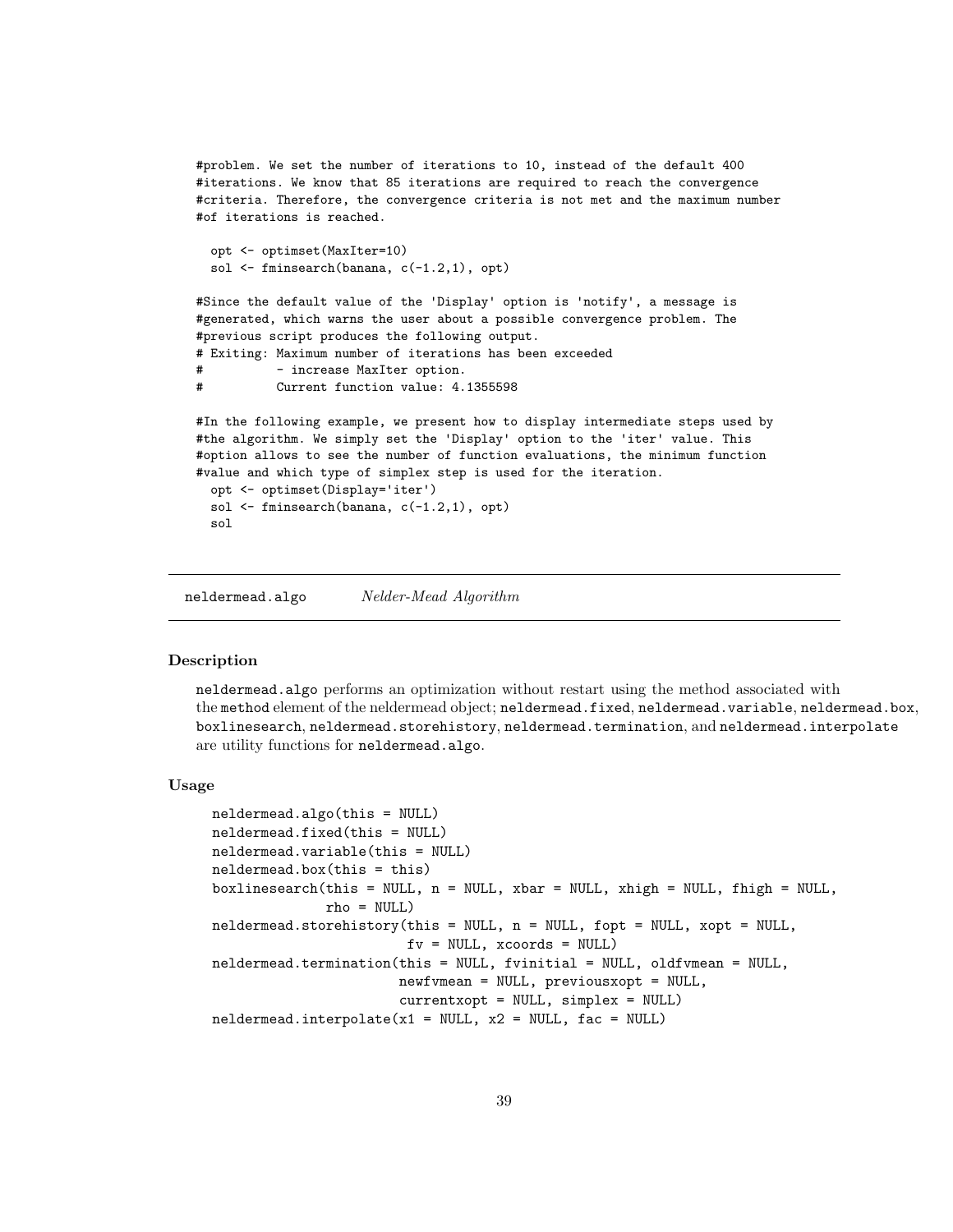## Arguments

| this         | A neldermead object.                                                                                                                                                       |
|--------------|----------------------------------------------------------------------------------------------------------------------------------------------------------------------------|
| n            | Number of variables.                                                                                                                                                       |
| xbar         | The centroid.                                                                                                                                                              |
| xhigh        | The high point.                                                                                                                                                            |
| fhigh        | The value of the cost function at xhigh.                                                                                                                                   |
| rho          | The reflection factor.                                                                                                                                                     |
| fopt         | The current value of the function at the current optimum point estimate.                                                                                                   |
| xopt         | The current optimum point estimate.                                                                                                                                        |
| fv           | The function values, with size not x 1.                                                                                                                                    |
| xcoords      | Matrix of size $n \times n+1$ , coordinates of the $n+1$ vertices                                                                                                          |
| fvinitial    | The initial cost function value.                                                                                                                                           |
| oldfvmean    | The old cost function value average on the simplex.                                                                                                                        |
| newfymean    | The new cost function value average on the simplex.                                                                                                                        |
| previousxopt | The previous point estimate.                                                                                                                                               |
| currentxopt  | The current point estimate.                                                                                                                                                |
| simplex      | The simplex. The best point estimate in the simplex is expected to be stored<br>at 1, while the worst point estimate in the simplex is expected to be stored at<br>$n+1$ . |
| x1           | The first reference point estimate to perform the interpolation.                                                                                                           |
| x2           | The second reference point estimate to perform the interpolation.                                                                                                          |
| fac          | A factor to perform the interpolation.                                                                                                                                     |
|              |                                                                                                                                                                            |

## Details

neldermead.fixed The simplex algorithm with fixed size simplex. We implement the following 'rules' of the method of Spendley et al.

- Rule 1 is strictly applied, but the reflection is done by reflection of the high point, since we minimize a function instead of maximizing it, like Spendley.
- Rule 2 is NOT implemented, as we expect that the function evaluation is not subject to errors.
- Rule 3 is applied, i.e. reflection with respect to next to high point. A shrink step is included, with shrinkage factor sigma.

Rule 1. Ascertain the lowest reading y, of yi ... Yk+1 Complete a new simplex Sp by excluding the point  $Vp$  corresponding to y, and replacing it by  $V^*$  defined as above.

Rule 2. If a result has occurred in  $(k + 1)$  successive simplexes, and is not then eliminated by application of Rule 1, do not move in the direction indicated by Rule 1, or at all, but discard the result and replace it by a new observation at the same point.

Rule 3. If y is the lowest reading in So, and if the next observation made,  $y^*$ , is the lowest reading in the new simplex S , do not apply Rule 1 and return to So from Sp . Move out of S, by rejecting the second lowest reading (which is also the second lowest reading in So).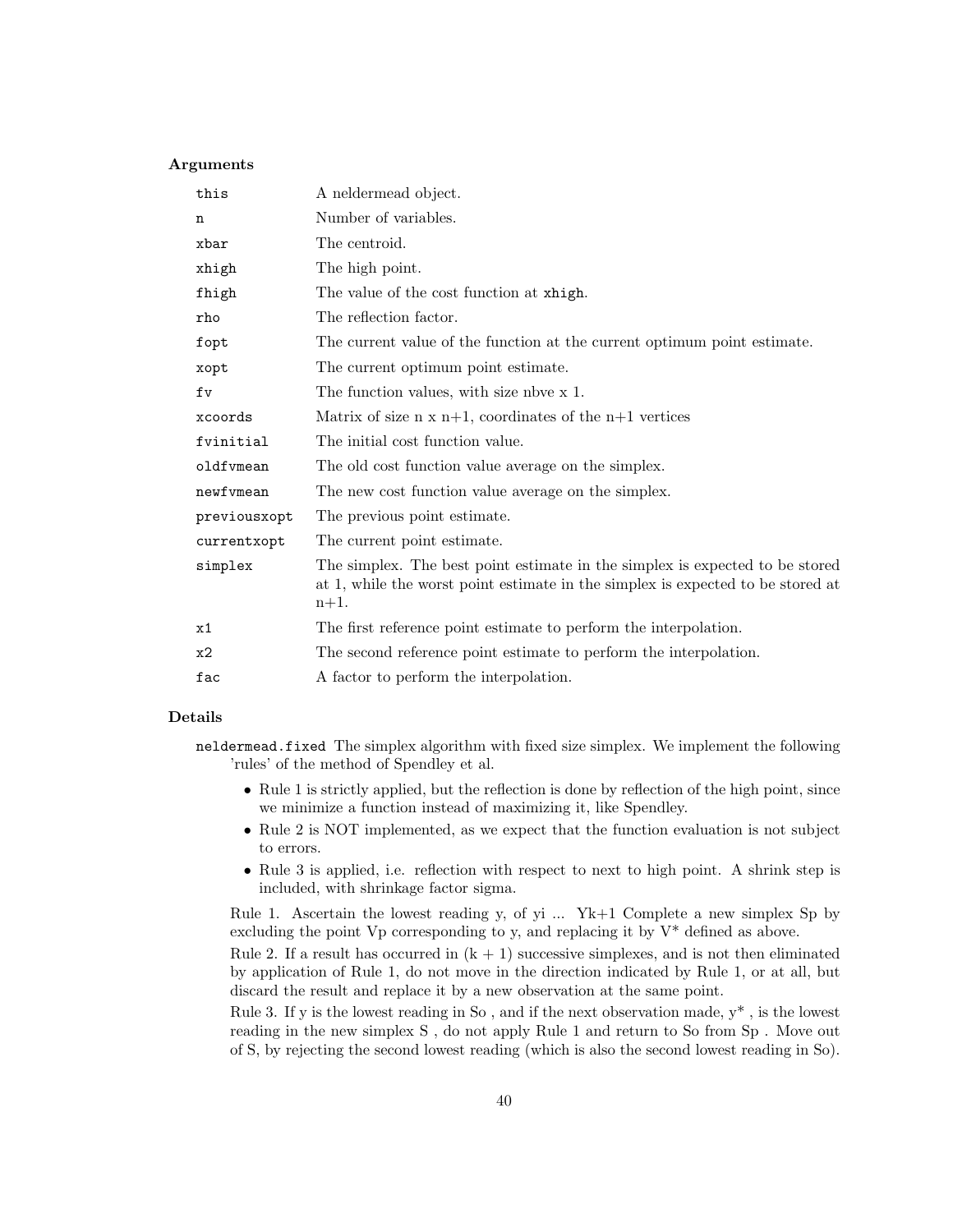neldermead.variable The original Nelder-Mead algorithm, with variable-size simplex.

- neldermead.box The Nelder-Mead algorithm, with variable-size simplex and modifications by Box for bounds and inequality constraints.
- boxlinesearch Called by neldermead.box, i.e. Box's method. Perform a line search from xbar, on the line (xhigh,xbar). The reflected point estimate satisfies the following constraints:
	- $fr <$  fhigh
	- xr satisfies the bounds constraints
	- xr satisfies the nonlinear positive inequality constraints
	- xr satisfies the linear positive inequality constraints

The method is based on projection and scaling toward the centroid.

neldermead.storehistory Store the optimization history into the neldermead object.

- neldermead.termination Determine if the algorithm must continue or terminate. The function uses the cost function average in the simplex instead of the best cost function value. This is because the function average changes at each iteration. Instead, the best function value has a step-by-step evolution and may not change between two successive iterations, leading to a stop of the algorithm.
- neldermead.interpolate Compute the point estimate xi as an interpolation between x1 and x2, as follows:  $xi = (1 + fac)x1 - fac*x2$

## Value

neldermead.fixed, neldermead.variable, and neldermead.box Return the updated neldermead object, containing the optimum point estimate.

boxlinesearch Return a list with the following elements:

this The updated neldermead object.

status TRUE if the search is successful, FALSE otherwise.

xr The reflected point estimate.

fr The value of the cost function at xr.

neldermead.storehistory Return the updated neldermead object.

neldermead.termination Return a list with the following elements:

this The updated neldermead object

- terminate TRUE if the algorithm terminates, FALSE if the algorithm must continue.
- status The termination status: 'continue', 'maxiter', 'maxfuneval', 'tolf', 'tolx', 'tolsize', 'tolsizedeltafv', 'kelleystagnation', 'tolboxf', 'tolvariance' or the user-defined termination status.

neldermead.interpolate Return a new point estimate, i.e. a column vector.

# Author(s)

Author of Scilab neldermead module: Michael Baudin (INRIA - Digiteo)

Author of R adaptation: Sebastien Bihorel (<sb.pmlab@gmail.com>)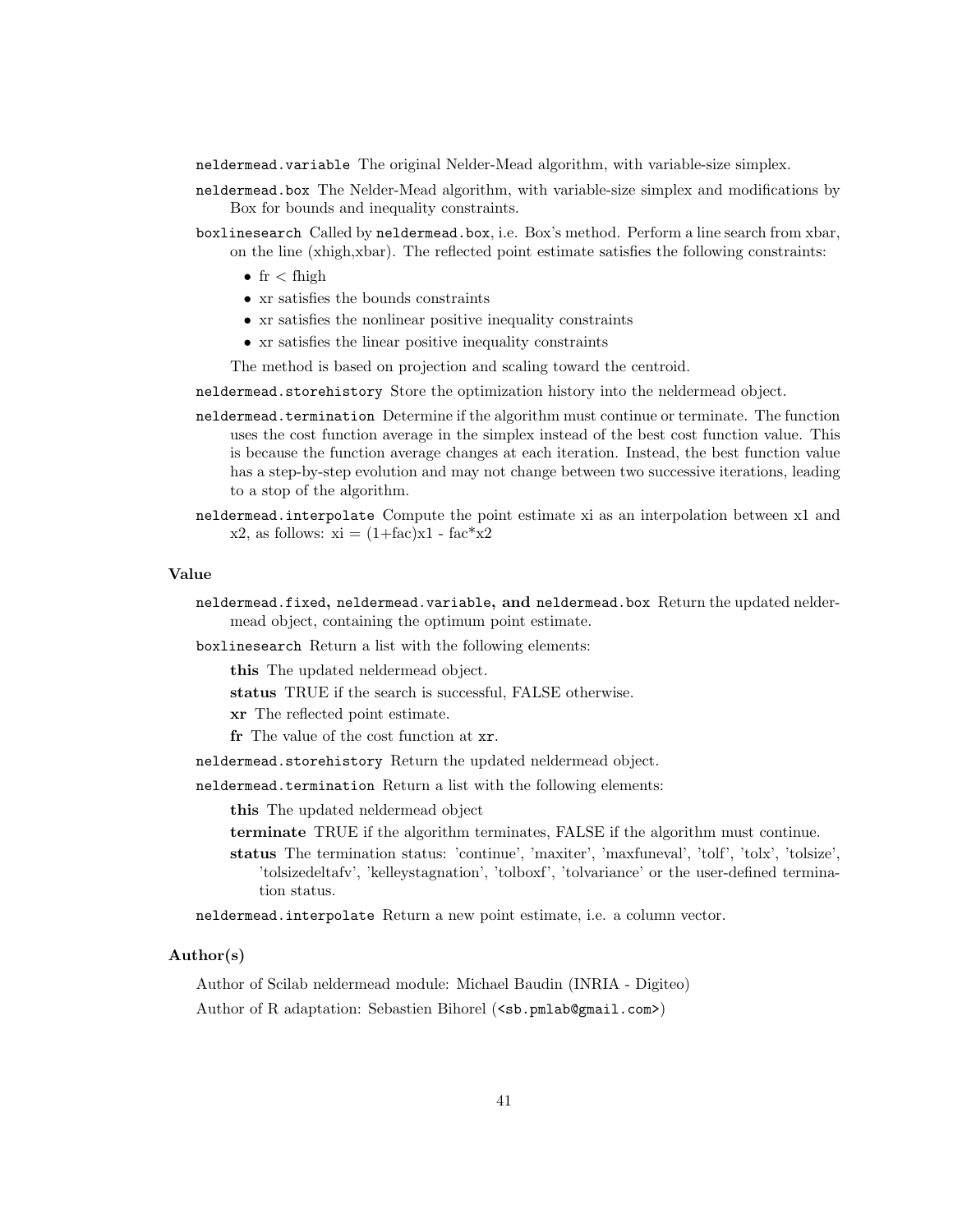neldermead.destroy Erase a neldermead object.

# Description

neldermead.destroy calls optimbase.destroy and optimsimplex.destroy to erase the content of this\$optbase and this\$simplex0.

# Usage

```
neldermead.destroy(this = NULL)
```
## Arguments

this A neldermead object.

# Value

Return an updated neldermead object.

# Author(s)

Author of Scilab neldermead module: Michael Baudin (INRIA - Digiteo) Author of R adaptation: Sebastien Bihorel (<sb.pmlab@gmail.com>)

## See Also

optimbase.destroy, optimsimplex.destroy

neldermead.get Get the value for the given element

# Description

Get the value for the given element in a neldermead object.

# Usage

```
neldermead.get(this = NULL, key = NULL)
```
# Arguments

| this | A neldermead object.          |
|------|-------------------------------|
| key  | The name of the key to query. |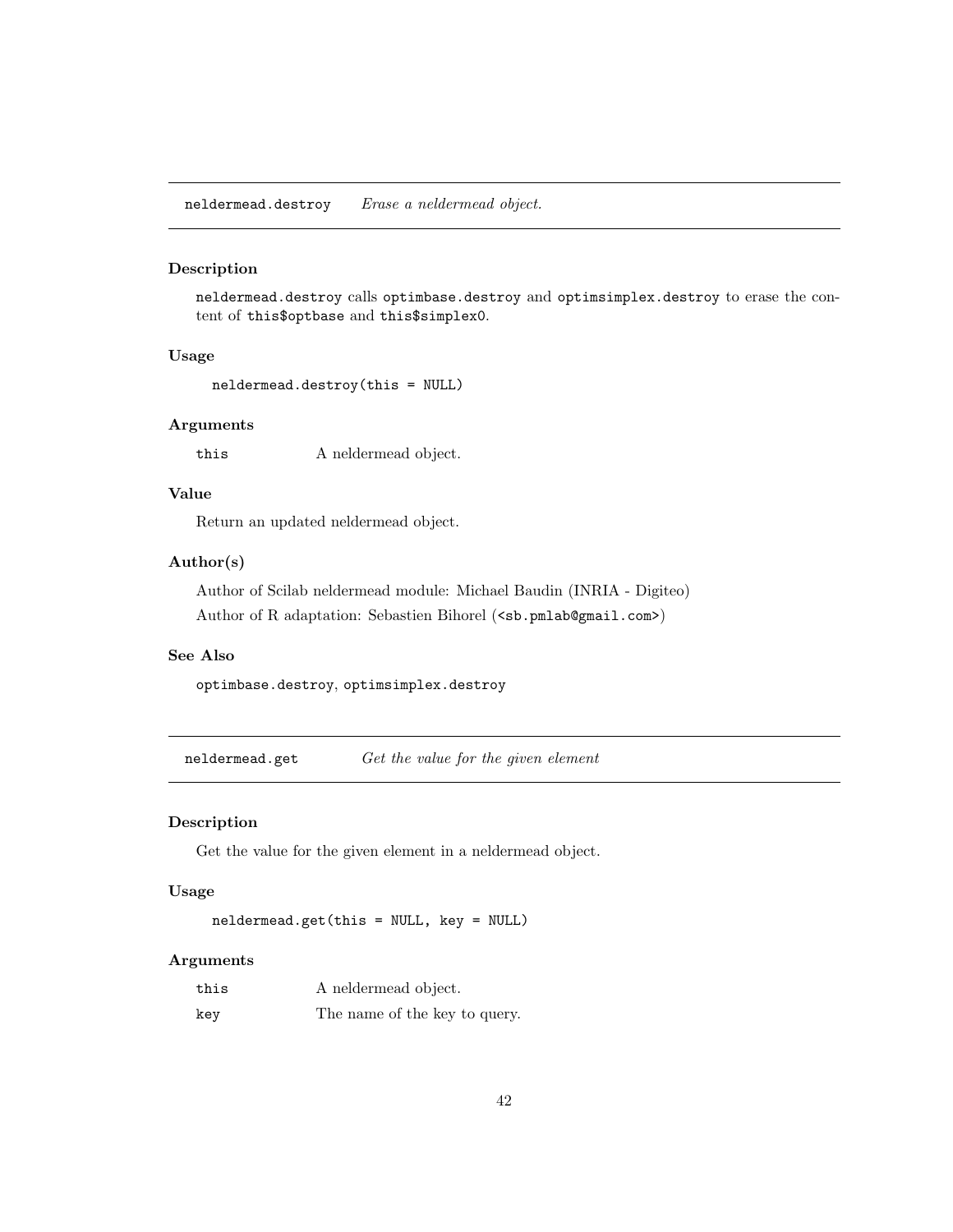Return the value of the list element key, or an error message if key does not exist in the neldermead object this.

## Author(s)

Author of Scilab neldermead module: Michael Baudin (INRIA - Digiteo)

Author of R adaptation: Sebastien Bihorel (<sb.pmlab@gmail.com>)

# See Also

neldermead.set, optimbase.get

neldermead S3 neldermead object

## Description

These functions support the S3 class 'neldermead'and are intended to either create objects of this class or check if an object is of this class.

# Usage

```
neldermead(optbase, method, simplex0, simplex0method,
  simplex0length, simplexsize0, simplexopt, historysimplex, coords0, rho, chi,
  gamma, sigma, tolfstdeviation, tolfstdeviationmethod, tolsimplexizeabsolute,
  tolsimplexizerelative, tolsimplexizemethod, toldeltafv, tolssizedeltafvmethod,
  simplex0deltausual, simplex0deltazero, restartsimplexmethod, restartmax,
  restarteps, restartstep, restartnb, restartflag, restartdetection,
  kelleystagnationflag, kelleynormalizationflag, kelleystagnationalpha0,
  kelleyalpha, startupflag, boxnbpoints, boxnbpointseff, boxineqscaling,
  checkcostfunction, scalingsimplex0, guinalphamin, boxboundsalpha,
  boxtermination, boxtolf, boxnbmatch, boxkount, boxreflect, tolvarianceflag,
  tolabsolutevariance, tolrelativevariance, variancesimplex0, mymethod,
  myterminate, myterminateflag, greedy, output, exitflag)
```

```
## S3 method for class 'neldermead'
print(x,verbose,...)
```

```
## S3 method for class 'neldermead'
summary(object,showhistory,...)
```

```
## S3 method for class 'neldermead'
is(x=NULL)
```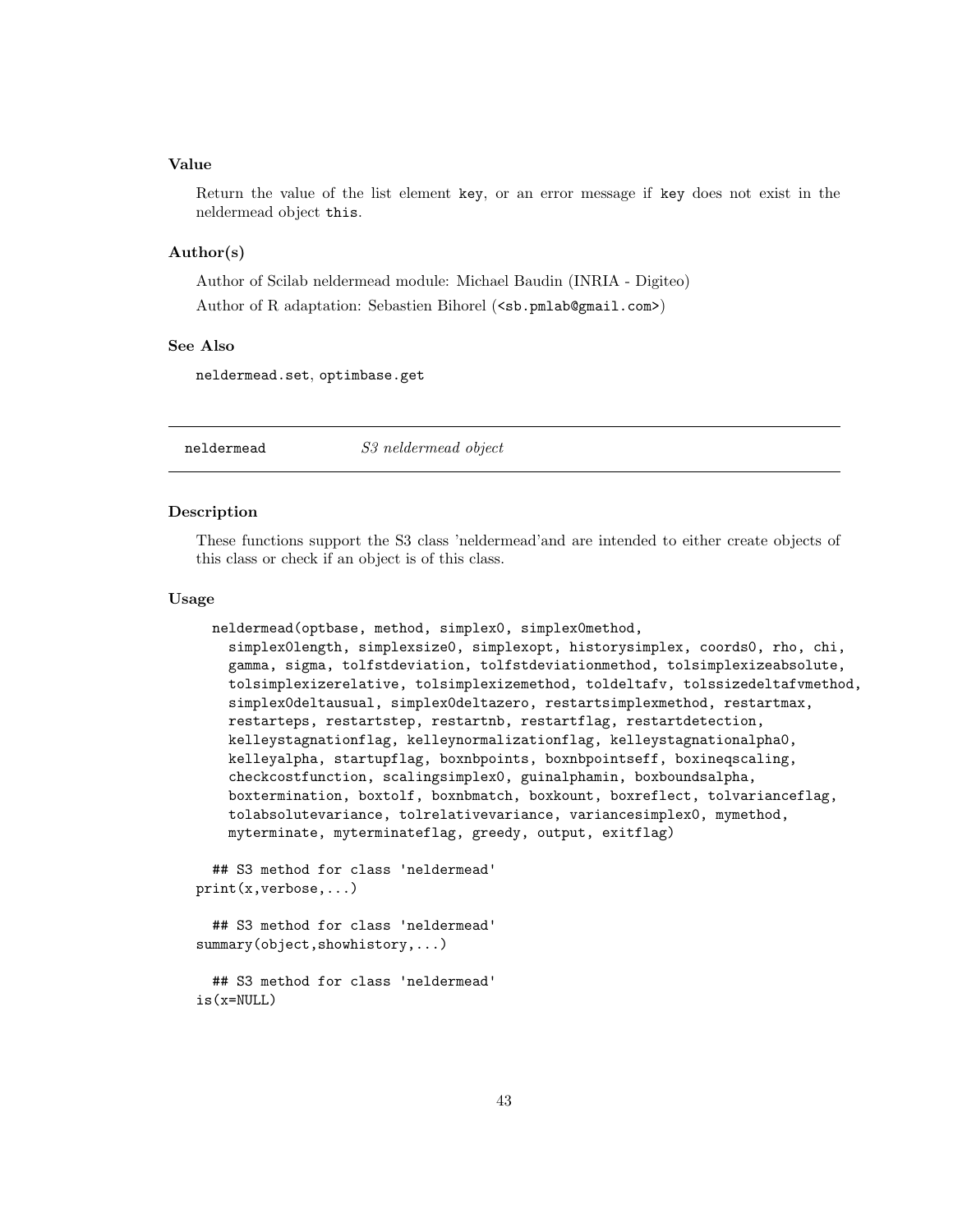#### Arguments

optbase An object of class 'optimbase', i.e. a list created by optimbase() and containing the following elements:

verbose The verbose option, controlling the amount of messages.

x0 The initial guess.

fx0 The value of the function for the initial guess.

xopt The optimum parameter.

fopt The optimum function value.

tolfunabsolute The absolute tolerance on function value.

tolfunrelative The relative tolerance on function value.

tolfunmethod Logical flag for the tolerance on function value in the termination criteria. This criteria is suitable for functions which minimum is associated with a function value equal to 0.

tolxabsolute The absolute tolerance on x.

tolxrelative The relative tolerance on x.

tolxmethod Possible values: FALSE, TRUE.

funevals The number of function evaluations.

maxfunevals The maximum number of function evaluations.

maxiter The maximum number of iterations.

iterations The number of iterations.

fun The cost function.

status The status of the optimization.

historyfopt The vector to store the history for fopt. The values of the cost function will be stored at each iteration in a new element, so the length of historyfopt at the end of the optimization should be the number of iterations.

historyxopt The list to store the history for xopt. The vectors of estimates will be stored on separated levels of the list, so the length of historyfopt at the end of the optimization should be the number of iterations.

verbosetermination The verbose option for termination criteria.

outputcommand The command called back for output.

outputcommandarg The outputcommand argument is initialized as a string. If the user configure this element, it is expected that a matrix of values or a list is passed so that the argument is appended to the name of the function.

numberofvariables The number of variables to optimize.

storehistory The flag which enables/disables the storing of the history.

costfargument The costf argument is initialized as a string. If the user configure this element, it is expected that a matrix of values or a list is passed so that the argument is appended to the name of the function.

boundsmin Minimum bounds for the parameters.

boundsmax Maximum bounds for the parameters.

nbineqconst The number of nonlinear inequality constraints.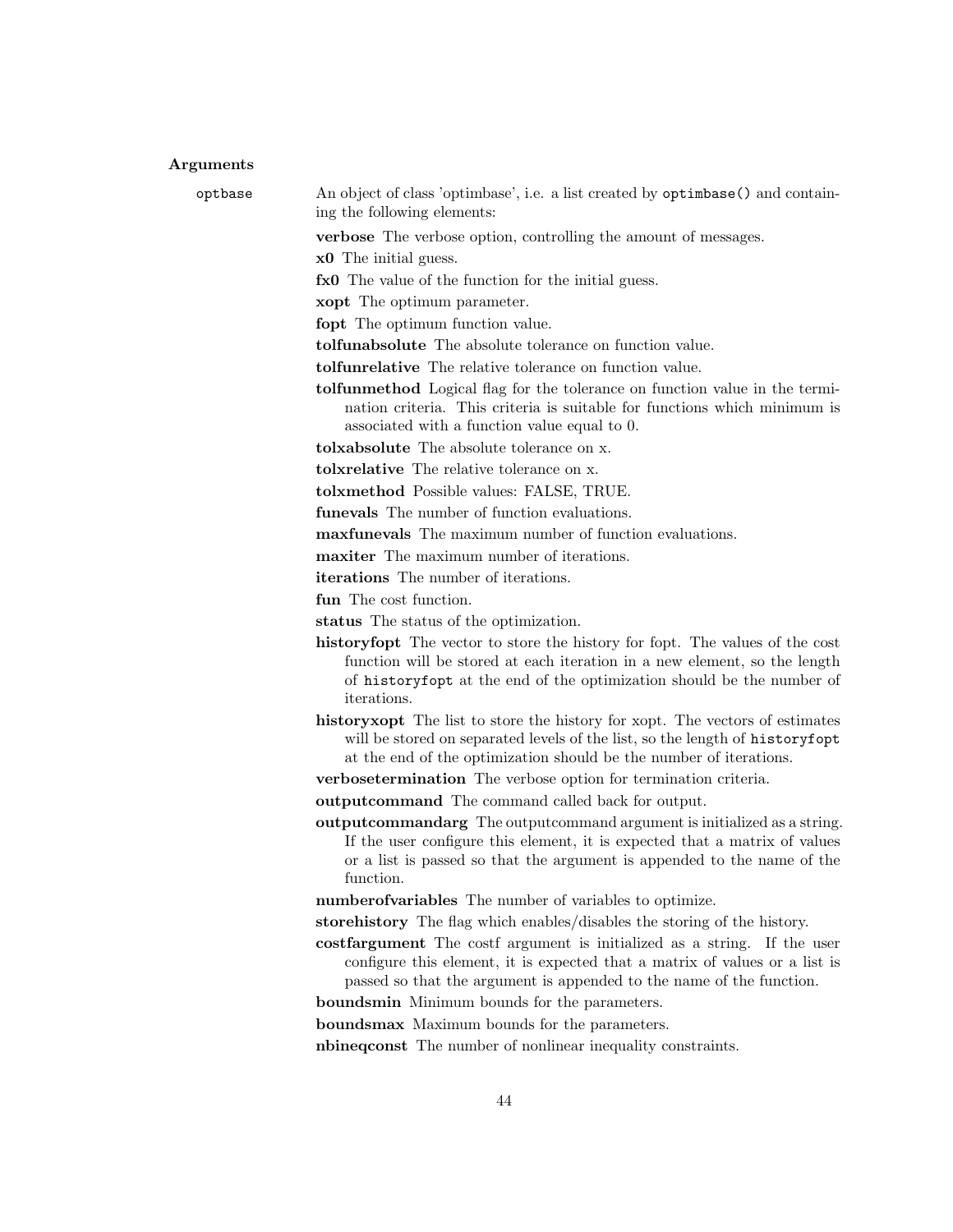|                       | logfile The name of the log file.                                                                                                                                                                                                                                                      |
|-----------------------|----------------------------------------------------------------------------------------------------------------------------------------------------------------------------------------------------------------------------------------------------------------------------------------|
|                       | logfilehandle The handle for the log file.                                                                                                                                                                                                                                             |
|                       | logstartup Set to TRUE when the logging is started up.                                                                                                                                                                                                                                 |
|                       | withderivatives Set to TRUE when the method uses derivatives.                                                                                                                                                                                                                          |
| method                | The name of the algorithm to use.                                                                                                                                                                                                                                                      |
| simplex0              | An object of class 'simplex', i.e. a list created by optiming lex(), and con-<br>taining the following elements:                                                                                                                                                                       |
|                       | <b>verbose</b> The verbose option, controlling the amount of messages.                                                                                                                                                                                                                 |
|                       | x The coordinates of the vertices, with size nove x n.                                                                                                                                                                                                                                 |
|                       | <b>n</b> The dimension of the space.                                                                                                                                                                                                                                                   |
|                       | fv The function values, with size nbve $x$ 1.                                                                                                                                                                                                                                          |
|                       | nbve The number of vertices.                                                                                                                                                                                                                                                           |
| simplex0method        |                                                                                                                                                                                                                                                                                        |
|                       | The method to use to compute the initial simplex.                                                                                                                                                                                                                                      |
| simplex0length        | The length to use when the initial simplex is computed with the 'axes' or<br>'spendley' methods.                                                                                                                                                                                       |
| rho                   | The reflection coefficient. This parameter is used when the method element is<br>set to 'fixed' or 'variable'.                                                                                                                                                                         |
| chi                   | The expansion coefficient. This parameter is used when the method element<br>is set to 'variable'.                                                                                                                                                                                     |
| gamma                 | The contraction coefficient. This parameter is used when the method element<br>is set to 'variable'.                                                                                                                                                                                   |
| sigma                 | The shrinkage coefficient. This parameter is used when the method element is<br>set to 'fixed' or 'variable'.                                                                                                                                                                          |
| tolfstdeviation       |                                                                                                                                                                                                                                                                                        |
| tolfstdeviationmethod | The tolerance for the standard deviation.                                                                                                                                                                                                                                              |
|                       | Set to FALSE.                                                                                                                                                                                                                                                                          |
| tolsimplexizeabsolute |                                                                                                                                                                                                                                                                                        |
|                       | The absolute tolerance on the simplex size.                                                                                                                                                                                                                                            |
| tolsimplexizerelative |                                                                                                                                                                                                                                                                                        |
|                       | The relative tolerance on the simplex size.                                                                                                                                                                                                                                            |
| tolsimplexizemethod   |                                                                                                                                                                                                                                                                                        |
|                       | Logical flag to enable/disable the tolerance on the simplex size. When this cri-<br>teria is enabled, the values of the tolsimplexizeabsolute and tolsimplexizerelative<br>elements are used in the termination criteria. The method to compute the size<br>is the 'sigmaplus' method. |
| simplexsize0          | Initial size of the simplex, for the tolerance on the simplex size.                                                                                                                                                                                                                    |
| toldeltafv            | The absolute tolerance on the difference between the highest and the lowest<br>function values.                                                                                                                                                                                        |
| tolssizedeltafvmethod |                                                                                                                                                                                                                                                                                        |
|                       | Logical flag to enable/disable the termination criteria based on the size of the<br>simplex and the difference of function value in the simplex. If this criteria is                                                                                                                   |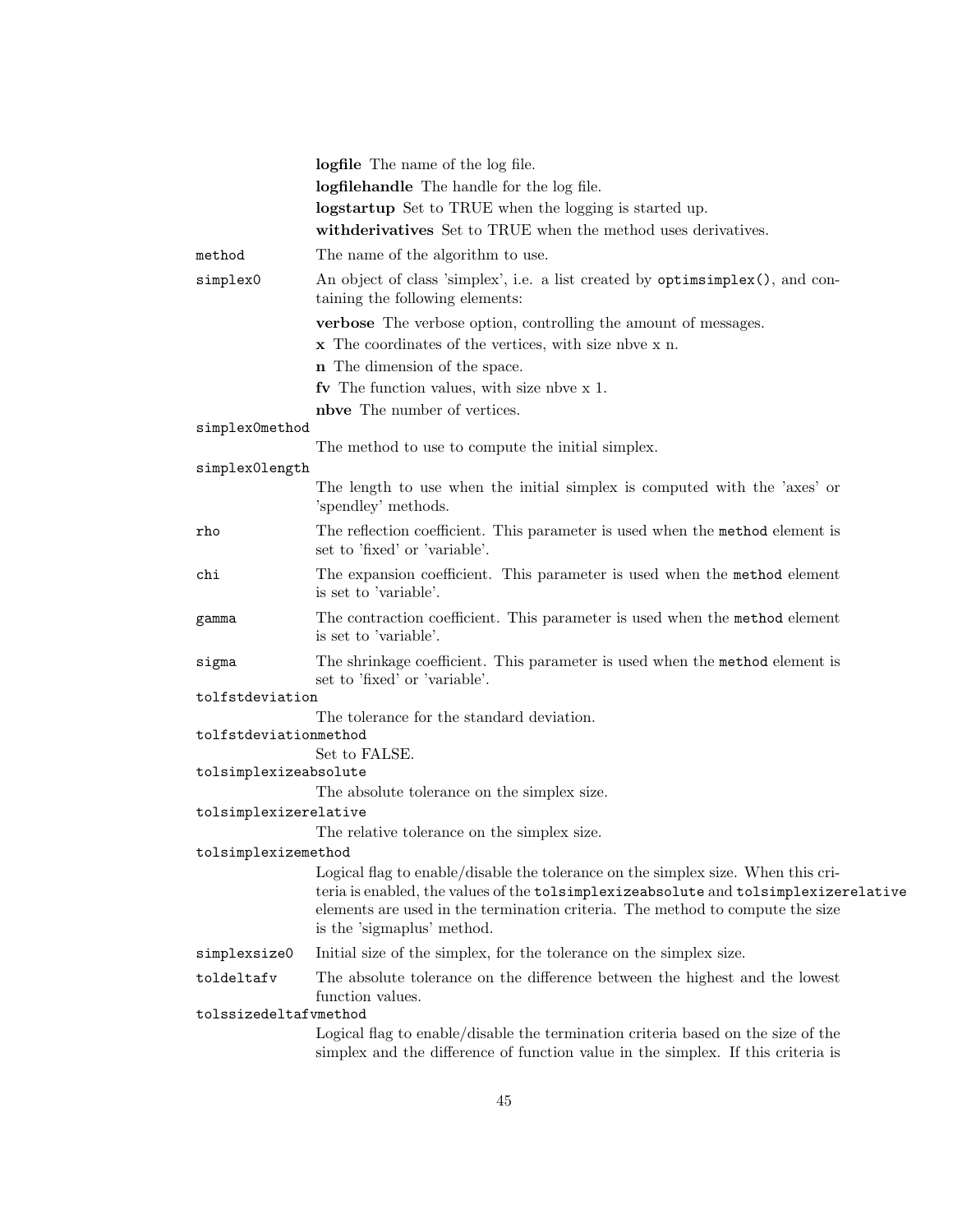|                         | triggered, the status of the optimization is set to 'tolsized eltafy'. This termina-<br>tion criteria uses the values of the tolsimplexizeabsolute and toldeltafv<br>elements. This criteria is identical to Scilab's fminsearch.                                                                                                                                |  |
|-------------------------|------------------------------------------------------------------------------------------------------------------------------------------------------------------------------------------------------------------------------------------------------------------------------------------------------------------------------------------------------------------|--|
| historysimplex          |                                                                                                                                                                                                                                                                                                                                                                  |  |
|                         | The list to store the history for simplex. The simplex will be stored on a new<br>level of the list at each iteration, so the length of history fopt at the end of<br>the optimization should be the number of iterations.                                                                                                                                       |  |
| coords0                 | The coordinates of the vertices of the initial simplex. If the simplex0method<br>element is set to 'given', these coordinates are used to compute the initial<br>simplex. This matrix is expected to have shape nbve x n where nbve is the<br>number of vertices and n is the number of variables.                                                               |  |
| simplex0deltausual      |                                                                                                                                                                                                                                                                                                                                                                  |  |
|                         | The relative delta for non-zero parameters in 'pfeffer' method.                                                                                                                                                                                                                                                                                                  |  |
| simplexOdeltazero       |                                                                                                                                                                                                                                                                                                                                                                  |  |
|                         | The absolute delta for non-zero parameters in 'pfeffer' method.                                                                                                                                                                                                                                                                                                  |  |
| simplexopt              | The optimum simplex, after one optimization process.                                                                                                                                                                                                                                                                                                             |  |
| restartsimplexmethod    |                                                                                                                                                                                                                                                                                                                                                                  |  |
|                         | The method to compute the initial simplex after a restart.                                                                                                                                                                                                                                                                                                       |  |
| restartmax              | The maximum number of restarts, when automatic restart is enabled via the<br>restartflag element.                                                                                                                                                                                                                                                                |  |
| restarteps              | The absolute epsilon value used to check for optimality in the factorial O'Neill<br>restart detection.                                                                                                                                                                                                                                                           |  |
| restartstep             | The absolute step length used to check for optimality in the factorial O'Neill<br>restart detection.                                                                                                                                                                                                                                                             |  |
| kelleystagnationflag    |                                                                                                                                                                                                                                                                                                                                                                  |  |
|                         | Logical flag to enable/disable the termination criteria using Kelley's stagnation<br>detection, based on sufficient decrease condition. If this criteria is triggered,<br>the status of the optimization is set to 'kelleystagnation'.                                                                                                                           |  |
| kelleynormalizationflag |                                                                                                                                                                                                                                                                                                                                                                  |  |
|                         | Logical flag to enable/disable the normalization of the alpha coefficient in Kel-<br>ley's stagnation detection, i.e. use the value of the kelleystagnationalpha0<br>element as is.                                                                                                                                                                              |  |
| kelleystagnationalpha0  |                                                                                                                                                                                                                                                                                                                                                                  |  |
|                         | The parameter used in Kelley's stagnation detection.                                                                                                                                                                                                                                                                                                             |  |
| kelleyalpha             | The current value of Kelley's alpha, after normalization, if required.                                                                                                                                                                                                                                                                                           |  |
| restartnb               | Number of restarts performed.                                                                                                                                                                                                                                                                                                                                    |  |
| restartflag             | Logical flag to enable/disable the automatic restart of the algorithm.                                                                                                                                                                                                                                                                                           |  |
| restartdetection        |                                                                                                                                                                                                                                                                                                                                                                  |  |
|                         | The method to detect if the automatic restart must be performed.                                                                                                                                                                                                                                                                                                 |  |
| startupflag             | Set to TRUE when the startup has been performed.                                                                                                                                                                                                                                                                                                                 |  |
| boxnbpoints             | The number of points in the initial simplex, when the simplex0method is set<br>to 'randbounds'. The value of this element is also use to update the simplex<br>when a restart is performed and the restartsimplexmethod element is set to<br>'randbounds'. The default value is so that the number of points is twice the<br>number of variables of the problem. |  |
|                         |                                                                                                                                                                                                                                                                                                                                                                  |  |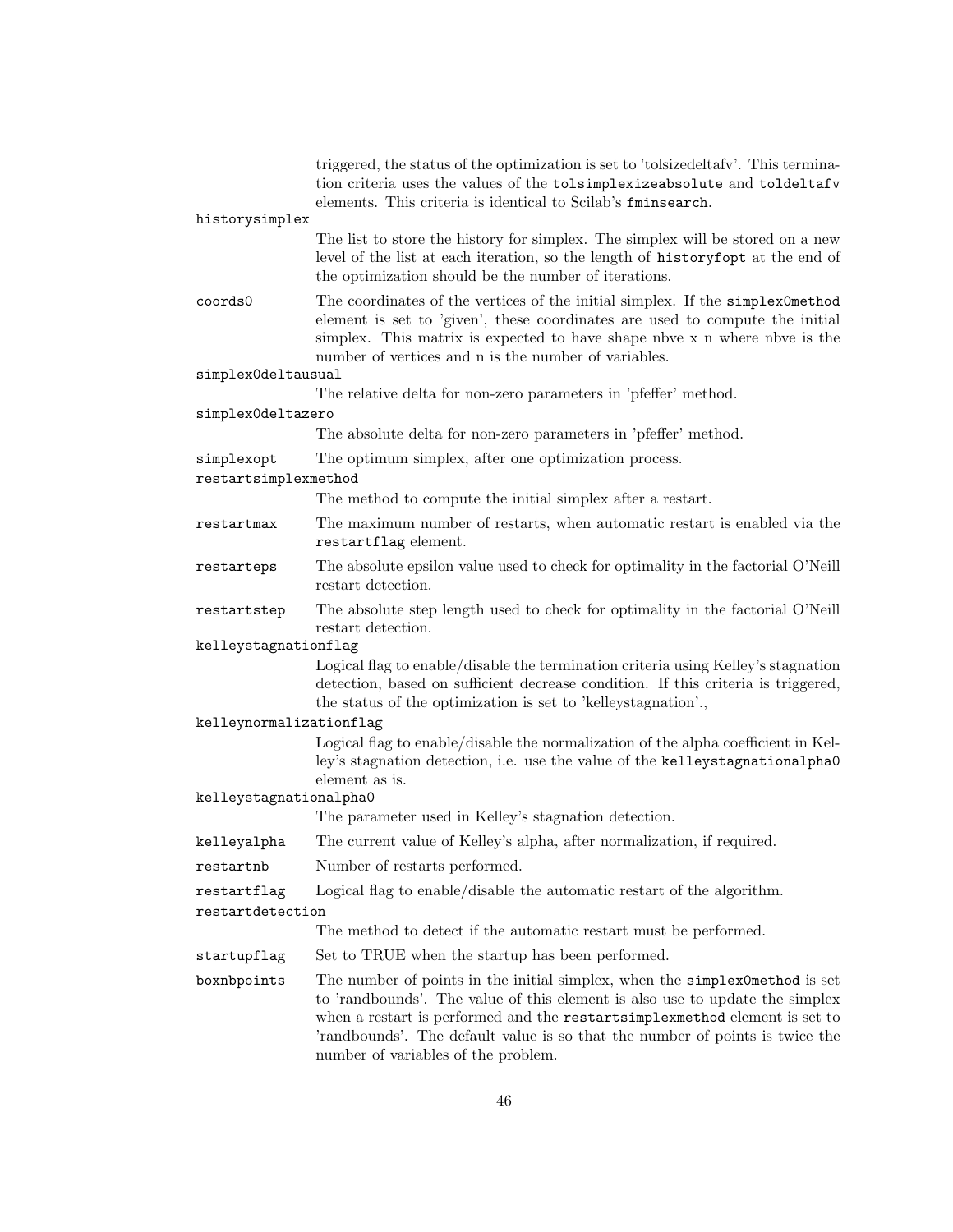| boxnbpointseff                                                 |                                                                                                                                                                                                                                                                                   |
|----------------------------------------------------------------|-----------------------------------------------------------------------------------------------------------------------------------------------------------------------------------------------------------------------------------------------------------------------------------|
|                                                                | The effective number of points required in the simplex for Box's algorithm.                                                                                                                                                                                                       |
| boxineqscaling                                                 |                                                                                                                                                                                                                                                                                   |
|                                                                | The scaling coefficient used to scale the trial point for function improvement<br>or into the constraints of Box's algorithm.                                                                                                                                                     |
| checkcostfunction                                              |                                                                                                                                                                                                                                                                                   |
|                                                                | Logical flag to enable/disable the checking of the connection of the cost func-<br>tion.                                                                                                                                                                                          |
| scalingsimplex0                                                |                                                                                                                                                                                                                                                                                   |
|                                                                | The algorithm used to scale the initial simplex into the nonlinear constraints.<br>The following two algorithms are provided:                                                                                                                                                     |
|                                                                | 'tox0' scales the vertices toward the initial guess.                                                                                                                                                                                                                              |
|                                                                | <b>'tocentroid'</b> scales the vertices toward the centroid, as recommended by Box.                                                                                                                                                                                               |
|                                                                | If the centroid happens to be unfeasible, because the constraints are not con-<br>vex, the scaling of the initial simplex toward the centroid may fail. Since the<br>initial guess is always feasible, scaling toward the initial guess cannot fail.                              |
| guinalphamin                                                   | The minimum value of alpha when scaling the vertices of the simplex into<br>nonlinear constraints in Box's algorithm.                                                                                                                                                             |
| boxboundsalpha                                                 |                                                                                                                                                                                                                                                                                   |
|                                                                | The parameter used to project the vertices into the bounds in Box's algorithm.                                                                                                                                                                                                    |
| boxtermination                                                 |                                                                                                                                                                                                                                                                                   |
|                                                                | Logical flag to enable/disable Box's termination criteria.                                                                                                                                                                                                                        |
| boxtolf                                                        | The absolute tolerance on difference of function values in the simplex, sug-<br>gested by Box. This tolerance is used if the boxtermination element is set to<br>TRUE.                                                                                                            |
| boxnbmatch                                                     | The number of consecutive match of Box's termination criteria.                                                                                                                                                                                                                    |
| boxkount                                                       | Current number of consecutive match.                                                                                                                                                                                                                                              |
| boxreflect                                                     | The reflection factor in Box's algorithm.                                                                                                                                                                                                                                         |
| tolvarianceflag                                                |                                                                                                                                                                                                                                                                                   |
|                                                                | Logical flag to enable/disable the termination criteria based on the variance of<br>the function value. If this criteria is triggered, the status of the optimization<br>is set to 'tolvariance'. This criteria is suggested by Nelder and Mead.                                  |
| tolabsolutevariance                                            |                                                                                                                                                                                                                                                                                   |
|                                                                | The absolute tolerance on the variance of the function values of the simplex.                                                                                                                                                                                                     |
| tolrelativevariance                                            |                                                                                                                                                                                                                                                                                   |
|                                                                | The relative tolerance on the variance of the function values of the simplex.                                                                                                                                                                                                     |
| variancesimplex0                                               | Relative tolerance on variance.                                                                                                                                                                                                                                                   |
|                                                                |                                                                                                                                                                                                                                                                                   |
|                                                                |                                                                                                                                                                                                                                                                                   |
|                                                                |                                                                                                                                                                                                                                                                                   |
|                                                                |                                                                                                                                                                                                                                                                                   |
|                                                                |                                                                                                                                                                                                                                                                                   |
|                                                                |                                                                                                                                                                                                                                                                                   |
| mymethod<br>myterminate<br>myterminateflag<br>greedy<br>output | A user-derined simplex algorithm.<br>A user-defined terminate function.<br>Logical flag to enable/disable the user-defined terminate function.<br>Logical flag to enable/disable greedy Nelder-Mead.<br>The command to call back for user-defined output of specialized function. |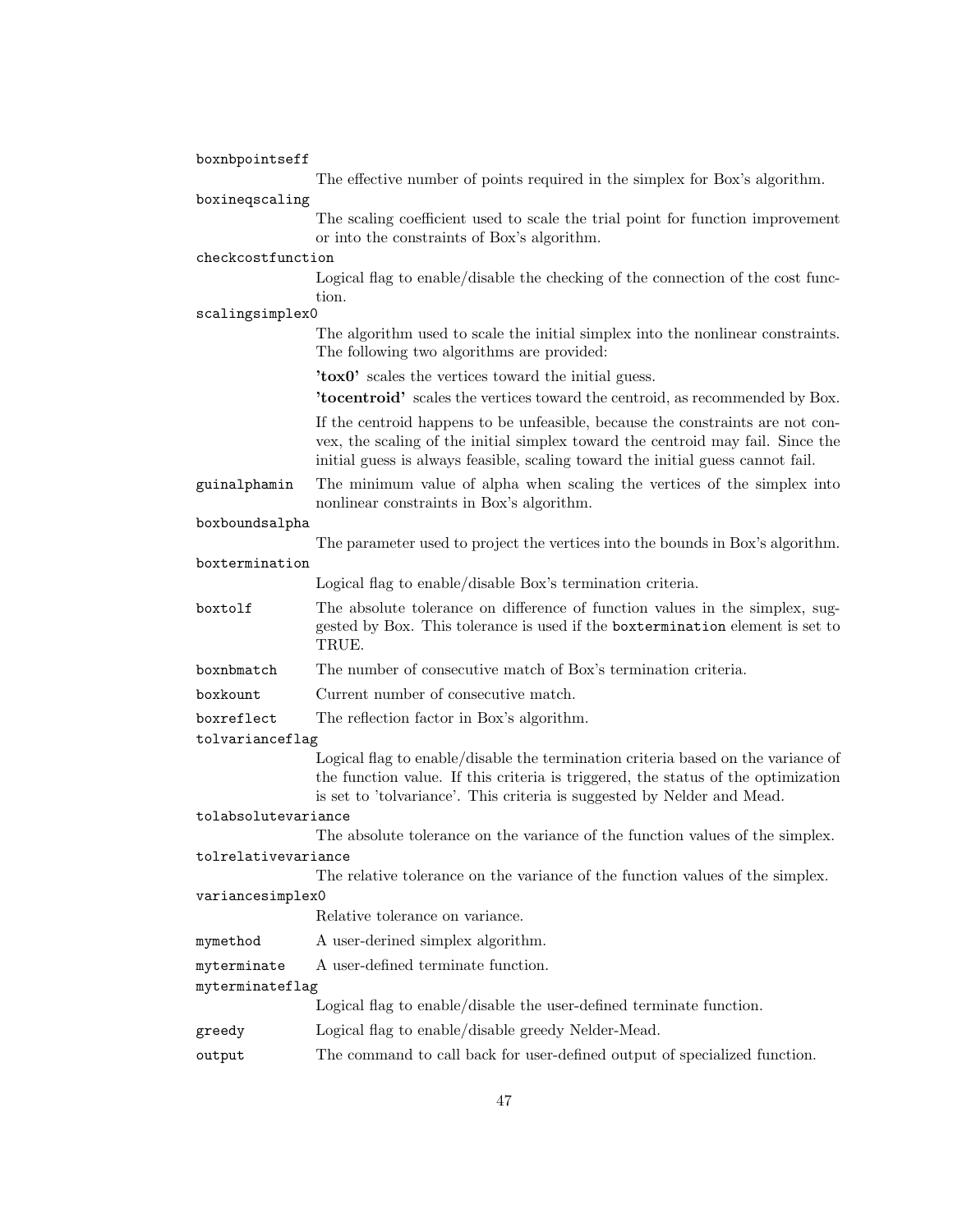| exitflag    | Logical flag to enable/disable the user-defined output of specialized function.               |
|-------------|-----------------------------------------------------------------------------------------------|
| $\mathbf x$ | An object of class 'neldermead'.                                                              |
| verbose     | A logical flag, controlling the amount of data printed.                                       |
| $\cdots$    | optional arguments to 'print' or 'plot' methods.                                              |
| object      | An object of class 'neldermead'.                                                              |
| showhistory | Optional logical flag, to define whether optimization history must be summa-<br>rized or not. |

The neldermead function returns a new object of class 'neldermead', with the following default content:

optbase An object of class 'optimbase' with the following default content:

verbose Default is FALSE. x0 Default is NULL. fx0 Default is NULL. xopt Default is 0. fopt Default is 0. tolfunabsolute Default is 0. tolfunrelative Default is .Machine\$double.eps. tolfunmethod Default is FALSE. tolxabsolute Default is 0. tolxrelative Default is .Machine\$double.eps. tolxmethod Default is TRUE. funevals Default is 0. maxfunevals Default is 100. maxiter Default is 100. iterations Default is 0. fun Default is ". status Default is ". historyfopt Default is NULL. historyxopt Default is NULL. verbosetermination Default is FALSE. outputcommand Default is ". outputcommandarg Default is ". If the user configures this element, it is expected to be an object of class 'optimbase.outputargs' or will be coerced to an object of class 'optimbase.outputargs'. numberofvariables Default is 0. storehistory Default is FALSE.

costfargument Default is ". If the user configures this element, it is expected to be an object of class 'optimbase.functionargs' or will be coerced to an object of class 'optimbase.functionargs'.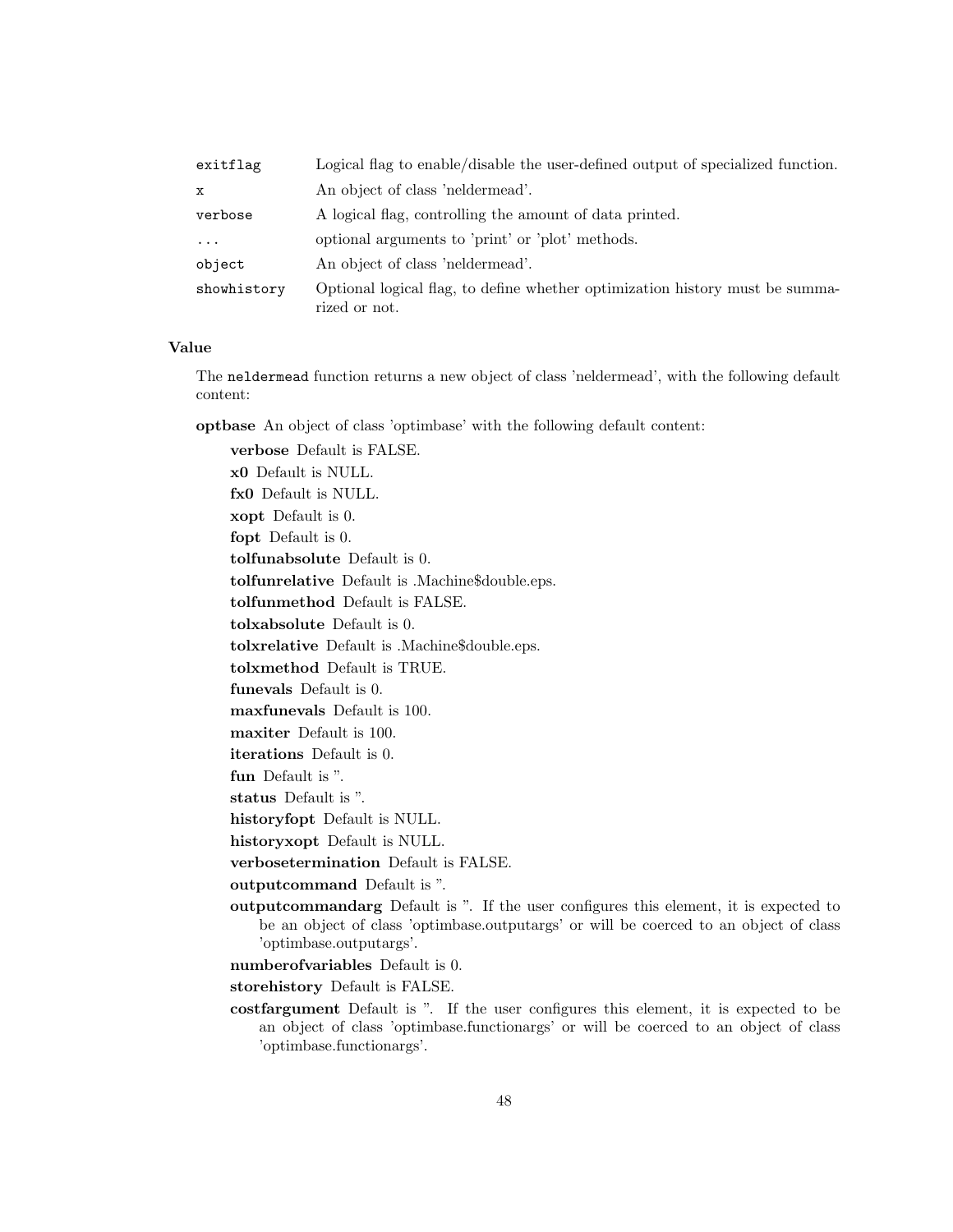boundsmin Default is NULL. boundsmax Default is NULL. nbineqconst Default is 0. logfile Default is ". logfilehandle Default is 0. logstartup Default is FALSE. withderivatives Default is FALSE. method Default is 'variable'. simplex0 Default is an object of class 'simplex', with the following content: verbose Default is 0. x Default is NULL. n Default is 0. fv Default is NULL. nbve Default is 0. simplex0method Default is 'axes'. simplex0length Default is 1. rho Default is 1. chi Default is 2. gamma Default is 0.5. sigma Default is 0.5. tolfstdeviation Default is 0. tolfstdeviationmethod Default is FALSE. tolsimplexizeabsolute Default is 0. tolsimplexizerelative Default is .Machine\$double.eps. tolsimplexizemethod Default is FALSE. simplexsize0 Default is 0. toldeltafv Default is .Machine\$double.eps. tolssizedeltafvmethod Default is FALSE. historysimplex Default is NULL. coords0 Default is NULL. simplex0deltausual Default is 0.05. simplex0deltazero Default is 0.0075. simplexopt Default is NULL. restartsimplexmethod Default is 'oriented'. restartmax Default is 3. restarteps Default is .Machine\$double.eps. restartstep Default is 1. kelleystagnationflag Default is FALSE.,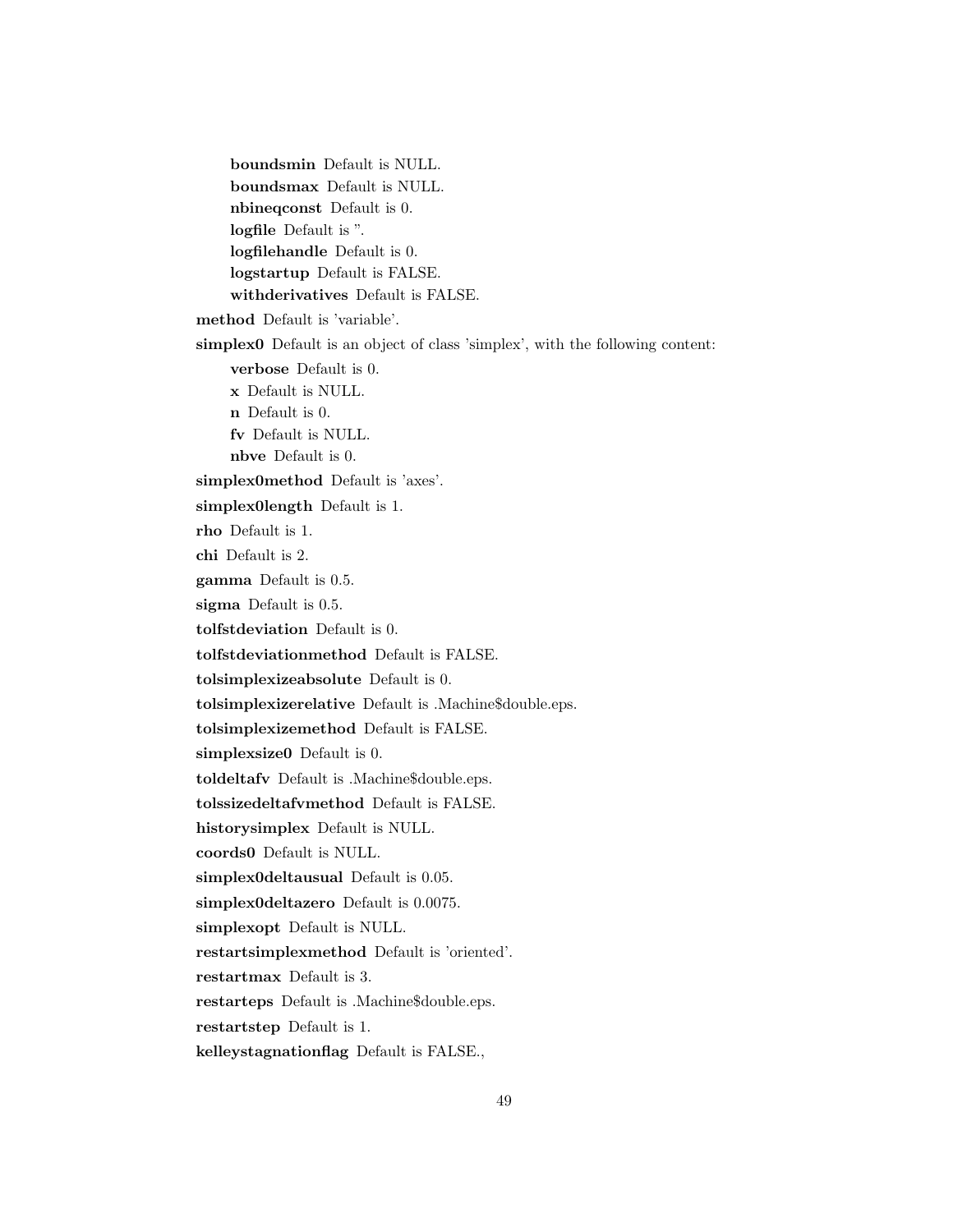kelleynormalizationflag Default is TRUE, i.e. the simplex gradient of the initial simplex is taken into account in the stagnation detection.

kelleystagnationalpha0 Default is 1.e-4.

kelleyalpha Default is 1.e-4.

restartnb Default is 0.

restartflag Default is FALSE.

restartdetection Default is 'oneill'.

startupflag Default is FALSE.

boxnbpoints Default is '2n'.

boxnbpointseff Default is 0.

boxineqscaling Default is 0.

checkcostfunction Default is TRUE.

scalingsimplex0 Default is 'tox0'.

guinalphamin Default is 1.e-6.

boxtermination Default is FALSE.

boxtolf Default is 1.e-5.

boxnbmatch Default is 5.

boxkount Default is 0.

boxreflect Default is 1.3.

tolvarianceflag Default is FALSE.

tolabsolutevariance Default is 0.

tolrelativevariance Default is .Machine\$double.eps.

variancesimplex0 Default is .Machine\$double.eps.

mymethod Default is NULL.

myterminate Default is NULL.

myterminateflag Default is FALSE.

greedy Default is FALSE.

output Default is list().

exitflag Default is FALSE.

## Author(s)

Author of Scilab neldermead module: Michael Baudin (INRIA - Digiteo) Author of R adaptation: Sebastien Bihorel (<sb.pmlab@gmail.com>)

# See Also

optimbase, optimsimplex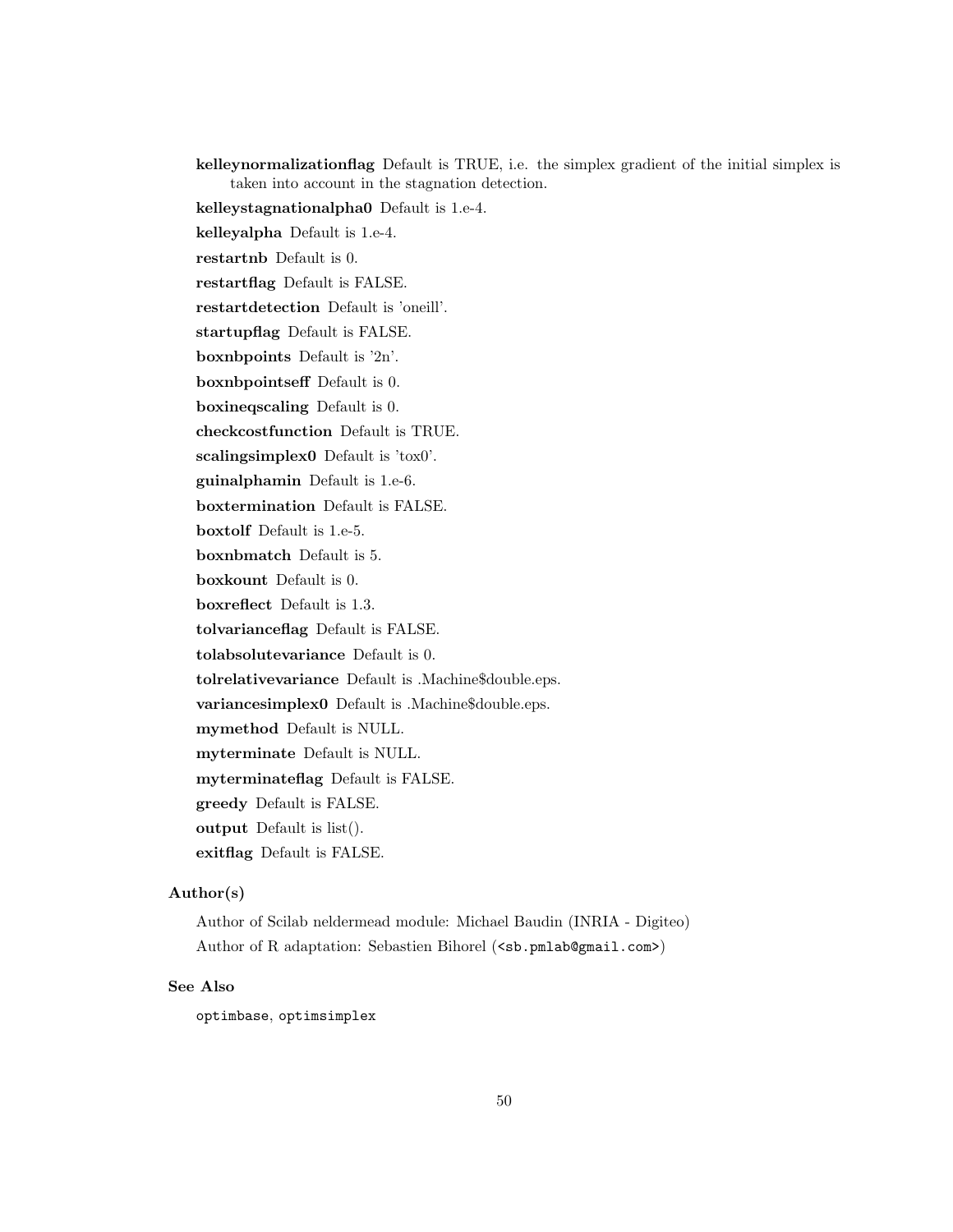## Description

Update the simplex with neldermead.updatesimp and restart the search with neldermead.search.

# Usage

```
neldermead.restart(this = NULL)
```
# Arguments

this A neldermead object.

# Value

Returns an updated neldermead object.

# Author(s)

Author of Scilab neldermead module: Michael Baudin (INRIA - Digiteo) Author of R adaptation: Sebastien Bihorel (<sb.pmlab@gmail.com>)

# See Also

neldermead.updatesimp, neldermead.search,

 ${\bf n}$ eldermead.search ${\bf S}$ tarts the optimization

## Description

Performs the optimization associated with the method associated with the method element of the neldermead object and find the optimum. If the restartflag element is enabled, automatic restarts are performed, based on the restartdetection element.

# Usage

```
neldermead.search(this = NULL)
```
# Arguments

this A neldermead object.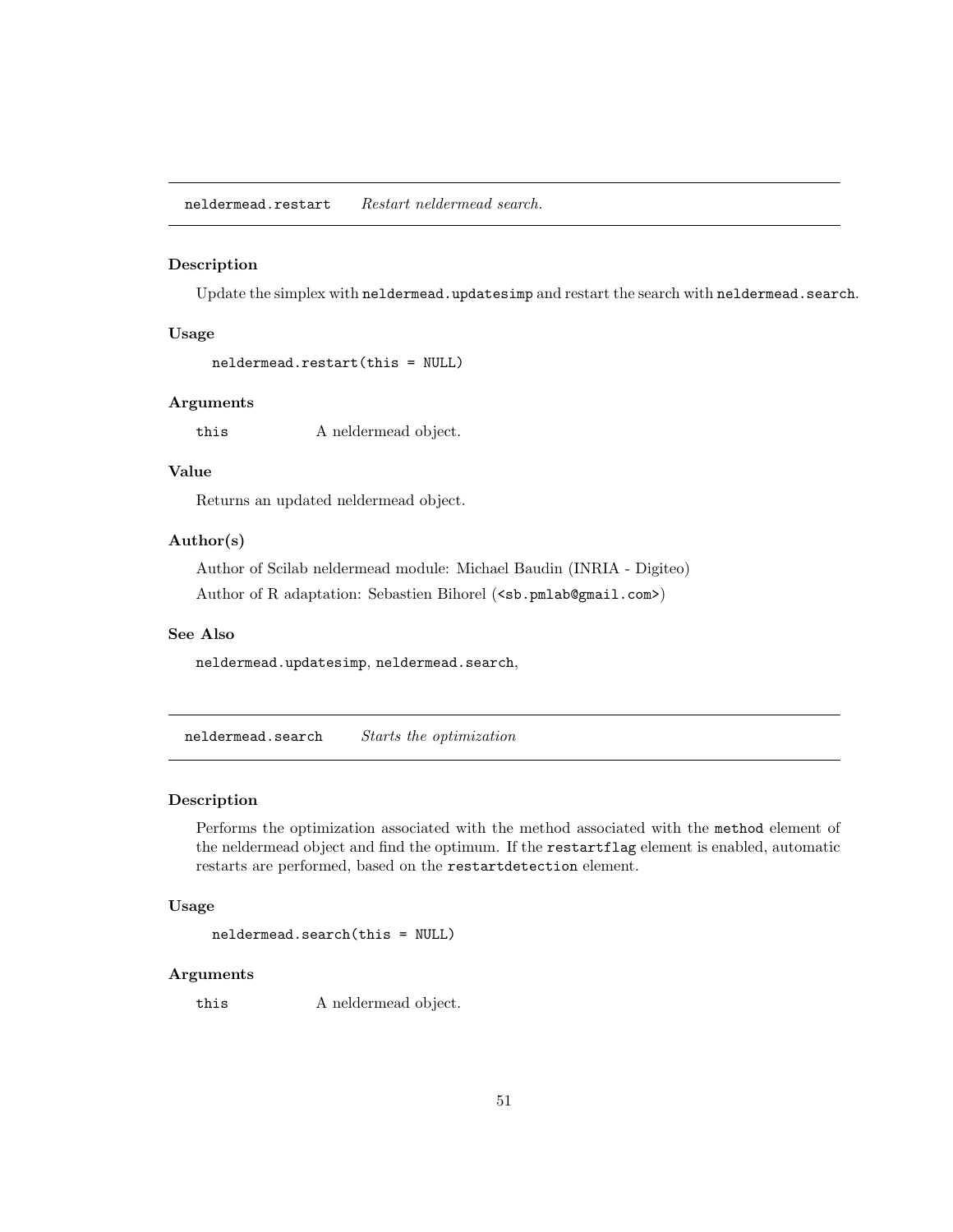Return an updated neldermead object.

# Author(s)

Author of Scilab neldermead module: Michael Baudin (INRIA - Digiteo) Author of R adaptation: Sebastien Bihorel (<sb.pmlab@gmail.com>)

### See Also

fminsearch, neldermead, neldermead.set,

neldermead.set Neldermead Object Configuration

## Description

Configure the current neldermead object with the given value for the given key.

# Usage

neldermead.set(this = NULL, key = NULL, value = NULL)

# Arguments

| this  | The current neldermead object.                                   |
|-------|------------------------------------------------------------------|
| key   | The key to configure. See details for the list of possible keys. |
| value | The value to assign to the key.                                  |

### Details

neldermead.set sets the content of the key element of the neldermead object this to value. If key is a sub-element of this\$optbase, value is assigned by optimbase.set.

The main available keys are the following:

'-verbose' Set to 1 to enable verbose logging.

'-verbosetermination' Set to 1 to enable verbose termination logging.

 $\cdot$ **-x0**' The initial guess, as a n x 1 column vector, where n is the number of variables.

- '-maxfunevals' The maximum number of function evaluations. If this criteria is triggered during optimization, the status of the optimization is set to 'maxfuneval'.
- '-maxiter' The maximum number of iterations. If this criteria is triggered during optimization, the status of the optimization is set to 'maxiter'.option

'-tolfunabsolute' The absolute tolerance for the function value.

'-tolfunrelative' The relative tolerance for the function value.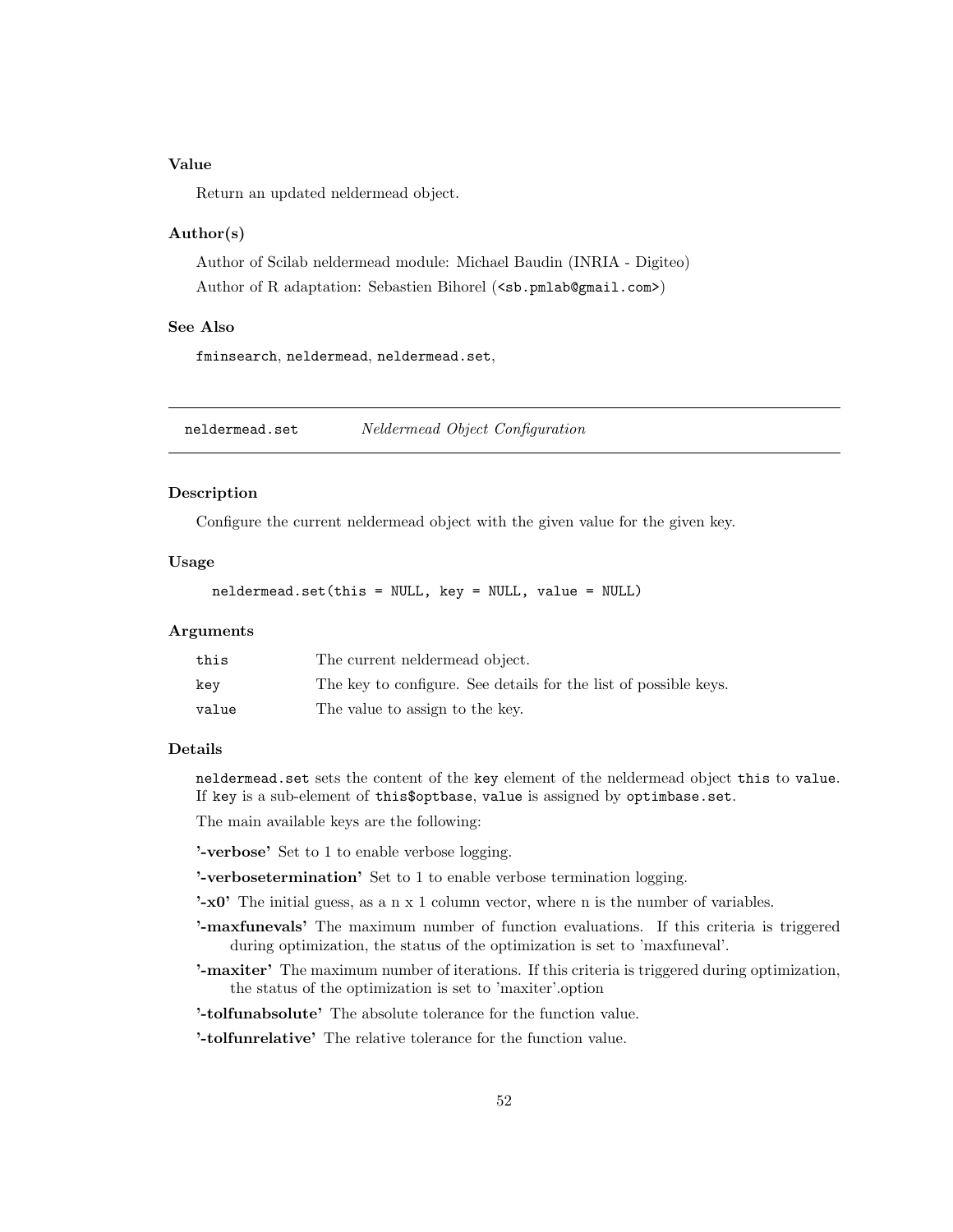- '-tolfunmethod' The method used for the tolerance on function value in the termination criteria. The following values are available: TRUE, FALSE. If this criteria is triggered, the status of the optimization is set to 'tolf'.
- '-tolxabsolute' The absolute tolerance on x.
- '-tolxrelative' The relative tolerance on x.
- '-tolxmethod' The method used for the tolerance on x in the termination criteria. The following values are available: TRUE, FALSE. If this criteria is triggered during optimization, the status of the optimization is set to 'tolx'.
- '-function' The objective function, which computes the value of the cost and the non linear constraints, if any. See vignette('neldermead',package='neldermead') for the details of the communication between the optimization system and the cost function.
- '-costfargument' An additionnal argument, passed to the cost function.
- '-outputcommand' A command which is called back for output. See vignette ('neldermead', package='neld for the details of the communication between the optimization system and the output command function.
- '-outputcommandarg' An additionnal argument, passed to the output command.option
- '-numberofvariables' The number of variables to optimize.
- '-storehistory' Set to TRUE to enable the history storing.
- '-boundsmin' The minimum bounds for the parameters.
- '-boundsmax' The maximum bounds for the parameters.
- '-nbineqconst' The number of inequality constraints.
- '-method' The name of the algorithm to use. The following methods are available:
	- 'fixed' the fixed simplex shape algorithm of Spendley et al. This algorithm is for unconstrained problems (i.e. bounds and non linear constraints are not taken into account)
	- 'variable' the variable simplex shape algorithm of Nelder and Mead. This algorithm is for unconstrained problems (i.e. bounds and non linear constraints are not taken into account)
	- 'box' Box's complex algorithm. This algorithm takes into account bounds and nonlinear inequality constraints.
	- 'mine' the user-defined algorithm, associated with the mymethod element. See vignette('neldermead',pa for details.
- '-simplex0method' The method to use to compute the initial simplex. The first vertex in the simplex is always the initial guess associated with the x0 element. The following methods are available:
	- 'given' The coordinates associated with the coords0 element are used to compute the initial simplex, with arbitrary number of vertices. This allows the user to setup the initial simplex by a specific method which is not provided by the current package (for example with a simplex computed from a design of experiments). This allows also to configure the initial simplex so that a specific behaviour of the algorithm is to be reproduced (for example the Mac Kinnon test case). The given matrix is expected to have nbve rows and n columns, where n is the dimension of the problem and nbve is the number of vertices.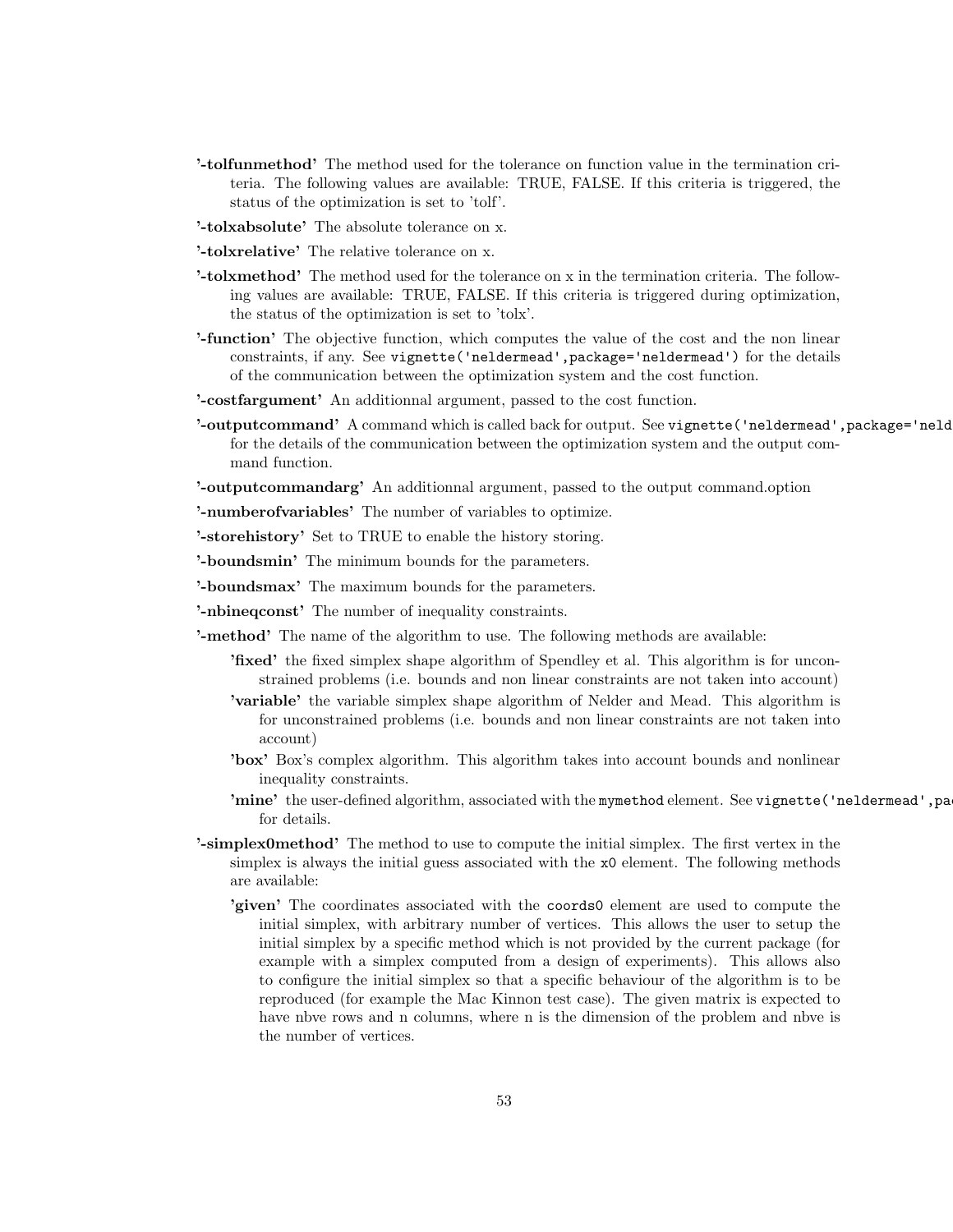- 'axes' The simplex is computed from the coordinate axes and the length associated with the simplex0length element.
- 'spendley' The simplex is computed so that it is regular with the length associated with the simplex0length element (i.e. all the edges have the same length).
- 'pfeffer' The simplex is computed from an heuristic, in the neighborhood of the initial guess. This initial simplex depends on the -simplex0deltausual and -simplex0deltazero.
- 'randbounds' The simplex is computed from the bounds and a random number. This option is available only if bounds are available: if bounds are not available, an error is generated. This method is usually associated with Box's algorithm. The number of vertices in the simplex is taken from the boxnbpoints element.
- '-coords0' The coordinates of the vertices of the initial simplex. If the simplex0method element is set to 'given', these coordinates are used to compute the initial simplex. This matrix is expected to have shape nbve x n, where nbve is the number of vertices and n is the number of variables.
- '-simplex0length' The length to use when the initial simplex is computed with the 'axes' or 'spendley' methods. If the initial simplex is computed from 'spendley' method, the length is expected to be a scalar value. If the initial simplex is computed from 'axes' method, it may be either a scalar value or a vector of values, of length n, where n is the number of variables.
- '-simplex0deltausual' The relative delta for non-zero parameters in 'pfeffer' method.
- '-simplex0deltazero' The absolute delta for non-zero parameters in 'pfeffer' method.
- '-rho' The reflection coefficient. This parameter is used when the method element is set to 'fixed' or 'variable'.
- '-chi' The expansion coefficient. This parameter is used when the method element is set to 'variable'.
- '-gamma' The contraction coefficient. This parameter is used when the method element is set to 'variable'.
- '-sigma' The shrinkage coefficient. This parameter is used when the method element is set to 'fixed' or 'variable'.
- '-tolsimplexizemethod' Set to FALSE to disable the tolerance on the simplex size. If this criteria is triggered, the status of the optimization is set to 'tolsize'. When this criteria is enabled, the values of the tolsimplexizeabsolute and tolsimplexizerelative elements are used in the termination criteria. The method to compute the size is the 'sigmaplus' method.
- '-tolsimplexizeabsolute' The absolute tolerance on the simplex size.
- '-tolsimplexizerelative' The relative tolerance on the simplex size.
- '-tolssizedeltafvmethod' Set to TRUE to enable the termination criteria based on the size of the simplex and the difference of function value in the simplex. If this criteria is triggered, the status of the optimization is set to 'tolsizedeltafv'. This termination criteria uses the values of the tolsimplexizeabsolute and toldeltafv elements.option
- '-toldeltafv' The absolute tolerance on the difference between the highest and the lowest function values.
- '-tolvarianceflag' Set to TRUE to enable the termination criteria based on the variance of the function value. If this criteria is triggered, the status of the optimization is set to 'tolvariance'. This criteria is suggested by Nelder and Mead.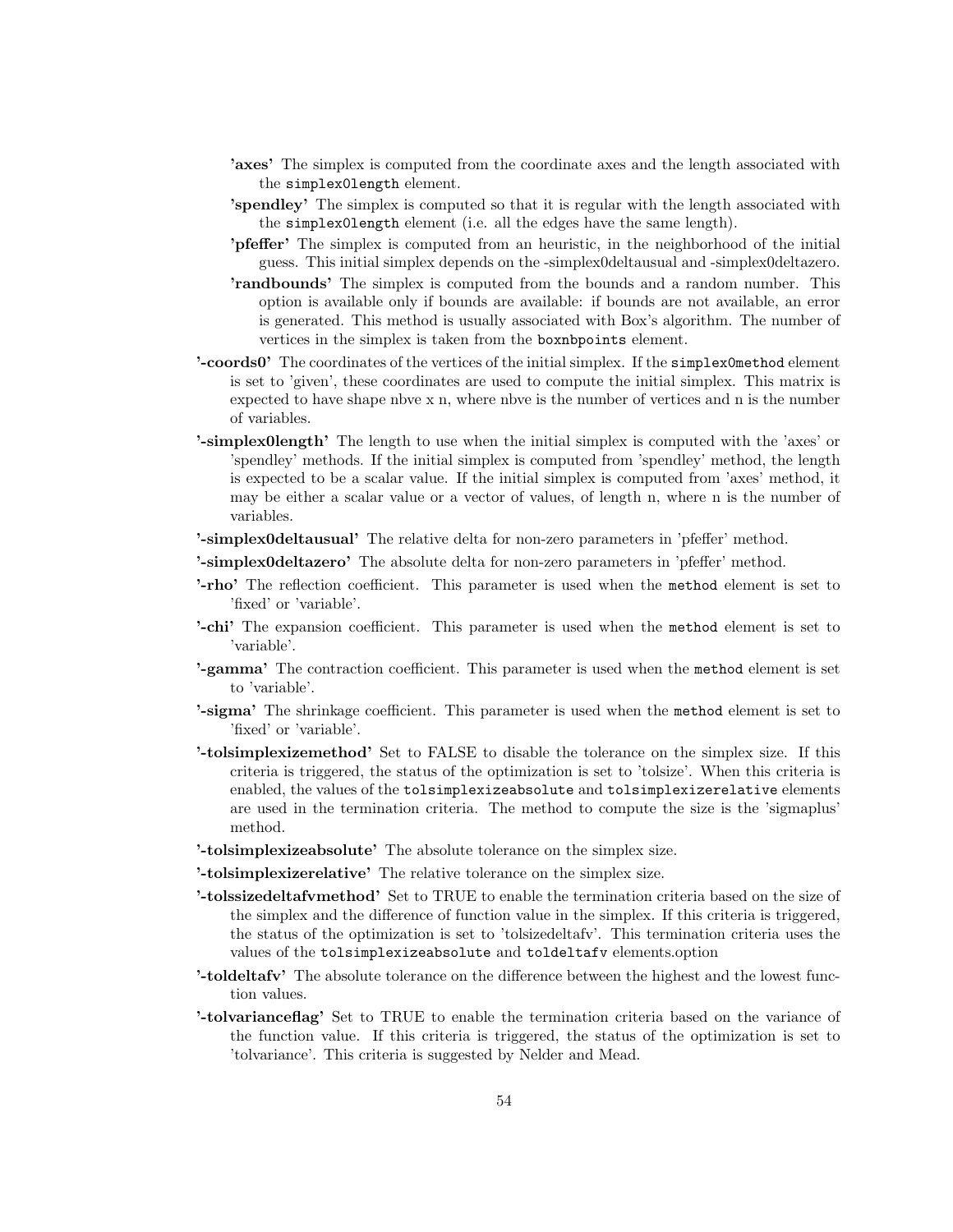- '-tolabsolutevariance' The absolute tolerance on the variance of the function values of the simplex.
- '-tolrelativevariance' The relative tolerance on the variance of the function values of the simplex.
- '-kelleystagnationflag' Set to TRUE to enable the termination criteria using Kelley's stagnation detection, based on sufficient decrease condition. If this criteria is triggered, the status of the optimization is set to 'kelleystagnation'.
- '-kelleynormalizationflag' Set to FALSE to disable the normalization of the alpha coefficient in Kelley's stagnation detection, i.e. use the value of the kelleystagnationalpha0 element as is. Default value is TRUE, i.e. the simplex gradient of the initial simplex is takeoptionn into account in the stagnation detection.
- '-kelleystagnationalpha0' The parameter used in Kelley's stagnation detection.
- '-restartflag' Set to TRUE to enable the automatic restart of the algorithm.
- '-restartdetection' The method to detect if the automatic restart must be performed. The following methods are available:
	- 'oneill' The factorial local optimality test by O'Neill is used. If the test finds a local point which is better than the computed optimum, a restart is performed.
	- 'kelley' The sufficient decrease condition by O'Neill is used. If the test finds that the status of the optimization is 'kelleystagnation', a restart is performed. This status may be generated if the -kelleystagnationflag option is set to TRUE.
- '-restartmax' The maximum number of restarts, when automatic restart is enabled via the -restartflag option.
- '-restarteps' The absolute epsilon value used to check for optimality in the factorial O'Neill restart detection.
- '-restartstep' The absolute step length used to check for optimality in the factorial O'Neill restart detection.
- '-restartsimplexmethod' The method to compute the initial simplex after a restart. The following methods are available.
	- 'given' The coordinates associated with the coords0 element are used to compute the initial simplex, with arbitrary number of vertices. This allow the user to setup the initial simplex by a specific method which is not provided by the current package (for example with a simplex computed from a design of experiments). This allows also to configure the initial simplex so that a specific behaviour of the algorithm is to be reproduced (for example the Mc Kinnon test case). The given matrix is expected to have nbve rows and n columns, where n is the dimension of the problem and nbve is the number of vertices.
	- 'axes' The simplex is computed from the coordinate axes and the length associated with the -simplex0length option.
	- 'spendley' The simplex is computed so that it is regular with the length associated with the -simplex0length option (i.e. all the edges have the same length).
	- 'pfeffer' The simplex is computed from an heuristic, in the neighborhood of the initial guess. This initial simplex depends on the -simplex0deltausual and -simplex0deltazero.
	- 'randbounds' The simplex is computed from the bounds and a random number. This option is available only if bounds are available: if bounds are not available, an error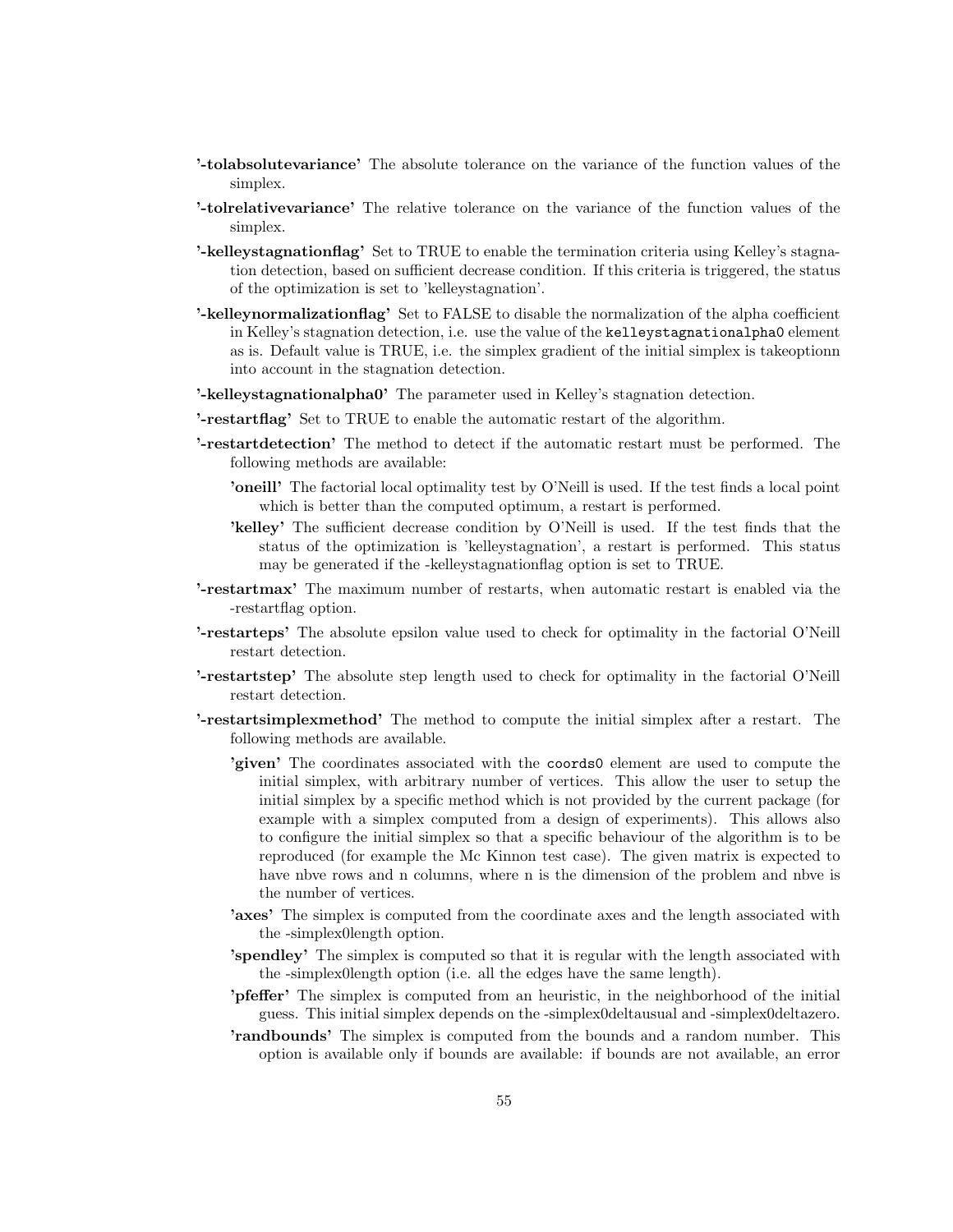is generated. This method is usually associated with Box's algorithm. The number of vertices in the simplex is taken from the -boxnbpoints option.

'oriented' The simplex is computed so that it is oriented, as suggested by Kelley.

'-scalingsimplex0' The algorithm used to scale the initial simplex into the nonlinear constraints. The following two algorithms are provided:

'tox0' scales the vertices toward the initial guess.

'tocentroid' scales the vertices toward the centroid, as recommended by Box.

If the centroid happens to be unfeasible, because the constraints are not convex, the scaling of the initial simplex toward the centroid may fail. Since the initial guess is always feasible, scaling toward the initial guess cannot fail.

- '-boxnbpoints' The number of points in the initial simplex, when the -simplex0method is set to 'randbounds'. The value of this option is also use to update the simplex when a restart is performed and the -restartsimplexmethod option is set to 'randbounds'. The default value is so that the number of points is twice the number of variables of the problem.
- '-boxineqscaling' The scaling coefficient used to scale the trial point for function improvement or into the constraints of Box's algorithm.
- '-guinalphamin' The minimum value of alpha when scaling the vertices of the simplex into nonlinear constraints in Box's algorithm.
- '-boxreflect' The reflection factor in Box's algorithm.
- '-boxtermination' Set to TRUE to enable Box's termination criteria.
- '-boxtolf' The absolute tolerance on difference of function values in the simplex, suggested by Box. This tolerance is used if the -boxtermination element is set to TRUE.
- '-boxnbmatch' The number of consecutive match of Box's termination criteria.
- '-boxboundsalpha' The parameter used to project the vertices into the bounds in Box's algorithm.
- '-mymethod' A user-derined simplex algorithm. See vignette ('neldermead', package='neldermead') for details.
- '-myterminate' A user-defined terminate function. See vignette ('neldermead', package='neldermead') for details.

'-myterminateflag' Set to TRUE to enable the user-defined terminate function.

## Value

An updated neldermead object.

# Author(s)

Author of Scilab neldermead module: Michael Baudin (INRIA - Digiteo) Author of R adaptation: Sebastien Bihorel (<sb.pmlab@gmail.com>)

# See Also

neldermead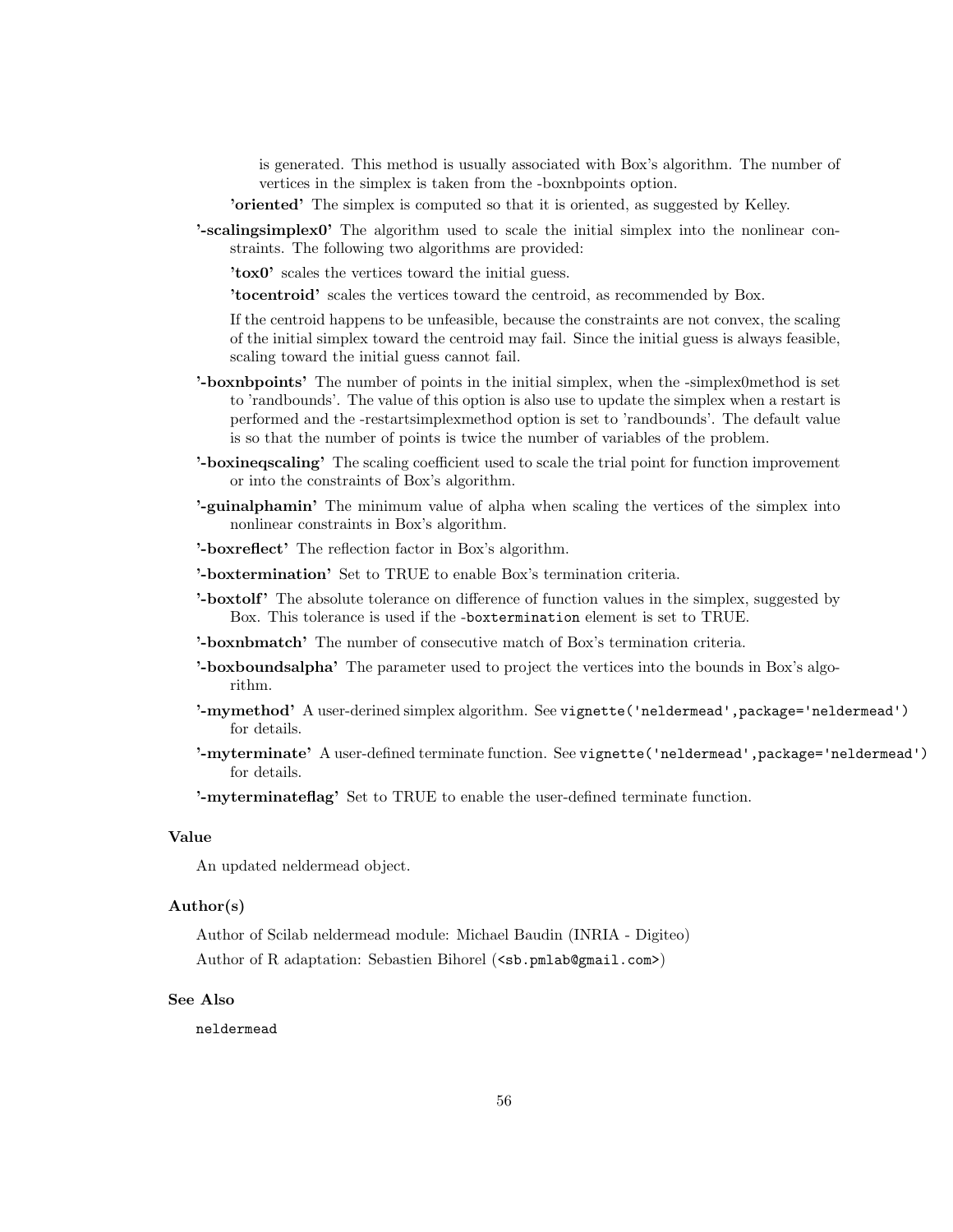Secondary search functions

Secondary functions for neldermead.search

# Description

Utility functions for neldermead.serch and dependent functions.

## Usage

```
neldermead.startup(this = NULL)
neldermead.log(this = NULL, msg = NULL)
neldermead.scaletox0(this = NULL, simplex0 = NULL)
neldermead.scaletocenter(this = NULL, simplex0 = NULL, x0 = NULL)
neldermead.termstartup(this = NULL)
neldermead.outputcmd(this = NULL, state = NULL, simplex = NULL, step = NULL)
neldermead.autorestart(this = NULL)
neldermead.istorestart(this = NULL)
neldermead.isroneill(this = NULL)
neldermead.isrkelley(this = this)
neldermead.updatesimp(this = NULL)
scaleinconstraints(this = NULL, x = NULL, xref = NULL)
neldermed.costf(x = NULL, this = NULL)
```
## Arguments

| this        | A neldermead object.                                                                                                                                                      |
|-------------|---------------------------------------------------------------------------------------------------------------------------------------------------------------------------|
| msg         | A character string.                                                                                                                                                       |
| simplex0    | The initial simplex object.                                                                                                                                               |
| x0          | A column matrix of initial parameters.                                                                                                                                    |
| state       | The state of the algorithm, either 'init', 'done' or 'iter'.                                                                                                              |
| simplex     | The current simplex object.                                                                                                                                               |
| step        | The type of step performed during the iteration: 'init', 'done', 'reflection', 'ex-<br>pansion', 'insidecontraction', 'outsidecontraction', 'reflectionnext' or 'shrink'. |
| $\mathbf x$ | The point estimate to scale.                                                                                                                                              |
| xref        | The reference point estimate.                                                                                                                                             |

# Details

- neldermead.startup Startup the algorithm. Compute the initial simplex, depending on the content of the simplex0method element of the neldermead object ('given', 'axes', 'spendley', 'pfeffer' or 'randbounds').
- neldermead.log Print a message to the log file using optimbase.log.
- neldermead.scaletox0 Scale the simplex into the nonlinear inequality constraints, if any. Scale toward x0, which is feasible.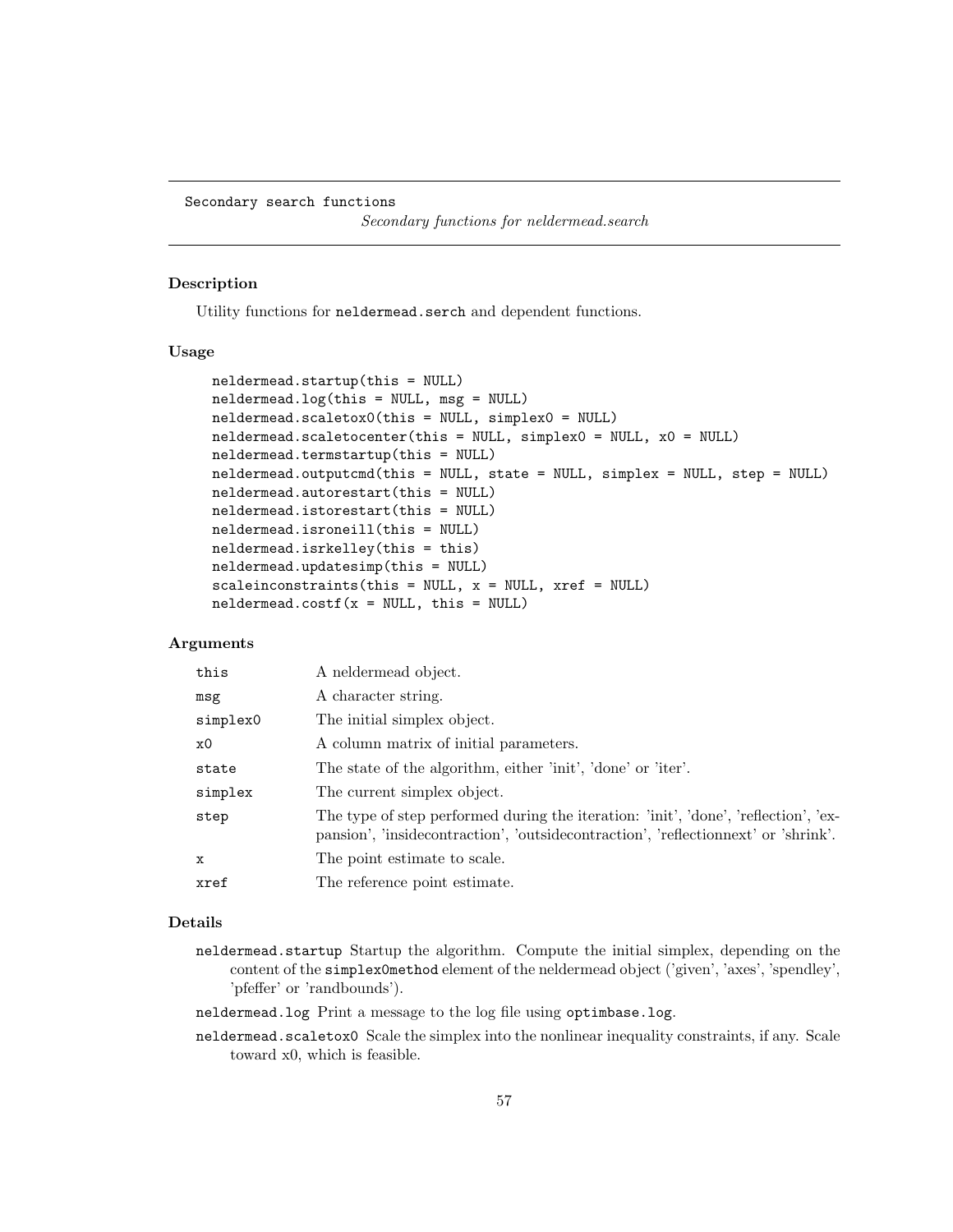- neldermead.scaletocenter Scale the simplex into the nonlinear inequality constraints, if any. Scale to the centroid of the points which satisfy the constraints. This is Box's method for scaling. It is unsure, since the centroid of the points which satisfy the constraints may not be feasible.
- neldermead.termstartup Initialize Kelley's stagnation detection system when normalization is required, by computing kelleyalpha. If the simplex gradient is zero, then use alpha0 as alpha.
- neldermead.outputcmd Call the array of user-defined output functions
- neldermead.autorestart Perform an optimization with automatic restart. The loop processes for  $i = 1$  to restart max  $+ 1$ . This is because a RE-start is performed after one simulation has been performed, hence the 'RE'.
- neldermead.istorestart Determine if the optimization is to restart using neldermead.isroneill or neldermead.isrkelley depending on the content of the restartdetection element.
- neldermead.isroneill Determine if the optimization is to restart. Use O'Neill method as a criteria for restart. It is an axis-by-axis search for optimality.
- neldermead.isrkelley Determine if the optimization is to restart. Use kelleystagnation as a criteria for restart.
- neldermead.updatesimp Update the initial simplex simplex0 for a restart.
- scaleinconstraints Given a point reference to scale and a reference point which satisfies the constraints, scale the point towards the reference point estimate until it satisfies all the constraints.
- neldermead.costf Call the cost function and return the value. This function is given to the simplex function class as a callback. Input/Output arguments are swapped w.r.t. optimbase.function, so that it matches the requirements of simplex methods.

neldermead.startup Return an updated neldermead object this.

neldermead.log Return the neldermead object this.

neldermead.scaletox0 Return an updated simplex.

- neldermead.scaletocenter Return an updated simplex.
- neldermead.termstartup Return an updated neldermead object this.
- neldermead.outputcmd Do not return any data, but execute the output function(s).
- neldermead.autorestart Return an updated neldermead object this.
- neldermead.istorestart Return a list with the following elements:
	- this The input neldermead object.
	- istorestart Set to TRUE if the optimization is to restart, to FALSE otherwise.
- neldermead.isroneill Return a list with the following elements:

this The input neldermead object.

istorestart Set to TRUE if the optimization is to restart, to FALSE otherwise.

neldermead.isrkelley Return a list with the following elements:

this The input neldermead object.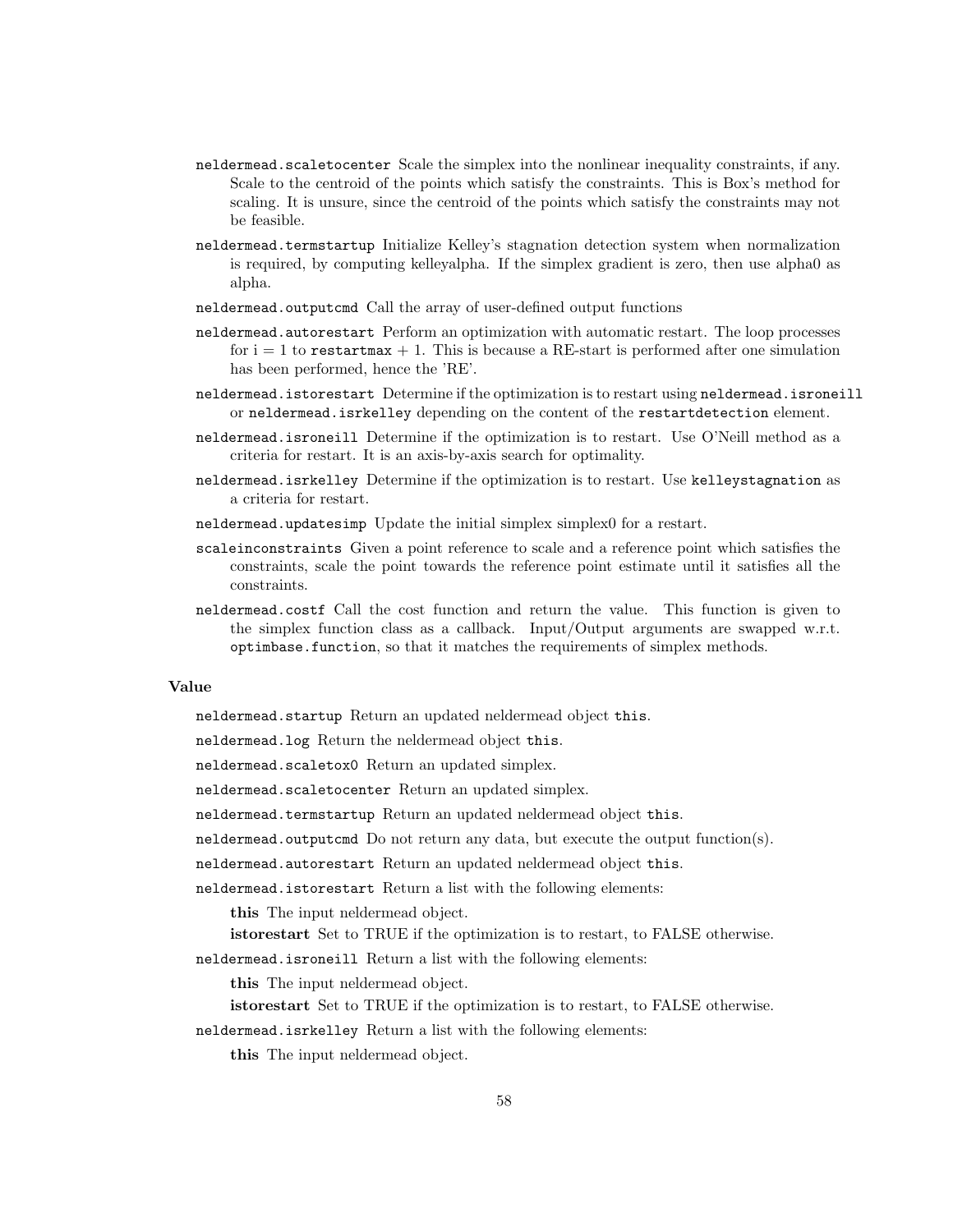istorestart Set to TRUE if the optimization is to restart, to FALSE otherwise.

neldermead.updatesimp Return an updated neldermead object this.

scaleinconstraints Return a list with the following elements:

this The updated neldermead object.

isscaled TRUE if the procedure has succeeded before boxnbnlloops, FALSE if it has failed.

p The scaled parameters.

neldermead.costf Return a list with the following elements:

f The value of the cost function.

this The updated neldermead object.

# Author(s)

Author of Scilab neldermead module: Michael Baudin (INRIA - Digiteo) Author of R adaptation: Sebastien Bihorel (<sb.pmlab@gmail.com>)

| optimget |  |
|----------|--|
|          |  |

Queries an optimization option list

## Description

This function allows to make queries on an existing optimization option list. This list must have been created and updated by the optimset function. The optimget allows to retrieve the value associated with a given key.

# Usage

```
optimget(options = NULL, key = NULL, value = NULL)
```
## Arguments

| options | A list created or modifies by optimet.                                                                      |
|---------|-------------------------------------------------------------------------------------------------------------|
| kev     | A single character string, which should be the name of the field in options to<br>query (case insensitive). |
| value   | A default value.                                                                                            |

# Details

key is matched against the field names of options using grep and a case-insensitive regular expression. If key is not found in options, the function returns NULL. If several matches are found, optimget is stopped.

## Value

Return options\$key if key is found in options. Return value, otherwise.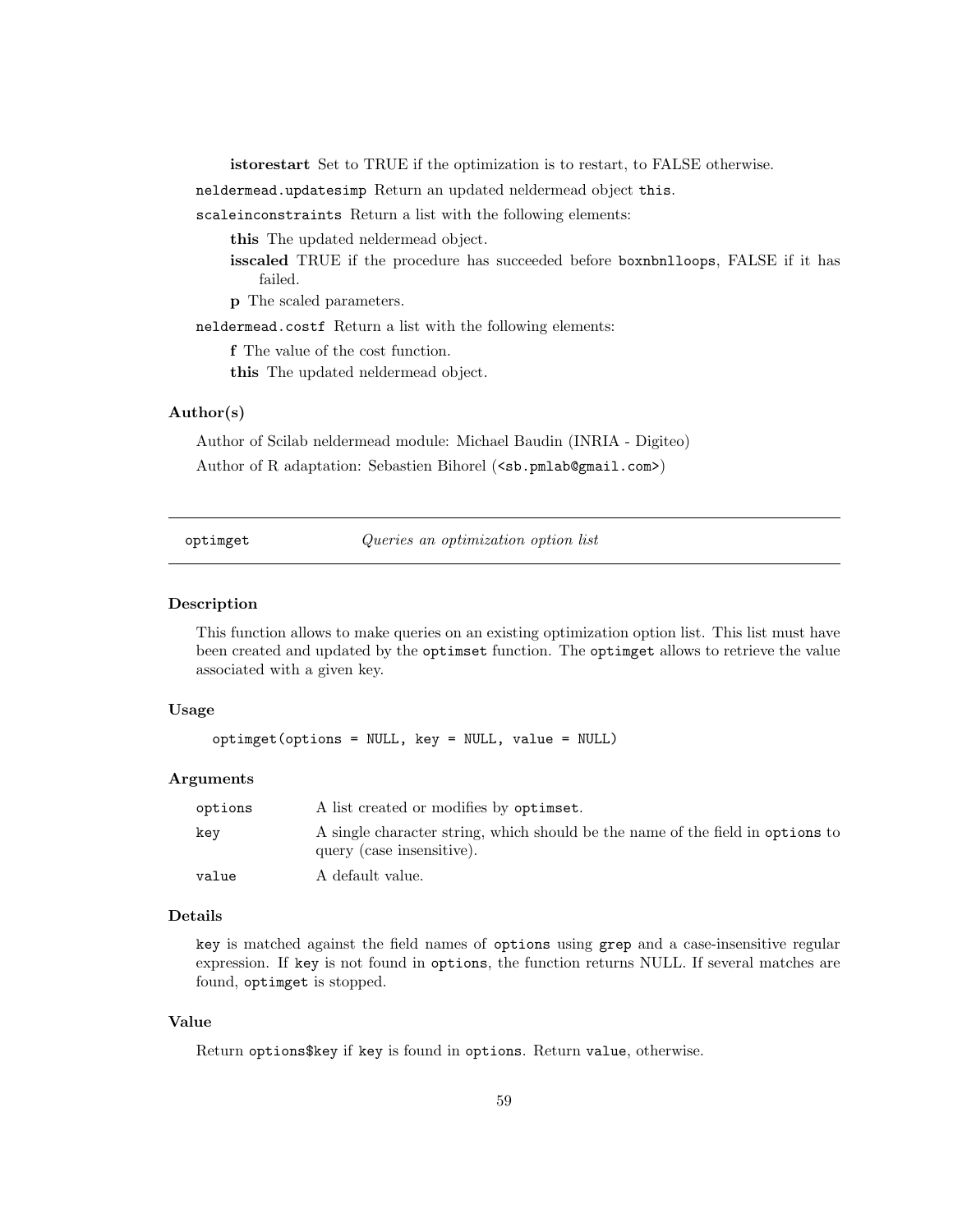# Author(s)

Author of Scilab neldermead module: Michael Baudin (INRIA - Digiteo) Author of R adaptation: Sebastien Bihorel (<sb.pmlab@gmail.com>)

## See Also

optimset

# Examples

```
opt <- optimset(method='fminsearch')
optimget(opt,'Display')
optimget(opt,'abc','!@')
```
optimset.method Default set of optimization options

## Description

This function returns a default set of optimization options for defined 'methods'; optimset.method is called by optimset when a method was provided as input. Currently, the only valid method is 'fminsearch'.

# Usage

optimset.method(method = NULL)

# Arguments

method A character string.

# Value

Returns a list with the following fields: Display, FunValCheck, MaxFunEvals, MaxIter, Output-Fcn, PlotFcns, TolFun, and TolX.

# Author(s)

Author of Scilab neldermead module: Michael Baudin (INRIA - Digiteo) Author of R adaptation: Sebastien Bihorel (<sb.pmlab@gmail.com>)

# See Also

optimset

## Examples

```
optimset.method('fminsearch')
## Not run: optimset.method('abc')
```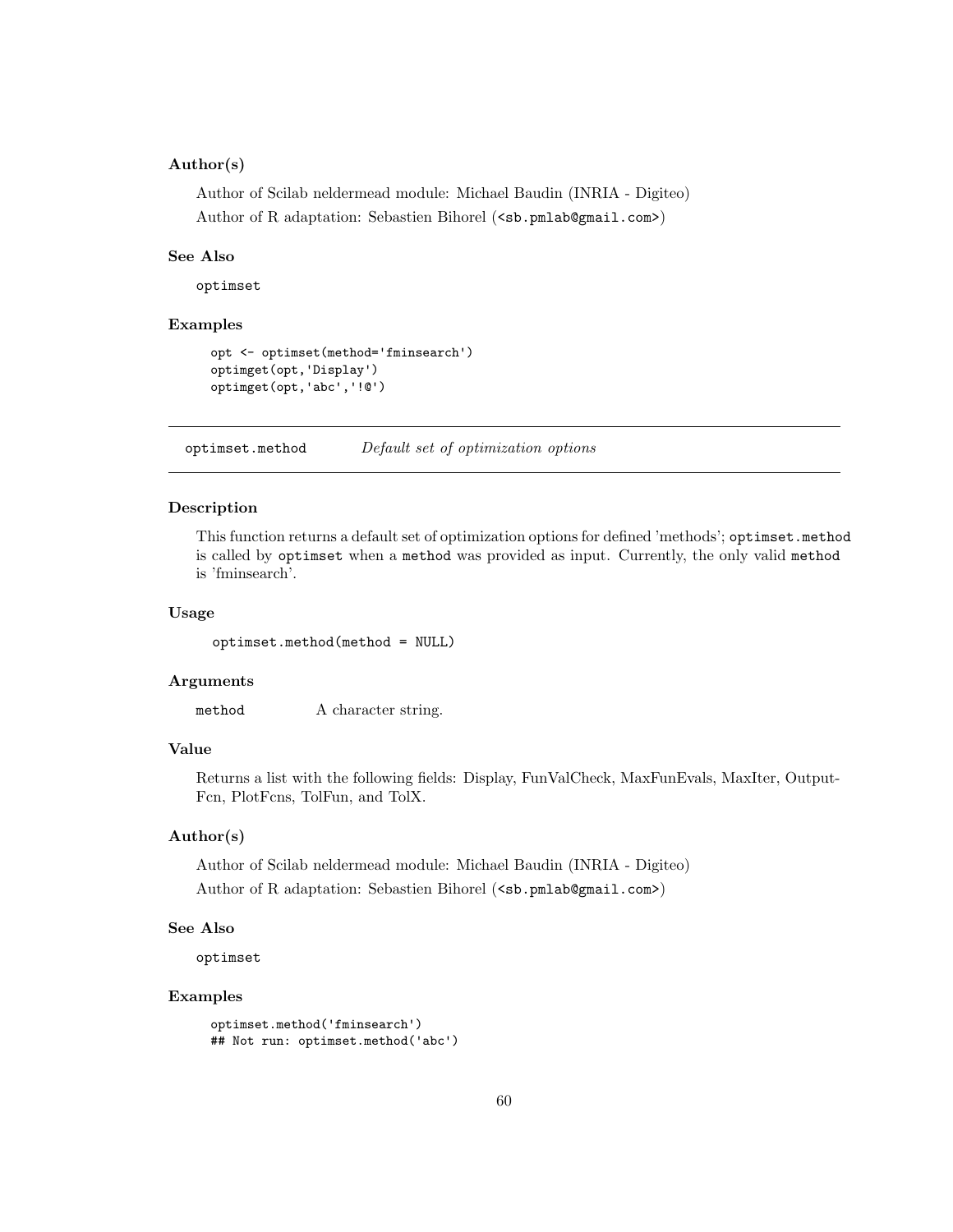## Description

This function creates or updates a list which can be used to modify the behaviour of optimization methods. The goal of this function is to manage the options list with a set of fields (for example, 'MaxFunEvals', 'MaxIter', etc...). The user can create a new list with empty fields or create a new structure with default fields which correspond to a particular algorithm. The user can also configure each field and set it to a particular value. Finally, the user passes the list to an optimization function so that the algorithm uses the options configured by the user.

## Usage

```
optimset(method = NULL, ...)
```
## Arguments

| method                  | If provided, the method calls the optimate method function. If the content of |
|-------------------------|-------------------------------------------------------------------------------|
|                         | method is recognized, a default set of options are returned. The only current |
|                         | recognized character strings are 'fminsearch' and 'fminbnd'.                  |
| $\cdot$ $\cdot$ $\cdot$ | Additional arguments which would be included in the options output if the     |
|                         | method argument is not used. See Details.                                     |

## Details

Most optimization algorithms require many algorithmic parameters such as the number of iterations or the number of function evaluations. If these parameters are given to the optimization function as input parameters, this forces both the user and the developer to manage many input parameters. The goal of the optimset function is to simplify the management of input arguments, by gathering all the parameters into a single list.

While the current implementation of the optimset function only supports the fminsearch and fminbnd function, it is designed to be extended to as many optimization function as required. Because all optimization algorithms do not require the same parameters, the data structure aims at remaining flexible. But, most of the time, most parameters are the same from algorithm to algorithm, for example, the tolerance parameters which drive the termination criteria are often the same, even if the termination criteria itself is not the same.

Optimization parameters that are returned by the optimset function and that can be defined in ... are the following:

- Display The verbose level. The default value is 'notify'. The following is a list of available verbose levels.
	- 'off' The algorithm displays no message at all.
	- 'notify' The algorithm displays message if the termination criteria is not reached at the end of the optimization. This may happen if the maximum number or iterations of the maximum number of function evaluations is reached and warns the user of a convergence problem.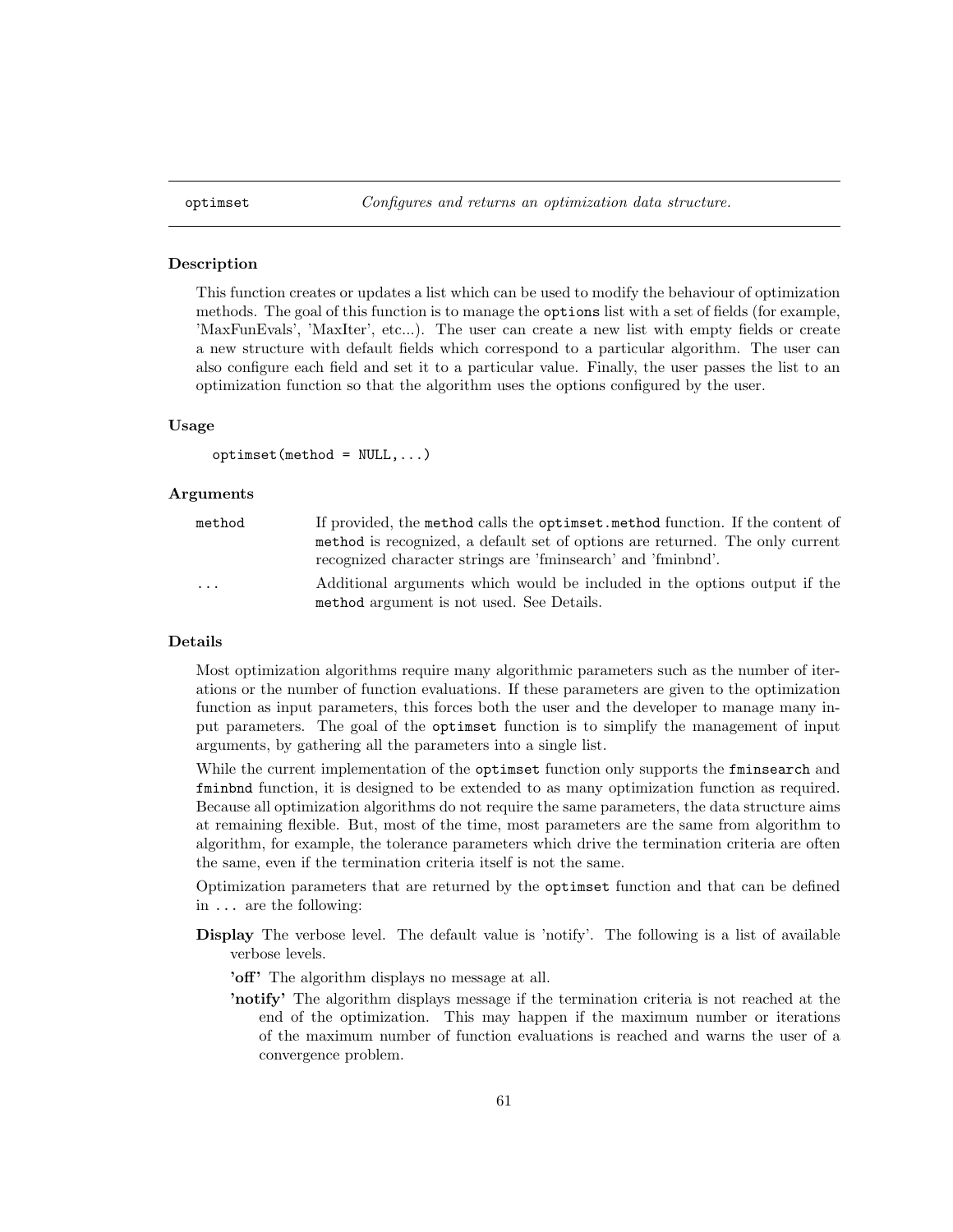- 'final' The algorithm displays a message at the end of the optimization, showing the number of iterations, the number of function evaluations and the status of the optimization. This option includes the messages generated by the 'notify' option i.e. warns in case of a convergence problem.
- 'iter' The algorithm displays a one-line message at each iteration. This option includes the messages generated by the 'notify' option i.e. warns in case of a convergence problem. It also includes the message generated by the 'final' option.
- FunValCheck A logical flag to enable the checking of function values.
- MaxFunEvals The maximum number of evaluations of the cost function.
- MaxIter The maximum number of iterations.
- OutputFcn A function which is called at each iteration to print out intermediate state of the optimization algorithm (for example into a log file).
- PlotFcns A function which is called at each iteration to plot the intermediate state of the optimization algorithm (for example into a 2D graphic).
- TolFun The absolute tolerance on function value.
- TolX The absolute tolerance on the variable x.
- nbMatch Specific to Box method: the number of consecutive times the TolFun criteria must be met to terminate the optimization.
- boundsAlpha Specific to Box method: the parameter used to project the vertices into the bounds in Box's algorithm
- boxScaling Specific to Box method: the scaling coefficient used to scale the trial point for function improvement or into the constraints of Box's algorithm
- alphaMin Specific to Box method: the minimum value of alpha when scaling the vertices of the simplex into nonlinear constraints in Box's algorithm

Output and plot functions The 'OutputFcn' and 'PlotFcns' options accept as argument a function (or a list of functions). In the client optimization algorithm, this output or plot function is called back once per iteration. It can be used by the user to display a message in the console, write into a file, etc... The output or plot function is expected to have the following definition:

myfun  $\langle$ - function $(x, \text{optimValues}, \text{state})$ 

where the input parameters are:

x The current point estimate.

optimValues A list which contains the following fields:

funccount The number of function evaluations.

fval The best function value.

iteration The current iteration number.

- procedure The type of step performed. This string depends on the specific algorithm (see fminsearch for details).
- state the state of the algorithm. The following states are available:

'init' when the algorithm is initializing,

'iter' when the algorithm is performing iterations,

'done' when the algorithm is terminated.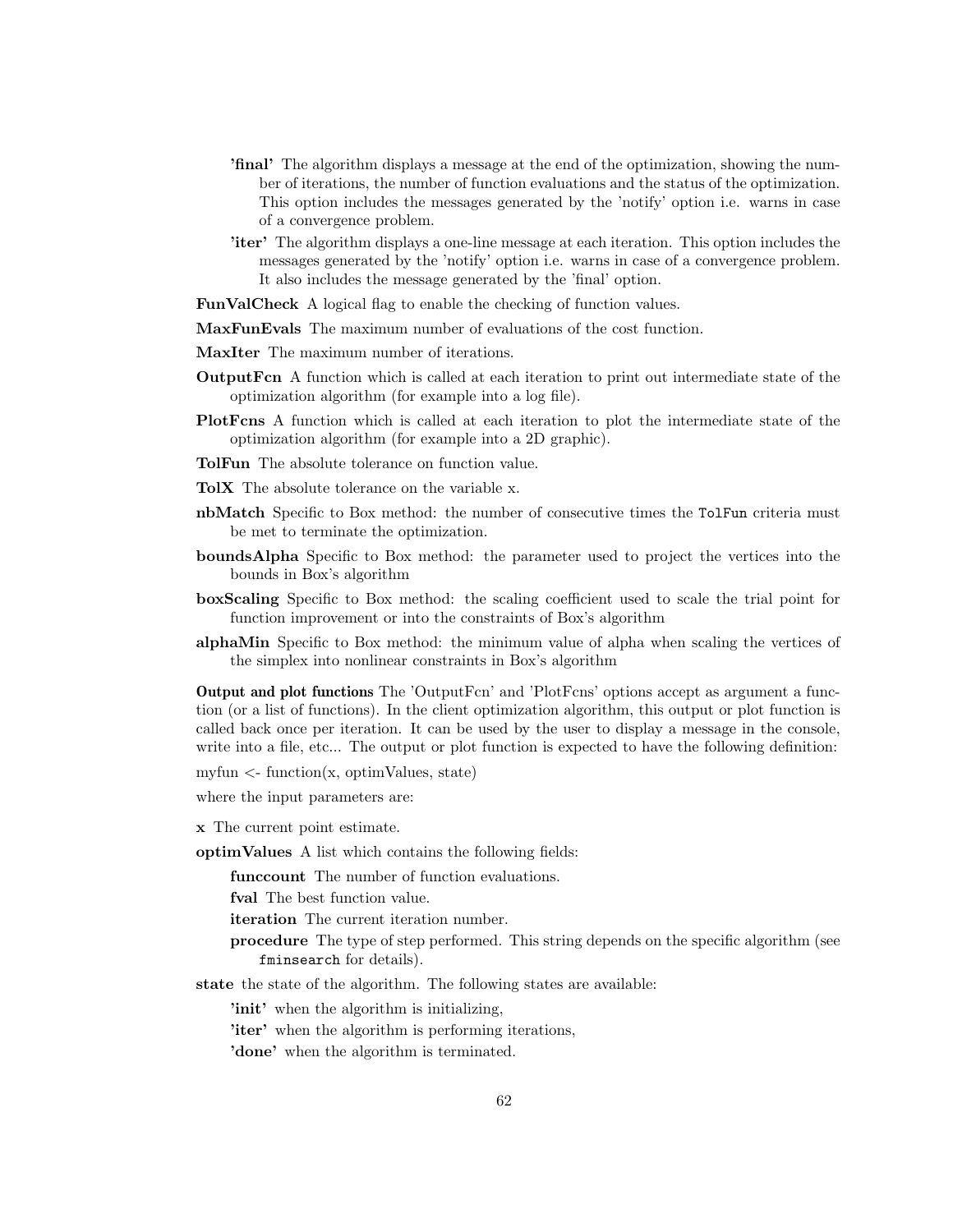Return a list with the following fields: Display, FunValCheck, MaxFunEvals, MaxIter, Output-Fcn, PlotFcns, TolFun, TolX, nbMatch, boundsAlpha, boxScaling, and alphaMin.

### Author(s)

Author of Scilab neldermead module: Michael Baudin (INRIA - Digiteo) Author of R adaptation: Sebastien Bihorel (<sb.pmlab@gmail.com>)

### See Also

optimset.method,fminsearch, fminbnd

## Examples

optimset() optimset(Display='iter') optimset(method='fminbnd')

# 7 CeCILL FREE SOFTWARE LICENSE AGREEMENT

Notice

This Agreement is a Free Software license agreement that is the result of discussions between its authors in order to ensure compliance with the two main principles guiding its drafting:

- \* firstly, compliance with the principles governing the distribution of Free Software: access to source code, broad rights granted to users,
- \* secondly, the election of a governing law, French law, with which it is conformant, both as regards the law of torts and intellectual property law, and the protection that it offers to both authors and holders of the economic rights over software.

The authors of the CeCILL (for Ce[a] C[nrs] I[nria] L[ogiciel] L[ibre]) license are:

Commissariat a l'Energie Atomique - CEA, a public scientific, technical and industrial research establishment, having its principal place of business at 25 rue Leblanc, immeuble Le Ponant D, 75015 Paris, France.

Centre National de la Recherche Scientifique - CNRS, a public scientific and technological establishment, having its principal place of business at 3 rue Michel-Ange, 75794 Paris cedex 16, France.

Institut National de Recherche en Informatique et en Automatique - INRIA, a public scientific and technological establishment, having its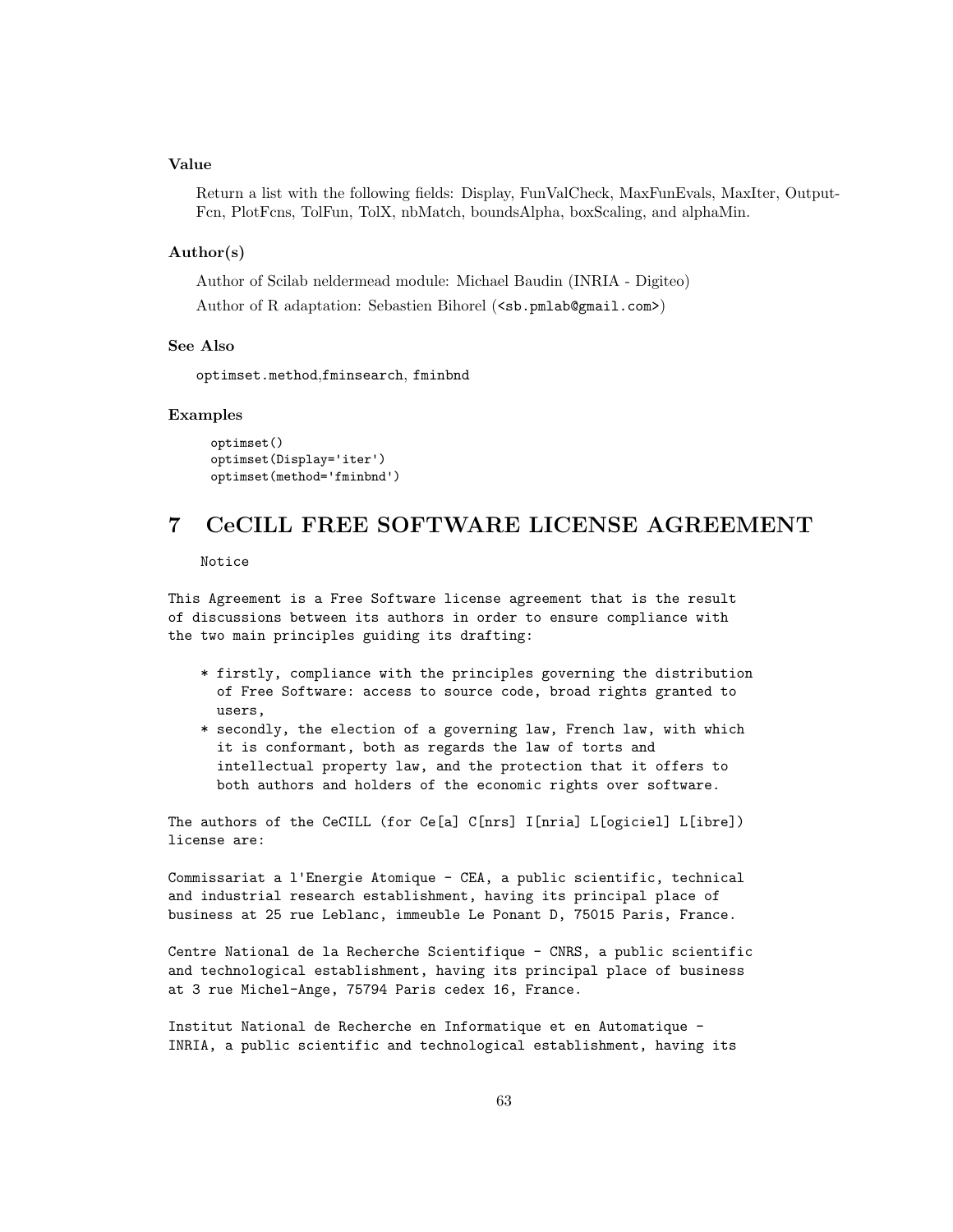principal place of business at Domaine de Voluceau, Rocquencourt, BP 105, 78153 Le Chesnay cedex, France.

#### Preamble

The purpose of this Free Software license agreement is to grant users the right to modify and redistribute the software governed by this license within the framework of an open source distribution model.

The exercising of these rights is conditional upon certain obligations for users so as to preserve this status for all subsequent redistributions.

In consideration of access to the source code and the rights to copy, modify and redistribute granted by the license, users are provided only with a limited warranty and the software's author, the holder of the economic rights, and the successive licensors only have limited liability.

In this respect, the risks associated with loading, using, modifying and/or developing or reproducing the software by the user are brought to the user's attention, given its Free Software status, which may make it complicated to use, with the result that its use is reserved for developers and experienced professionals having in-depth computer knowledge. Users are therefore encouraged to load and test the suitability of the software as regards their requirements in conditions enabling the security of their systems and/or data to be ensured and, more generally, to use and operate it in the same conditions of security. This Agreement may be freely reproduced and published, provided it is not altered, and that no provisions are either added or removed herefrom.

This Agreement may apply to any or all software for which the holder of the economic rights decides to submit the use thereof to its provisions.

Article 1 - DEFINITIONS

For the purpose of this Agreement, when the following expressions commence with a capital letter, they shall have the following meaning:

Agreement: means this license agreement, and its possible subsequent versions and annexes.

Software: means the software in its Object Code and/or Source Code form and, where applicable, its documentation, "as is" when the Licensee accepts the Agreement.

Initial Software: means the Software in its Source Code and possibly its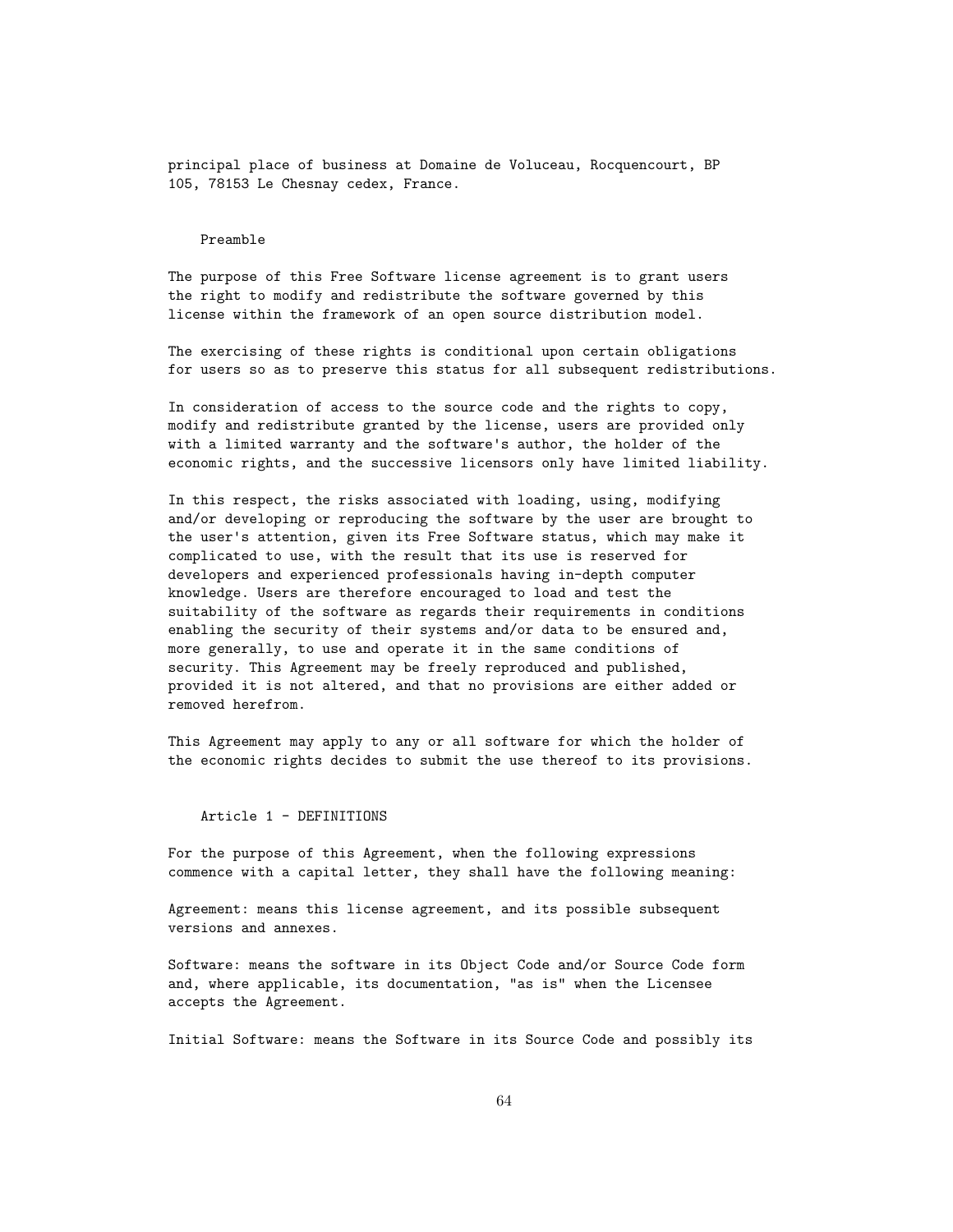Object Code form and, where applicable, its documentation, "as is" when it is first distributed under the terms and conditions of the Agreement.

Modified Software: means the Software modified by at least one Contribution.

Source Code: means all the Software's instructions and program lines to which access is required so as to modify the Software.

Object Code: means the binary files originating from the compilation of the Source Code.

Holder: means the holder(s) of the economic rights over the Initial Software.

Licensee: means the Software user(s) having accepted the Agreement.

Contributor: means a Licensee having made at least one Contribution.

Licensor: means the Holder, or any other individual or legal entity, who distributes the Software under the Agreement.

Contribution: means any or all modifications, corrections, translations, adaptations and/or new functions integrated into the Software by any or all Contributors, as well as any or all Internal Modules.

Module: means a set of sources files including their documentation that enables supplementary functions or services in addition to those offered by the Software.

External Module: means any or all Modules, not derived from the Software, so that this Module and the Software run in separate address spaces, with one calling the other when they are run.

Internal Module: means any or all Module, connected to the Software so that they both execute in the same address space.

GNU GPL: means the GNU General Public License version 2 or any subsequent version, as published by the Free Software Foundation Inc.

Parties: mean both the Licensee and the Licensor.

These expressions may be used both in singular and plural form.

Article 2 - PURPOSE

The purpose of the Agreement is the grant by the Licensor to the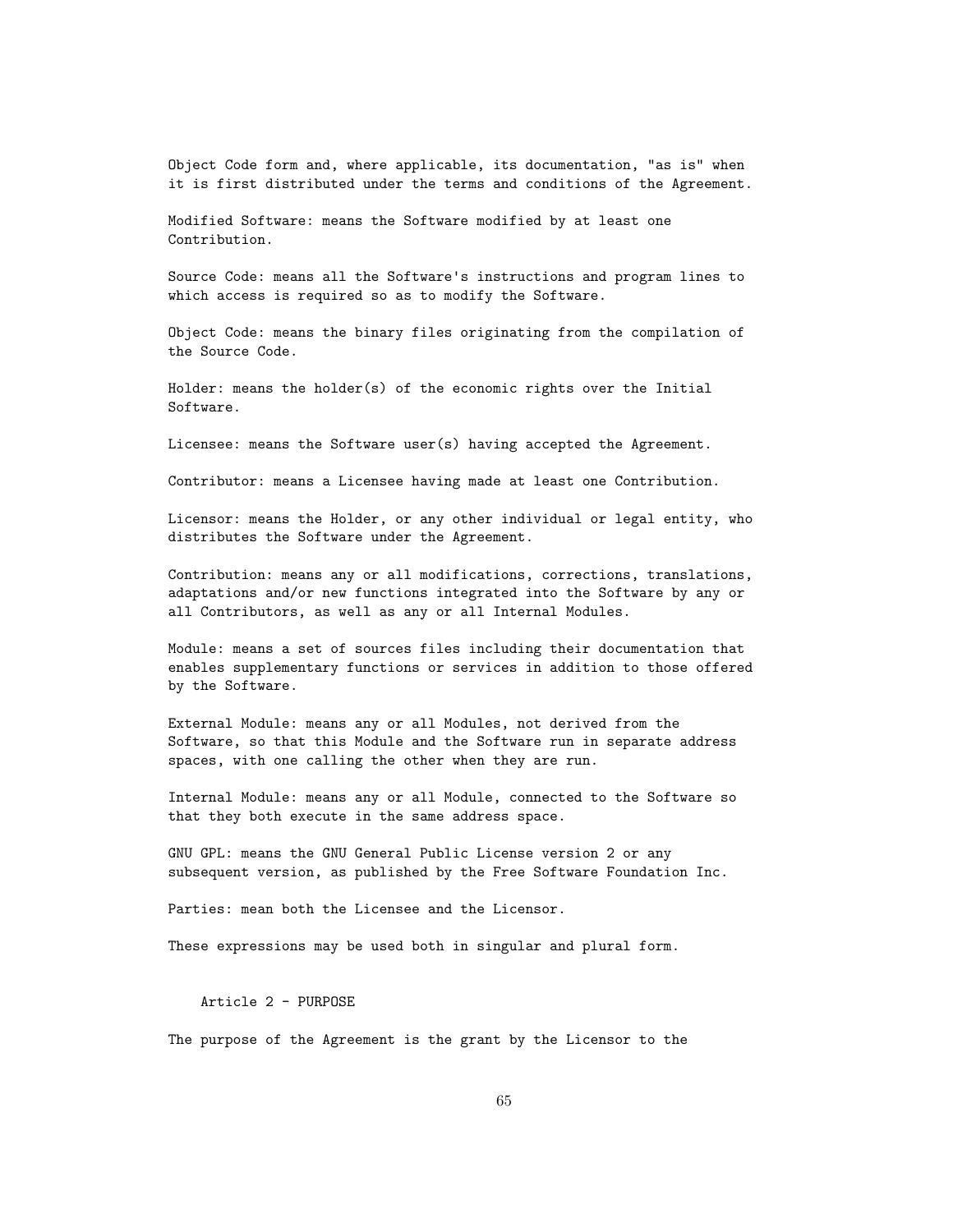Licensee of a non-exclusive, transferable and worldwide license for the Software as set forth in Article 5 hereinafter for the whole term of the protection granted by the rights over said Software.

### Article 3 - ACCEPTANCE

3.1 The Licensee shall be deemed as having accepted the terms and conditions of this Agreement upon the occurrence of the first of the following events:

- \* (i) loading the Software by any or all means, notably, by downloading from a remote server, or by loading from a physical medium;
- \* (ii) the first time the Licensee exercises any of the rights granted hereunder.

3.2 One copy of the Agreement, containing a notice relating to the characteristics of the Software, to the limited warranty, and to the fact that its use is restricted to experienced users has been provided to the Licensee prior to its acceptance as set forth in Article 3.1 hereinabove, and the Licensee hereby acknowledges that it has read and understood it.

### Article 4 - EFFECTIVE DATE AND TERM

## 4.1 EFFECTIVE DATE

The Agreement shall become effective on the date when it is accepted by the Licensee as set forth in Article 3.1.

#### 4.2 TERM

The Agreement shall remain in force for the entire legal term of protection of the economic rights over the Software.

# Article 5 - SCOPE OF RIGHTS GRANTED

The Licensor hereby grants to the Licensee, who accepts, the following rights over the Software for any or all use, and for the term of the Agreement, on the basis of the terms and conditions set forth hereinafter.

Besides, if the Licensor owns or comes to own one or more patents protecting all or part of the functions of the Software or of its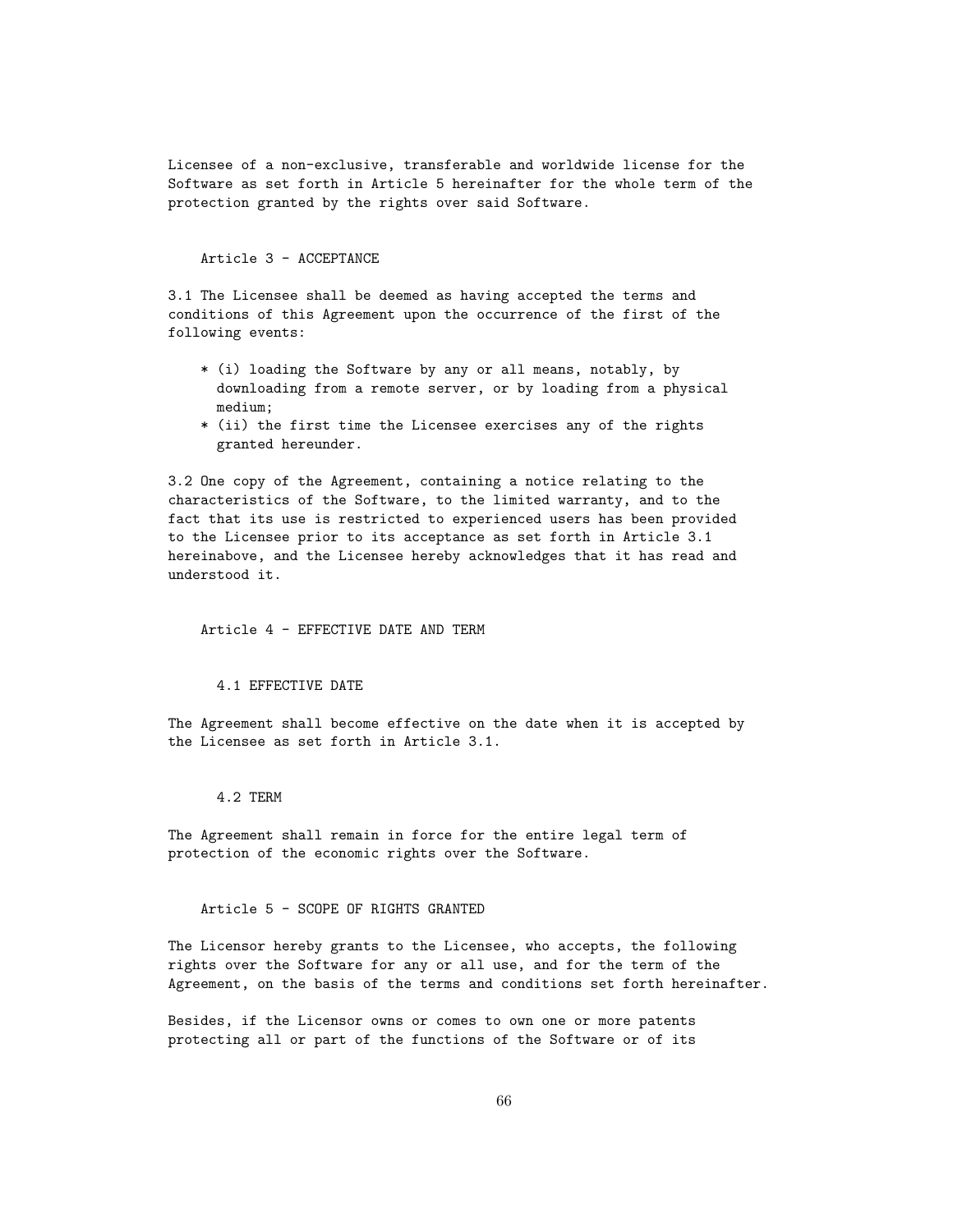components, the Licensor undertakes not to enforce the rights granted by these patents against successive Licensees using, exploiting or modifying the Software. If these patents are transferred, the Licensor undertakes to have the transferees subscribe to the obligations set forth in this paragraph.

#### 5.1 RIGHT OF USE

The Licensee is authorized to use the Software, without any limitation as to its fields of application, with it being hereinafter specified that this comprises:

- 1. permanent or temporary reproduction of all or part of the Software by any or all means and in any or all form.
- 2. loading, displaying, running, or storing the Software on any or all medium.
- 3. entitlement to observe, study or test its operation so as to determine the ideas and principles behind any or all constituent elements of said Software. This shall apply when the Licensee carries out any or all loading, displaying, running, transmission or storage operation as regards the Software, that it is entitled to carry out hereunder.

# 5.2 ENTITLEMENT TO MAKE CONTRIBUTIONS

The right to make Contributions includes the right to translate, adapt, arrange, or make any or all modifications to the Software, and the right to reproduce the resulting software.

The Licensee is authorized to make any or all Contributions to the Software provided that it includes an explicit notice that it is the author of said Contribution and indicates the date of the creation thereof.

## 5.3 RIGHT OF DISTRIBUTION

In particular, the right of distribution includes the right to publish, transmit and communicate the Software to the general public on any or all medium, and by any or all means, and the right to market, either in consideration of a fee, or free of charge, one or more copies of the Software by any means.

The Licensee is further authorized to distribute copies of the modified or unmodified Software to third parties according to the terms and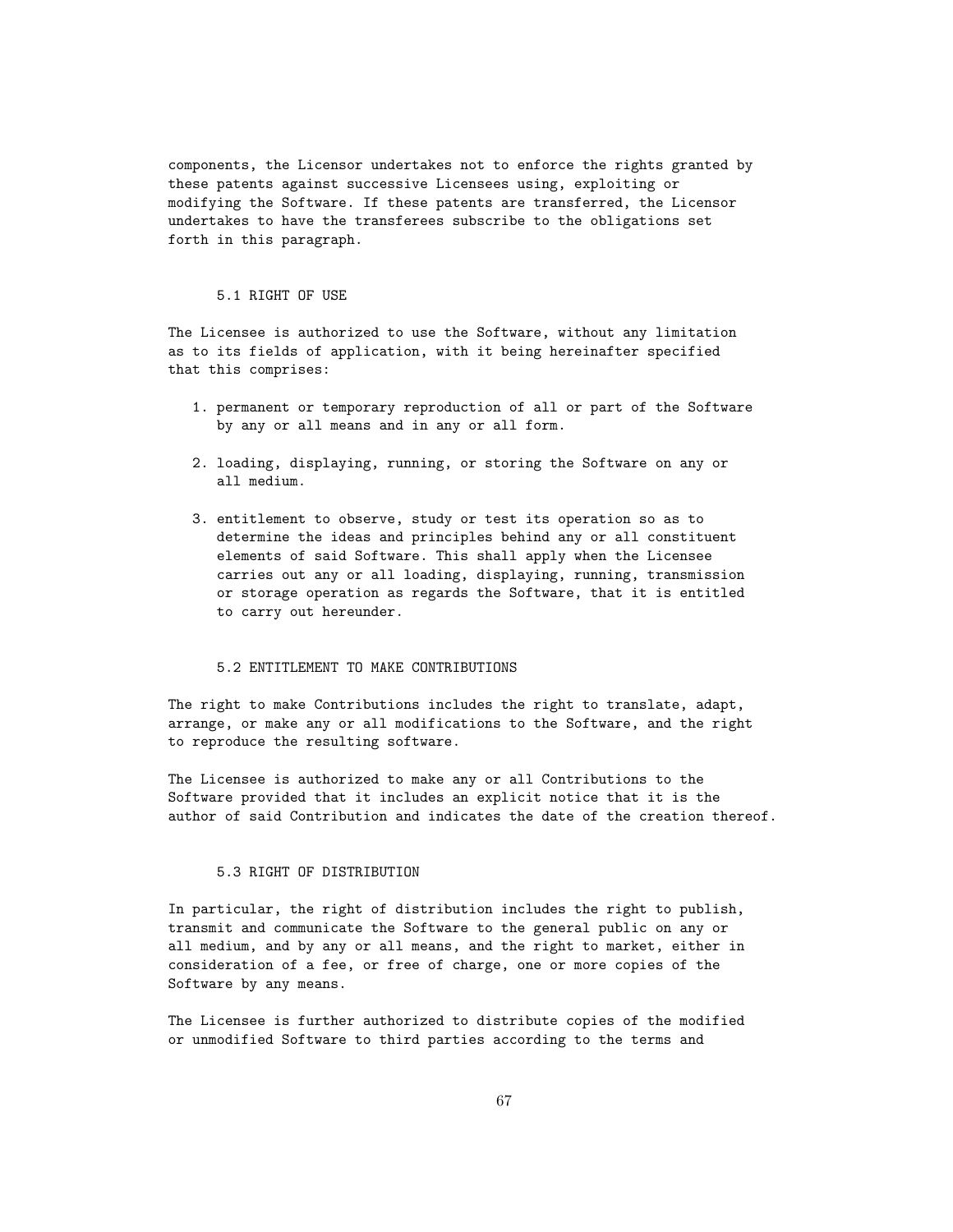conditions set forth hereinafter.

#### 5.3.1 DISTRIBUTION OF SOFTWARE WITHOUT MODIFICATION

The Licensee is authorized to distribute true copies of the Software in Source Code or Object Code form, provided that said distribution complies with all the provisions of the Agreement and is accompanied by:

- 1. a copy of the Agreement,
- 2. a notice relating to the limitation of both the Licensor's warranty and liability as set forth in Articles 8 and 9,

and that, in the event that only the Object Code of the Software is redistributed, the Licensee allows future Licensees unhindered access to the full Source Code of the Software by indicating how to access it, it being understood that the additional cost of acquiring the Source Code shall not exceed the cost of transferring the data.

## 5.3.2 DISTRIBUTION OF MODIFIED SOFTWARE

When the Licensee makes a Contribution to the Software, the terms and conditions for the distribution of the resulting Modified Software become subject to all the provisions of this Agreement.

The Licensee is authorized to distribute the Modified Software, in source code or object code form, provided that said distribution complies with all the provisions of the Agreement and is accompanied by:

- 1. a copy of the Agreement,
- 2. a notice relating to the limitation of both the Licensor's warranty and liability as set forth in Articles 8 and 9,

and that, in the event that only the object code of the Modified Software is redistributed, the Licensee allows future Licensees unhindered access to the full source code of the Modified Software by indicating how to access it, it being understood that the additional cost of acquiring the source code shall not exceed the cost of transferring the data.

# 5.3.3 DISTRIBUTION OF EXTERNAL MODULES

When the Licensee has developed an External Module, the terms and conditions of this Agreement do not apply to said External Module, that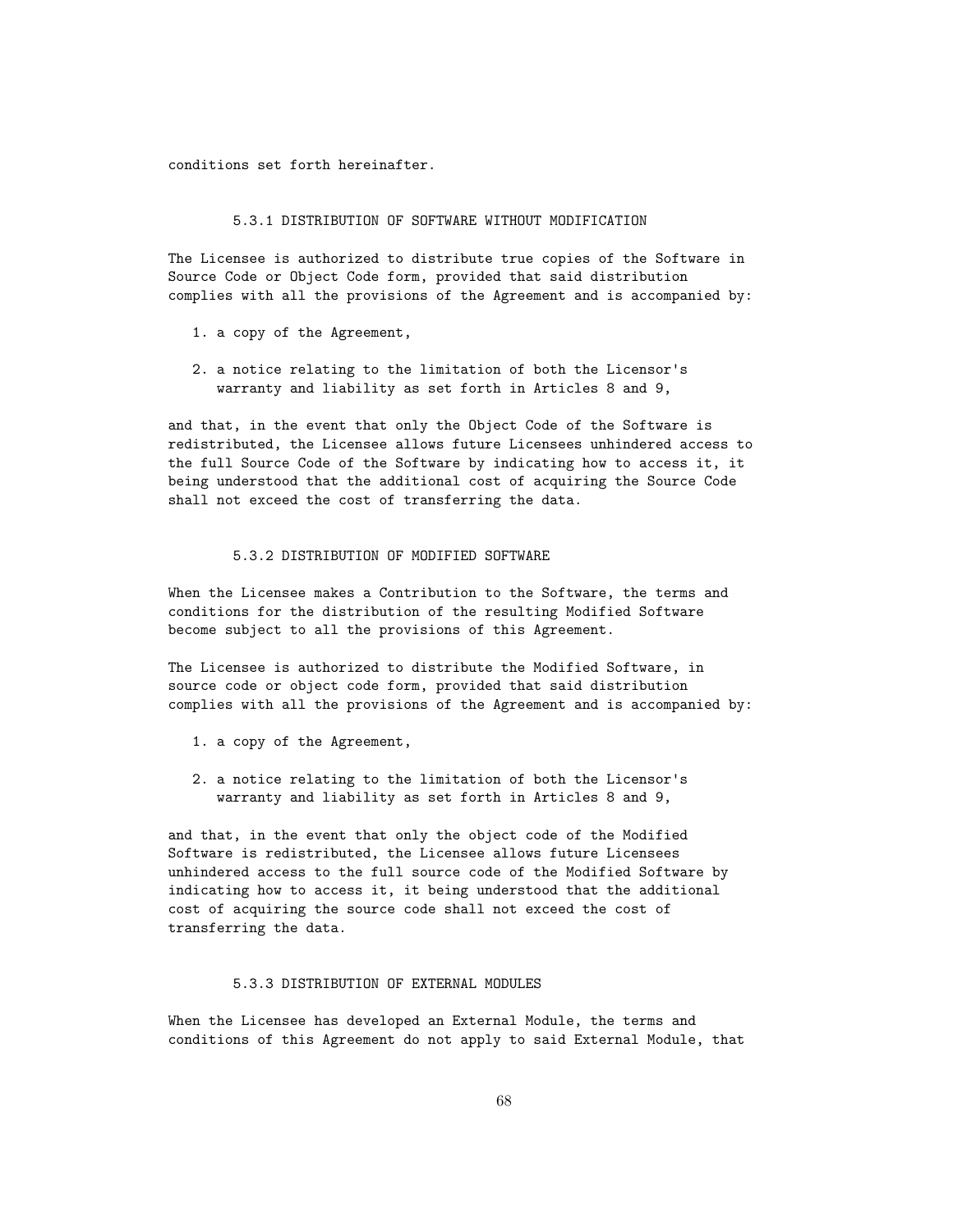may be distributed under a separate license agreement.

## 5.3.4 COMPATIBILITY WITH THE GNU GPL

The Licensee can include a code that is subject to the provisions of one of the versions of the GNU GPL in the Modified or unmodified Software, and distribute that entire code under the terms of the same version of the GNU GPL.

The Licensee can include the Modified or unmodified Software in a code that is subject to the provisions of one of the versions of the GNU GPL, and distribute that entire code under the terms of the same version of the GNU GPL.

Article 6 - INTELLECTUAL PROPERTY

### 6.1 OVER THE INITIAL SOFTWARE

The Holder owns the economic rights over the Initial Software. Any or all use of the Initial Software is subject to compliance with the terms and conditions under which the Holder has elected to distribute its work and no one shall be entitled to modify the terms and conditions for the distribution of said Initial Software.

The Holder undertakes that the Initial Software will remain ruled at least by this Agreement, for the duration set forth in Article 4.2.

### 6.2 OVER THE CONTRIBUTIONS

The Licensee who develops a Contribution is the owner of the intellectual property rights over this Contribution as defined by applicable law.

# 6.3 OVER THE EXTERNAL MODULES

The Licensee who develops an External Module is the owner of the intellectual property rights over this External Module as defined by applicable law and is free to choose the type of agreement that shall govern its distribution.

6.4 JOINT PROVISIONS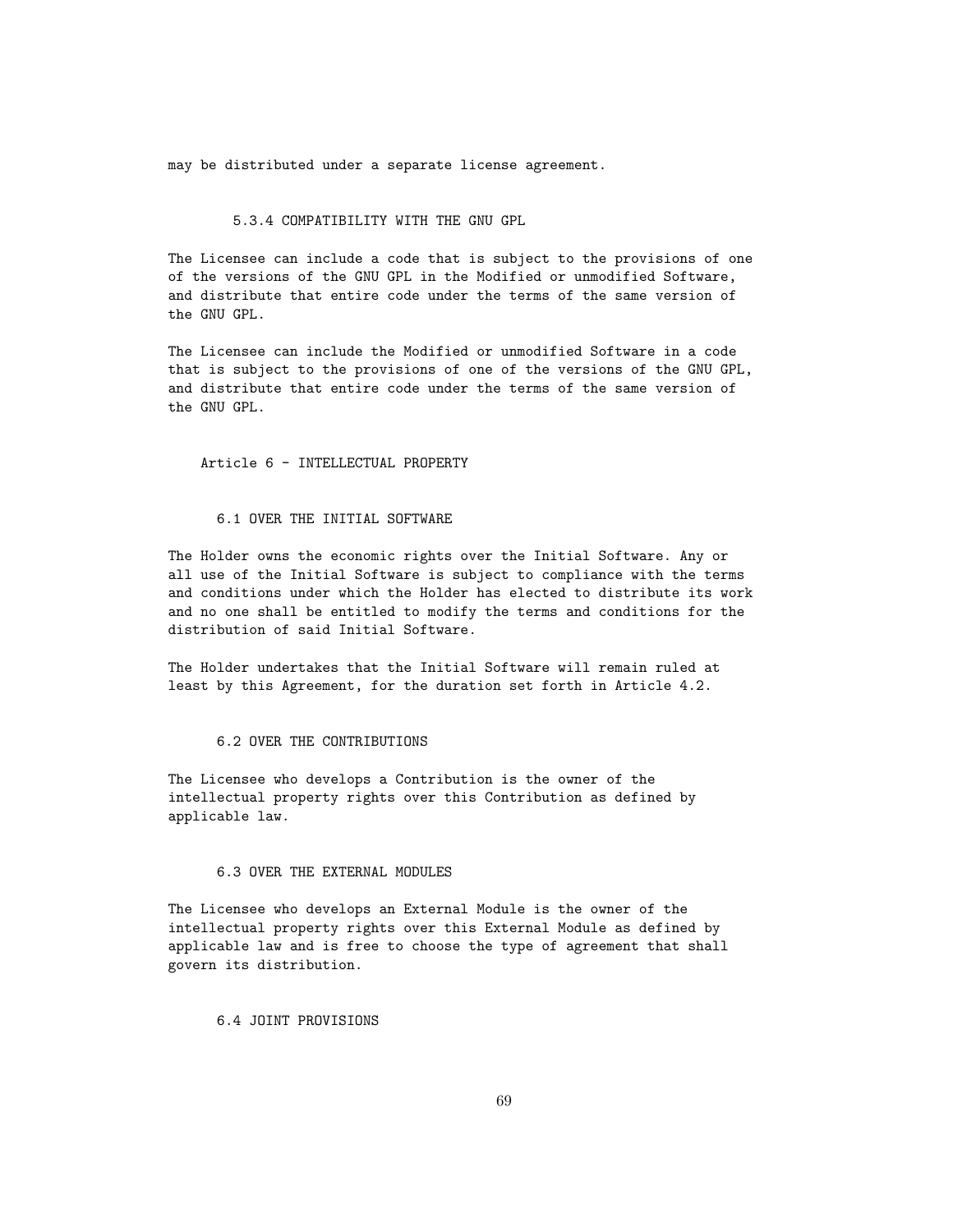The Licensee expressly undertakes:

- 1. not to remove, or modify, in any manner, the intellectual property notices attached to the Software;
- 2. to reproduce said notices, in an identical manner, in the copies of the Software modified or not.

The Licensee undertakes not to directly or indirectly infringe the intellectual property rights of the Holder and/or Contributors on the Software and to take, where applicable, vis-a-vis its staff, any and all measures required to ensure respect of said intellectual property rights of the Holder and/or Contributors.

#### Article 7 - RELATED SERVICES

7.1 Under no circumstances shall the Agreement oblige the Licensor to provide technical assistance or maintenance services for the Software.

However, the Licensor is entitled to offer this type of services. The terms and conditions of such technical assistance, and/or such maintenance, shall be set forth in a separate instrument. Only the Licensor offering said maintenance and/or technical assistance services shall incur liability therefor.

7.2 Similarly, any Licensor is entitled to offer to its licensees, under its sole responsibility, a warranty, that shall only be binding upon itself, for the redistribution of the Software and/or the Modified Software, under terms and conditions that it is free to decide. Said warranty, and the financial terms and conditions of its application, shall be subject of a separate instrument executed between the Licensor and the Licensee.

#### Article 8 - LIABILITY

8.1 Subject to the provisions of Article 8.2, the Licensee shall be entitled to claim compensation for any direct loss it may have suffered from the Software as a result of a fault on the part of the relevant Licensor, subject to providing evidence thereof.

8.2 The Licensor's liability is limited to the commitments made under this Agreement and shall not be incurred as a result of in particular: (i) loss due the Licensee's total or partial failure to fulfill its obligations, (ii) direct or consequential loss that is suffered by the Licensee due to the use or performance of the Software, and (iii) more generally, any consequential loss. In particular the Parties expressly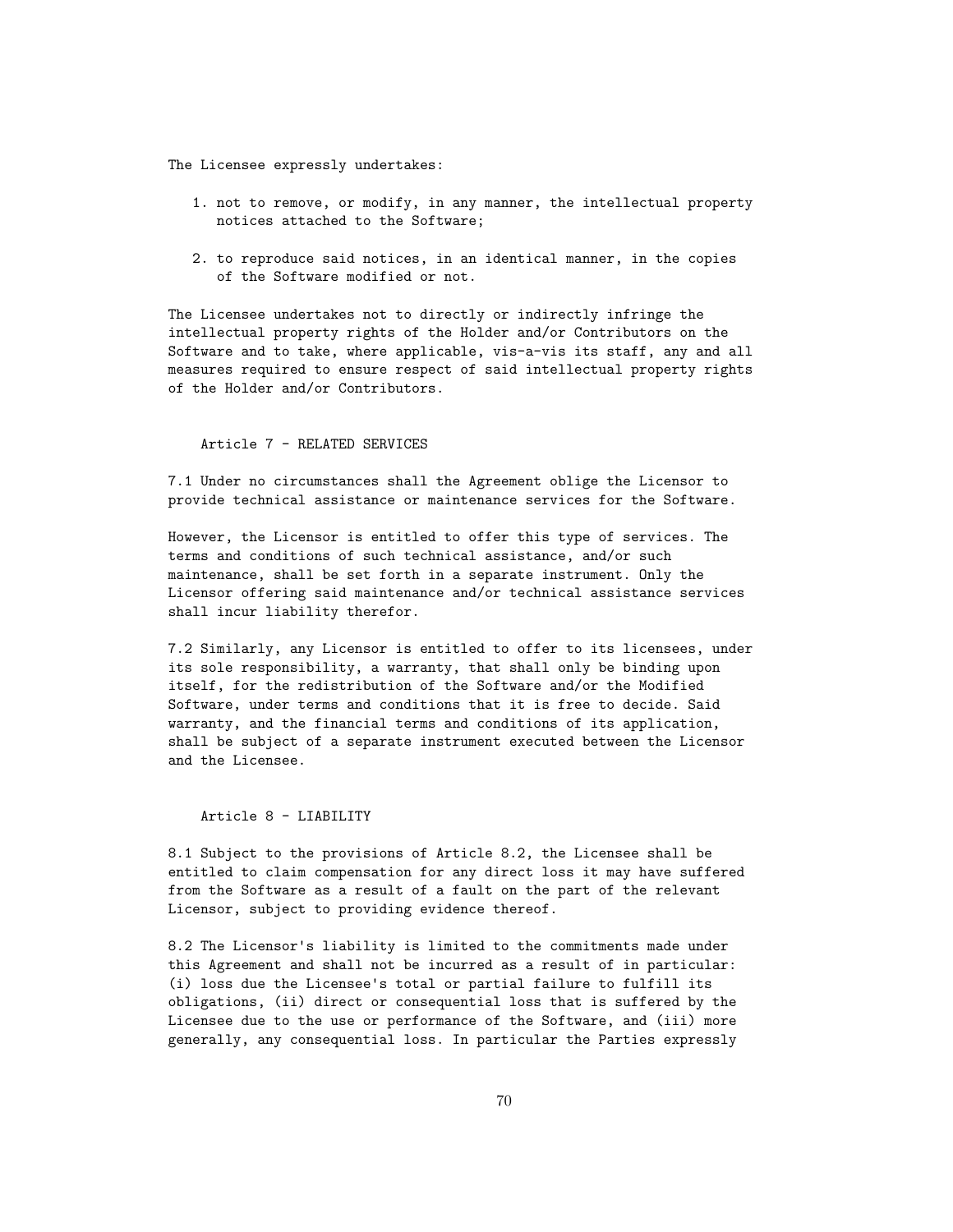agree that any or all pecuniary or business loss (i.e. loss of data, loss of profits, operating loss, loss of customers or orders, opportunity cost, any disturbance to business activities) or any or all legal proceedings instituted against the Licensee by a third party, shall constitute consequential loss and shall not provide entitlement to any or all compensation from the Licensor.

## Article 9 - WARRANTY

9.1 The Licensee acknowledges that the scientific and technical state-of-the-art when the Software was distributed did not enable all possible uses to be tested and verified, nor for the presence of possible defects to be detected. In this respect, the Licensee's attention has been drawn to the risks associated with loading, using, modifying and/or developing and reproducing the Software which are reserved for experienced users.

The Licensee shall be responsible for verifying, by any or all means, the suitability of the product for its requirements, its good working order, and for ensuring that it shall not cause damage to either persons or properties.

9.2 The Licensor hereby represents, in good faith, that it is entitled to grant all the rights over the Software (including in particular the rights set forth in Article 5).

9.3 The Licensee acknowledges that the Software is supplied "as is" by the Licensor without any other express or tacit warranty, other than that provided for in Article 9.2 and, in particular, without any warranty as to its commercial value, its secured, safe, innovative or relevant nature.

Specifically, the Licensor does not warrant that the Software is free from any error, that it will operate without interruption, that it will be compatible with the Licensee's own equipment and software configuration, nor that it will meet the Licensee's requirements.

9.4 The Licensor does not either expressly or tacitly warrant that the Software does not infringe any third party intellectual property right relating to a patent, software or any other property right. Therefore, the Licensor disclaims any and all liability towards the Licensee arising out of any or all proceedings for infringement that may be instituted in respect of the use, modification and redistribution of the Software. Nevertheless, should such proceedings be instituted against the Licensee, the Licensor shall provide it with technical and legal assistance for its defense. Such technical and legal assistance shall be decided on a case-by-case basis between the relevant Licensor and the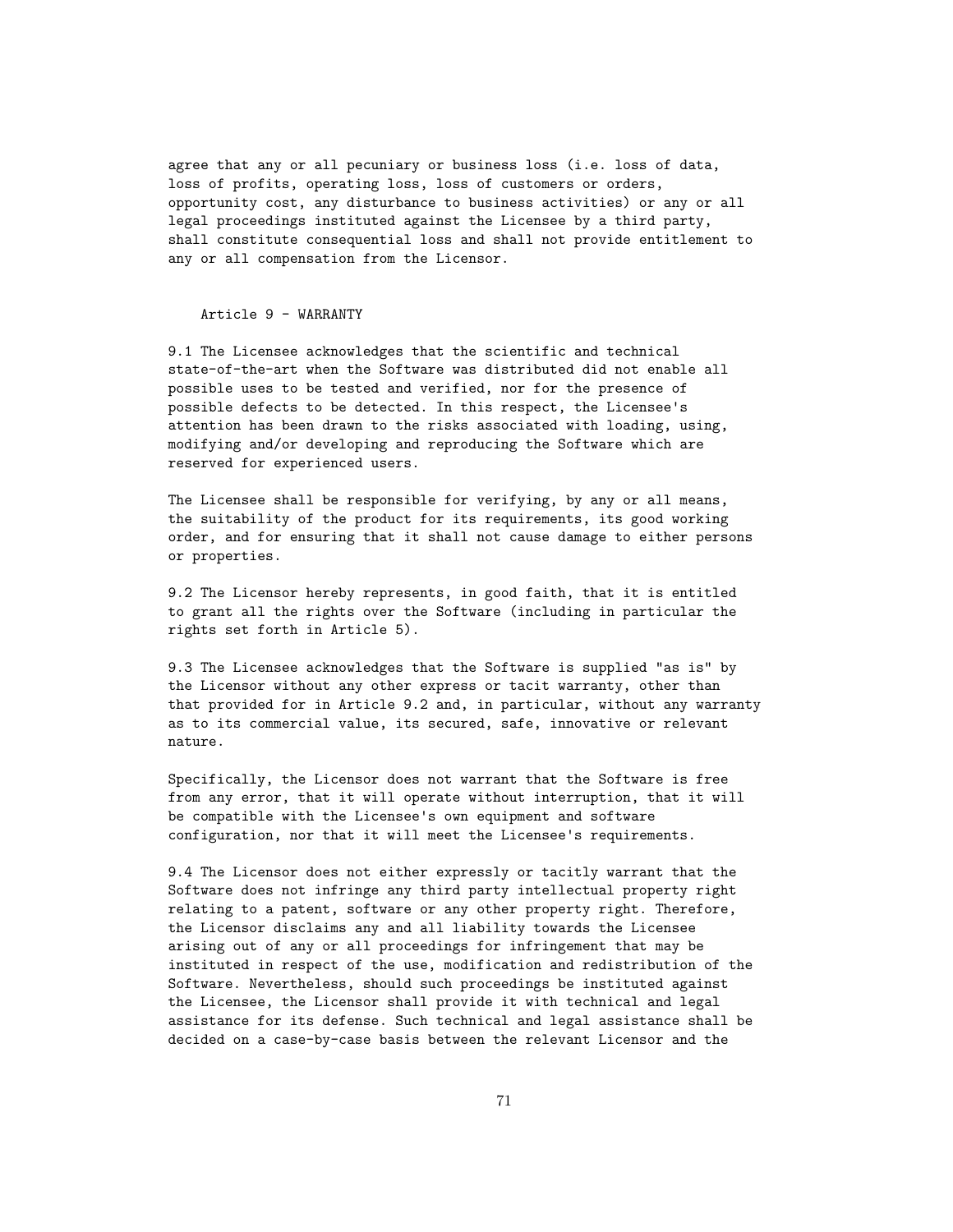Licensee pursuant to a memorandum of understanding. The Licensor disclaims any and all liability as regards the Licensee's use of the name of the Software. No warranty is given as regards the existence of prior rights over the name of the Software or as regards the existence of a trademark.

#### Article 10 - TERMINATION

10.1 In the event of a breach by the Licensee of its obligations hereunder, the Licensor may automatically terminate this Agreement thirty (30) days after notice has been sent to the Licensee and has remained ineffective.

10.2 A Licensee whose Agreement is terminated shall no longer be authorized to use, modify or distribute the Software. However, any licenses that it may have granted prior to termination of the Agreement shall remain valid subject to their having been granted in compliance with the terms and conditions hereof.

Article 11 - MISCELLANEOUS

11.1 EXCUSABLE EVENTS

Neither Party shall be liable for any or all delay, or failure to perform the Agreement, that may be attributable to an event of force majeure, an act of God or an outside cause, such as defective functioning or interruptions of the electricity or telecommunications networks, network paralysis following a virus attack, intervention by government authorities, natural disasters, water damage, earthquakes, fire, explosions, strikes and labor unrest, war, etc.

11.2 Any failure by either Party, on one or more occasions, to invoke one or more of the provisions hereof, shall under no circumstances be interpreted as being a waiver by the interested Party of its right to invoke said provision(s) subsequently.

11.3 The Agreement cancels and replaces any or all previous agreements, whether written or oral, between the Parties and having the same purpose, and constitutes the entirety of the agreement between said Parties concerning said purpose. No supplement or modification to the terms and conditions hereof shall be effective as between the Parties unless it is made in writing and signed by their duly authorized representatives.

11.4 In the event that one or more of the provisions hereof were to